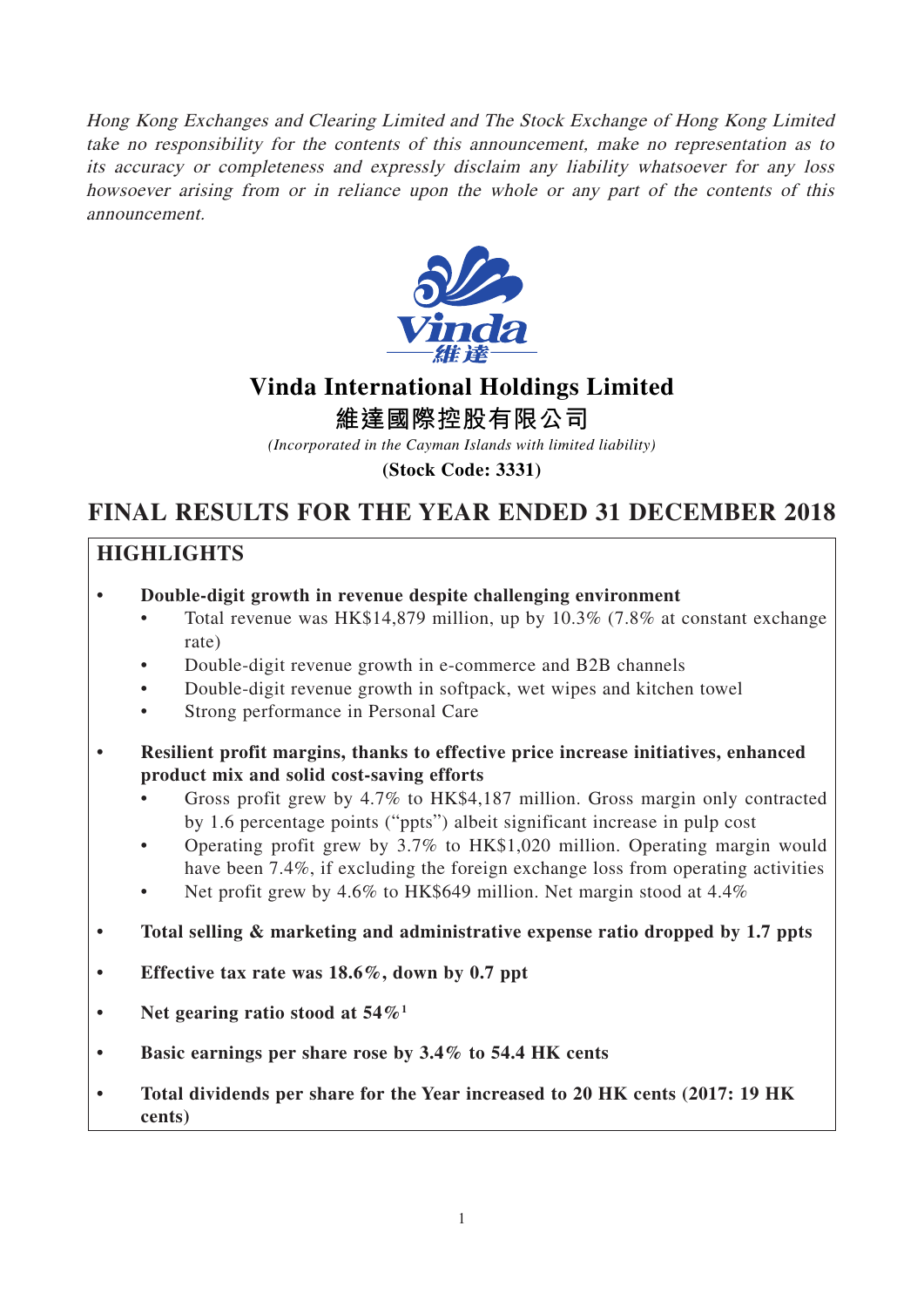The Board of Directors (the "**Board**") of Vinda International Holdings Limited ("**Vinda**" or the "**Company**") is pleased to present the audited annual results of the Company and its subsidiaries (the "**Group**") for the year ended 31 December 2018 (the "**Year**").

# **MANAGEMENT DISCUSSION AND ANALYSIS**

# **Overview**

Against the backdrop of increased raw material cost, currency pressure and various global headwinds, we were able to deliver double-digit revenue growth and modest profit growth in 2018. This is the result of a series of actions. Firstly, we have scrutinized our cost structure thoroughly and relentlessly implemented our cost-saving programme across the board. Secondly, we initiated price-increase over a broad range of products. Thirdly, we prioritised to invest in higher-gross margin products, i.e. to strengthen our product portfolio. Furthermore, we continued our innovation programmes across all categories and markets. Finally, our balance sheet remained strong with improved cash flow compared to 2017.

# **Financial Highlights**

Total revenue was HK\$14,879 million, up by 10.3% (growth at constant exchange rate: 7.8%).

In respect of business segment, Tissue and Personal Care contributed to 81% and 19% of total revenue, respectively. In respect of sales channels, traditional distributors, key account managed supermarkets and hypermarkets, B2B corporate customers and e-commerce accounted for 34%, 25%, 16% and 25% respectively. E-commerce and B2B continued to record double-digit growth in revenue.

Gross profit rose by 4.7% to HK\$4,187 million. Despite significant increase in pulp cost (denominated in USD) and RMB depreciation, we were able to deliver 28.1% of gross margin and limited the year-on-year contraction to 1.6 ppts, thanks to our effective price increase initiative, favourable mix enhancement and solid cost-saving efforts.

EBITDA grew by 8.8% to HK\$1,962 million. EBITDA margin was stable at 13.2%, reflecting a sustainable cash generation ability.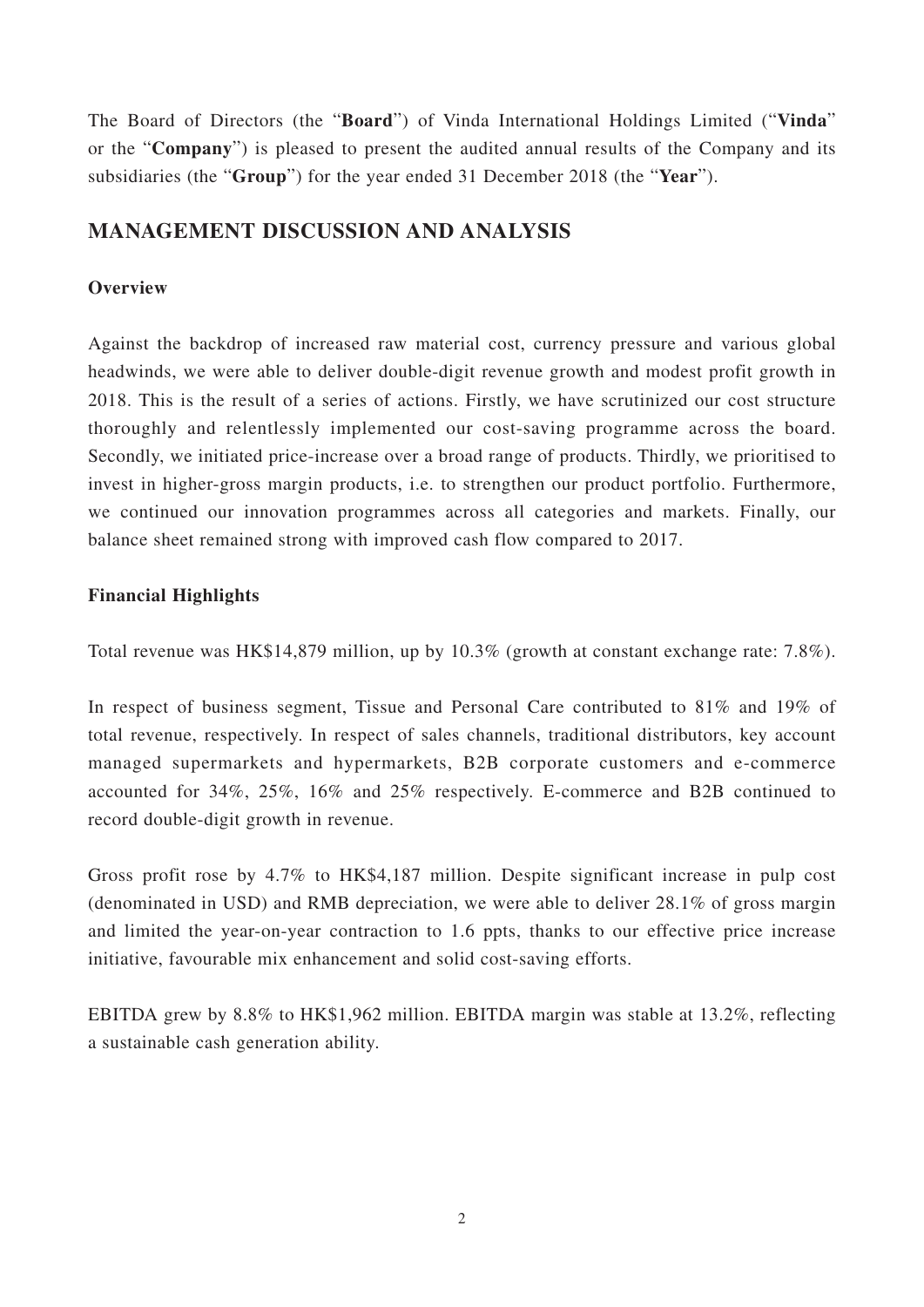RMB volatiled against USD and HKD during the Year, especially in the second half. Total foreign exchange loss for the Year increased to HK\$80.5 million (2017: HK\$27.4 million loss), of which HK\$74.3 million loss was from operating activities (2017: HK\$0.5 million loss), and HK\$6.2 million loss was from financing activities (2017: HK\$26.9 million loss).

Operating profit increased by 3.7% to HK\$1,020 million. Notwithstanding the strong market competition, selling & marketing cost as a percentage of sales declined by 1.4 ppts over last year. General & administrative expenditure as a percentage of sales also decreased by 0.3 ppt. Operating margin therefore only slightly decreased by 0.4 ppt to 6.9%. If excluding the foreign exchange loss from operating activities, operating margin would have been 7.4%.

Interest expense on borrowings increased by 15.6% to HK\$227 million, which was mainly due to increased borrowings. Effective interest rate was 4.2%, down by 5 basis points compared to last year. Net gearing ratio stood at  $54\%$ <sup>1</sup>.

Effective tax rate decreased by 0.7 ppt to 18.6%.

Net profit increased by 4.6% to HK\$649 million. Net margin was 4.4%, slightly down by 0.2 ppt compared to last year.

Basic earnings per share was 54.4 HK cents (2017: 52.6 HK cents).

The Board recommends the payment of a final dividend per share of 14 HK cents. Together with the interim dividend, total dividends per share for 2018 would be 20 HK cents (2017: 19) HK cents).

# **Business Review**

# Tissue Segment

Revenue from the Tissue segment amounted to HK\$12,111 million, representing a reported growth of 11.0% and accounting for 81% of the Group's total revenue (2017: 81%).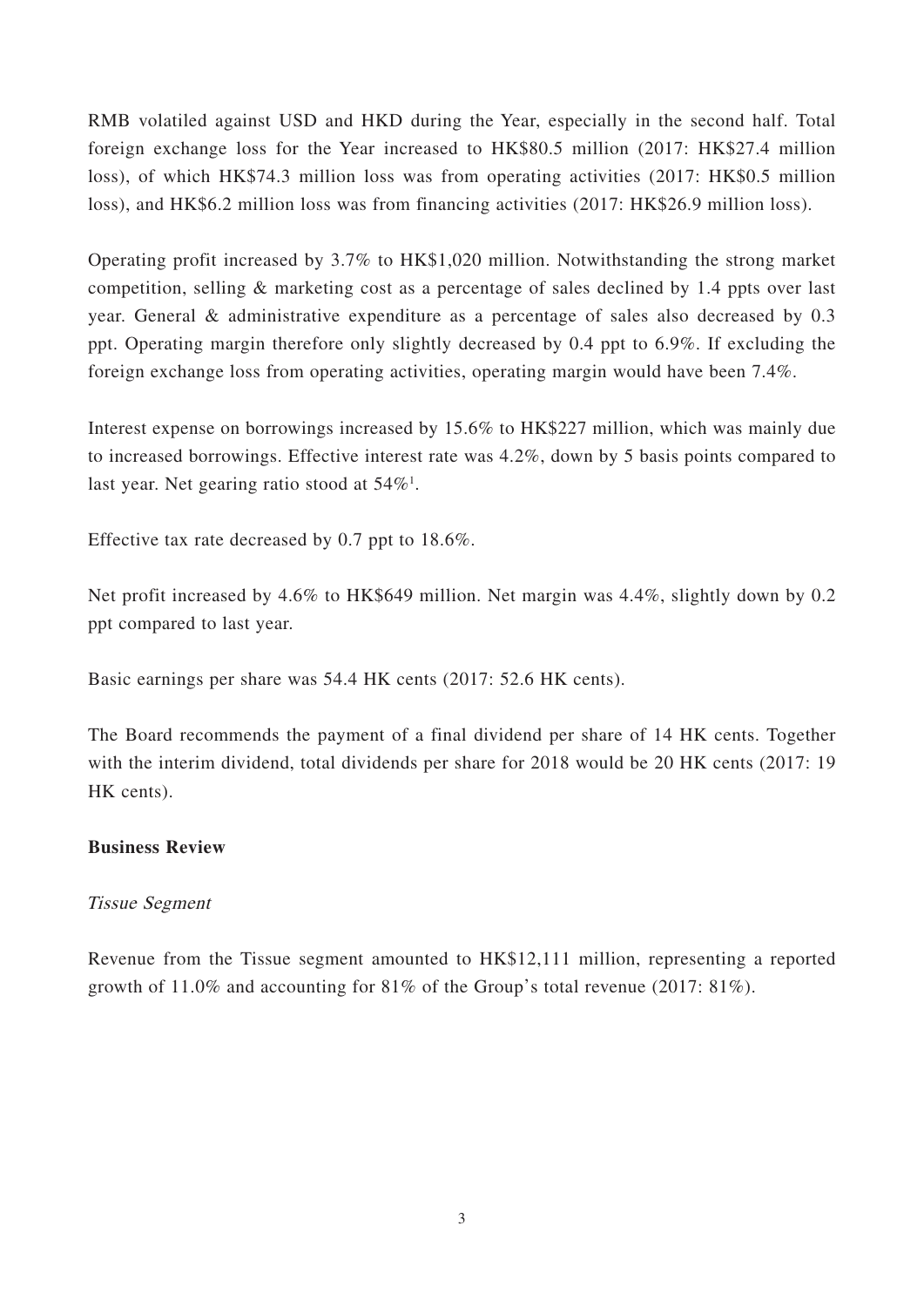During the Year, we had raised our product price across a broad spectrum of Tissue products so as to pass on the cost pressure. We also actively managed our Tissue portfolio by focusing on high-margin product series such as *Vinda Deluxe*, *Vinda Ultra Strong* and Tempo. Softpack, wet wipes and kitchen towel respectively recorded double-digit growth in revenue. Gross margin and segment result margin of the Tissue segment were 27.6% and 8.1% respectively.

In terms of market share position, *Vinda* brand regained market leadership<sup>2</sup> in China at the end of 2018 after some challenges in the middle of the Year. Tork made good progress in broadening the premium away-from-home clientele. In Malaysia, we continued to roll out Vinda Deluxe to develop our Tissue business. Softpack category is well received by the market.

# Personal Care Segment

Revenue from the Personal Care segment reached HK\$2,767 million, representing a reported growth of 7.3% and accounting for 19% of the Group's total revenue (2017: 19%).

Gross profit margin and segment result margin of the Personal Care segment were 30.4% and 8.0% respectively.

Our incontinence care recorded satisfactory growth in mainland China due to its extended reach in e-commerce and institutional channels. Pant-type of products also saw good development in market penetration in all regions outside China.

As to feminine care, *Libresse* has consolidated the  $No.1<sup>3</sup>$  position and increased its share leadership<sup>3</sup> in Malaysia. In China, our focus was on the preparation of product localisation starting from 2019.

The majority of our baby care business is conducted in Southeast Asia. In Malaysia, Drypers strengthened its strong No. 1<sup>3</sup> position with increasing recognition of pants product.

## **Production Capacity Plan**

During the Year, we added 60,000 tons of capacity respectively in our new Yangjiang and Hubei factory, bringing the total annual designed production capacity for tissue paper to 1,220,000 tons as at 31 December 2018.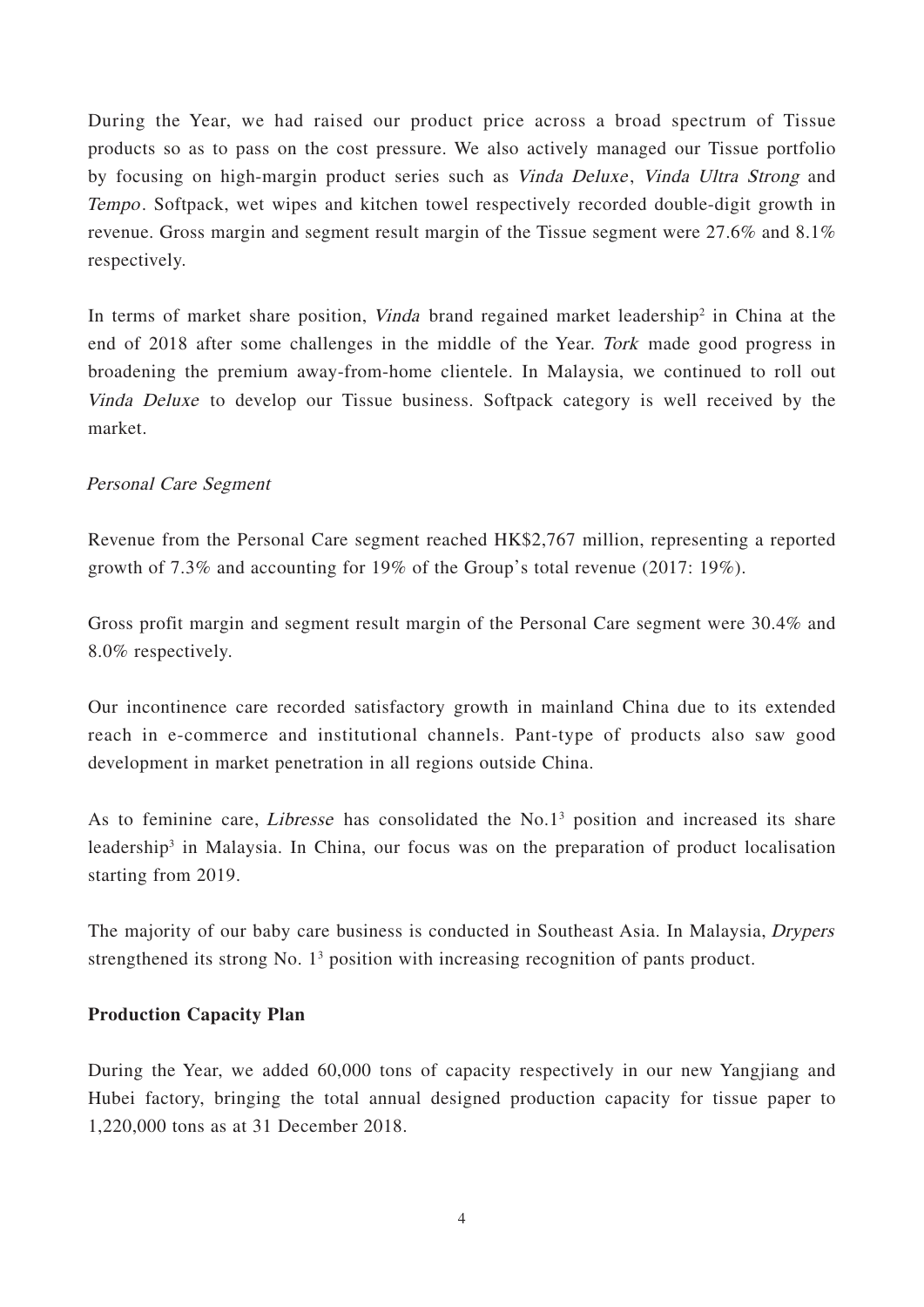In 2019, we plan to add another 60,000 tons of capacity in Hubei by second quarter. We also plan to discontinue the operation of one of the oldest and high energy-consuming papermaking machineries at Guangdong factory, which is equivalent to 30,000 tons of designed capacity. The annual designed production capacity for tissue paper therefore is expected to be 1,250,000 tons by the end of 2019.

In order to better satisfy Chinese consumers' preference in sanitary napkins and incontinence products, and shorten the response time to market, we will expand local production for feminine and incontinent products in 2019.

# **Sustainability**

## Human Resources Management

Employees are the most valuable asset. We provide equal opportunities for employment to candidates regardless of their age, ethnic origin, nationality, race, religion, sexual orientation, gender, marital status, disability or political stance. We offer fair and competitive remunerations, performance incentives and a career advancement mechanism to our employees, as well as enhancing their skills and capabilities with a series of continuous training programmes. We run talent management cycle to identify a talent pool. We also have a long-term incentive scheme for retaining key senior executives. During the Year, we had conducted an Employee Engagement Survey (with 98% of response rate) to review employees' satisfaction over 20 dimensions including benefits, career opportunities, company reputation etc. We are encouraged to score over 80% of engagement degree, which is higher than the market and industry average, indicating that our employees are highly dedicated to Vinda. Additionally, Vinda in China was selected as Guangdong Outstanding Enterprise for Celebrating the 40th Anniversary of Reform and Opening Up. Vinda in Malaysia also won the prestigious M100 Leading Graduate Employers Awards.

As at 31 December 2018, we had a total of 11,250 employees.

# Internal Control

We are committed to maintaining high standard of corporate governance. All employees are required to comply with Vinda' codes of conduct. We regularly review and update our internal control policies, handling procedures and guidelines to align with the latest external regulatory and internal control requirements. While the heads of all functional departments and business units are responsible for identifying, handling and reporting major risks and inadequacies in internal control, the internal audit department is responsible for conducting internal audits, receiving reports on misconduct, reporting cases to the senior management and advising solutions for cases. The head of the internal audit department reports to the chairman of the audit committee of the Company (the "**Audit Committee**").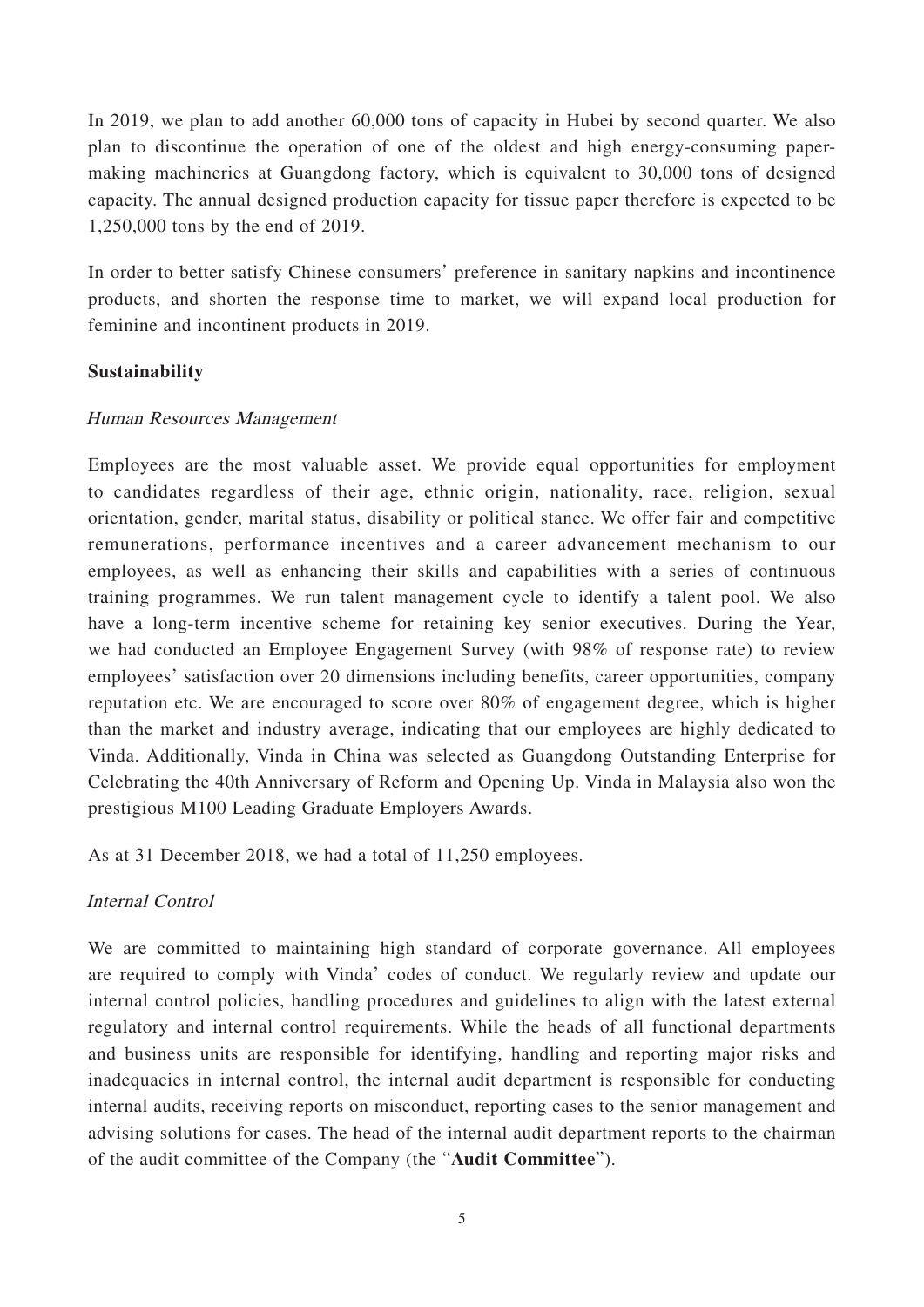## Green Production

We always make great effort in reducing carbon footprints, 2018 was no exception. In China, average overall energy consumption per ton of paper (ton of standard coal) was 0.31 (2017: 0.32), far below the national standard upper limit of 0.42. Carbon dioxide emissions per 10,000 tons of product was 10,726 tons (2017: 11,189 tons). Water recycling rate was over 95% (2017: over 95%). Additionally, we aim to source all wood pulp from pulp suppliers who have environmental certification.

# Health & Safety Performance

We attach great importance to occupational safety and health with our goal "zero accidents". In mainland China, 1,505 (2017: 698) safety seminars were held for a total of 71,446 (2017: 40,742) participants during the Year. The number of production safety accidents dropped to 14 (2017: 20). The Lost Time Accidents ("**LTA**") was 14,952 (2017: 22,576) hours. The Lost Days from above Accident ("**DLA**") was 1,869 (2017: 2,822) days. In Malaysia, LTA remained 1 (2017: 1) case and the DLA was 90 (2017: 37) days. In Taiwan, both LTA and DLA are zero (2017: zero).

For details, please refer to our Environmental, Social and Governance ("**ESG**") report 2018, which would be published on or around 11 March 2019 together with Annual Report 2018.

# **Subsequent Events after the Reporting Period**

On 21 December 2018,

(i) the Company and Essity Group Holding BV (formerly known as SCA Group Holding BV, a controlling shareholder and a connected person of the Company) ("**Essity Group Holding**") entered into the new master procurement agreement, to renew the existing agreement which is due to expire on 30 March 2019, for a term of three (3) years commencing on 1 January 2019 in order to continue to regulate the purchase of certain products by the Group from the Essity Group (i.e. the group of companies of which Essity Aktiebolag (publ) is the ultimate holding company, including any body corporate controlled by Essity Aktiebolag (publ) (but excluding the Group));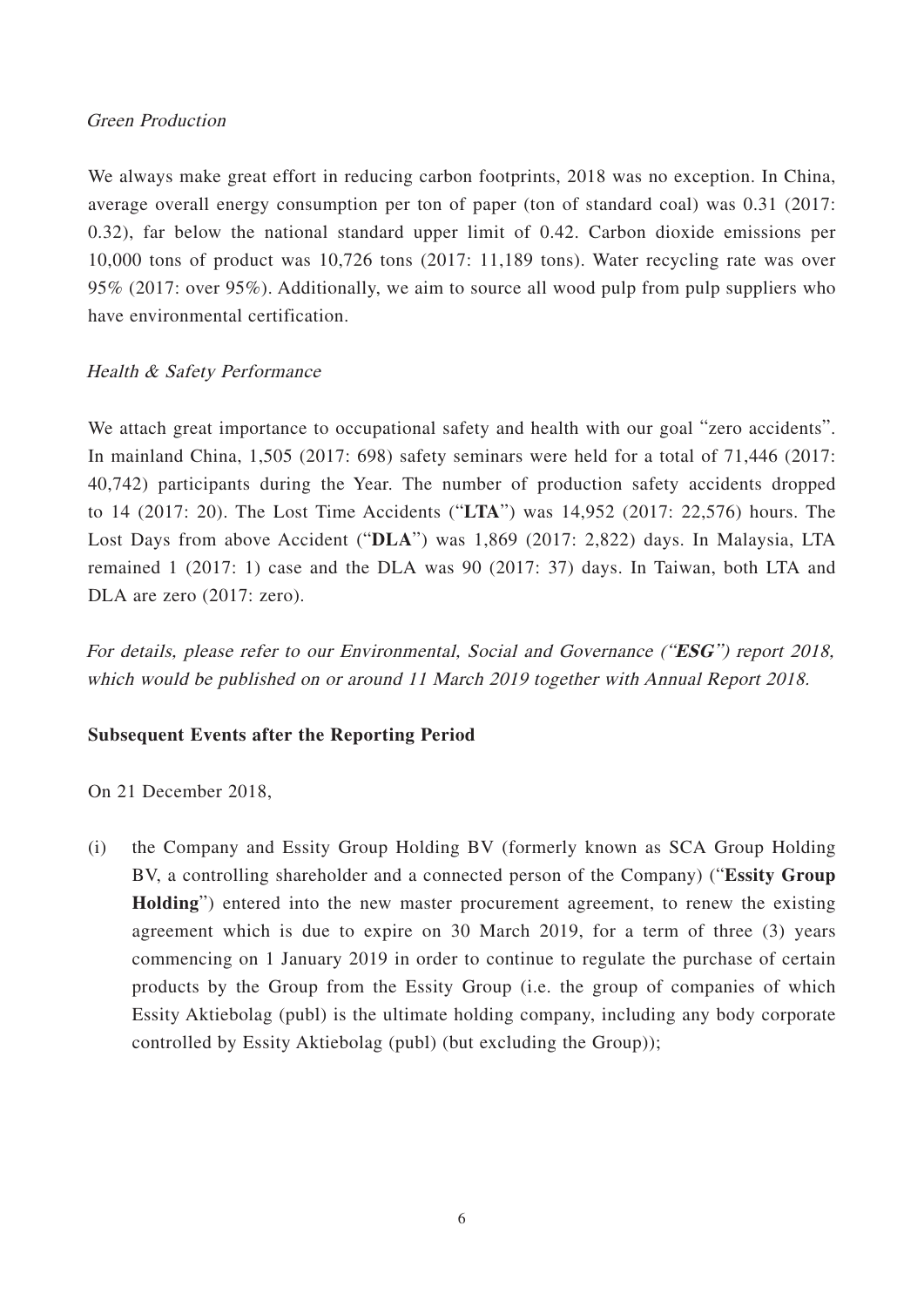- (ii) the Company and Essity Group Holding entered into the new master procurement agreement, to renew the existing agreement which is due to expire on 30 March 2019, for a term of three (3) years commencing on 1 January 2019 in order to continue to regulate the sale of certain products by the Group to the Essity Group; and
- (iii) the Company and Asaleo Personal Care Pty Ltd. entered into the new product supply agreement, to renew the existing agreement which expired on 31 December 2018, for a term of three (3) years commencing on 1 January 2019 to continue to regulate the sale of certain products by the Group to Asaleo Care Limited and its subsidiaries.

For details, please refer to the announcement of the Company dated 21 December 2018.

Save as disclosed, there is no other material event undertaken by the Company or the Group subsequent to 31 December 2018 and up to the date of this announcement.

## **Outlook**

Our short-term outlook remains carefully optimistic. While the lingering Sino-US trade tension, the nation-wide deleveraging situation, the uncertain RMB movement or even the slowdown of property market in China will possibly impede the consumers' confidence and economic growth, we still see promising growth opportunities both in Tissue and Personal Care with likely stabilising pulp price. We also believe that government-led stimulus such as tax cut and other structural changes of the Chinese economy are beneficial to domestic consumption.

In medium-to-long run, we see a lot of positive catalysts that will also benefit the market growth as well as our business development. Quality-driven type of consumption, per capita increase in usage, evolution of new-retail and more stringent regulated environmental rules, etc., to name a few.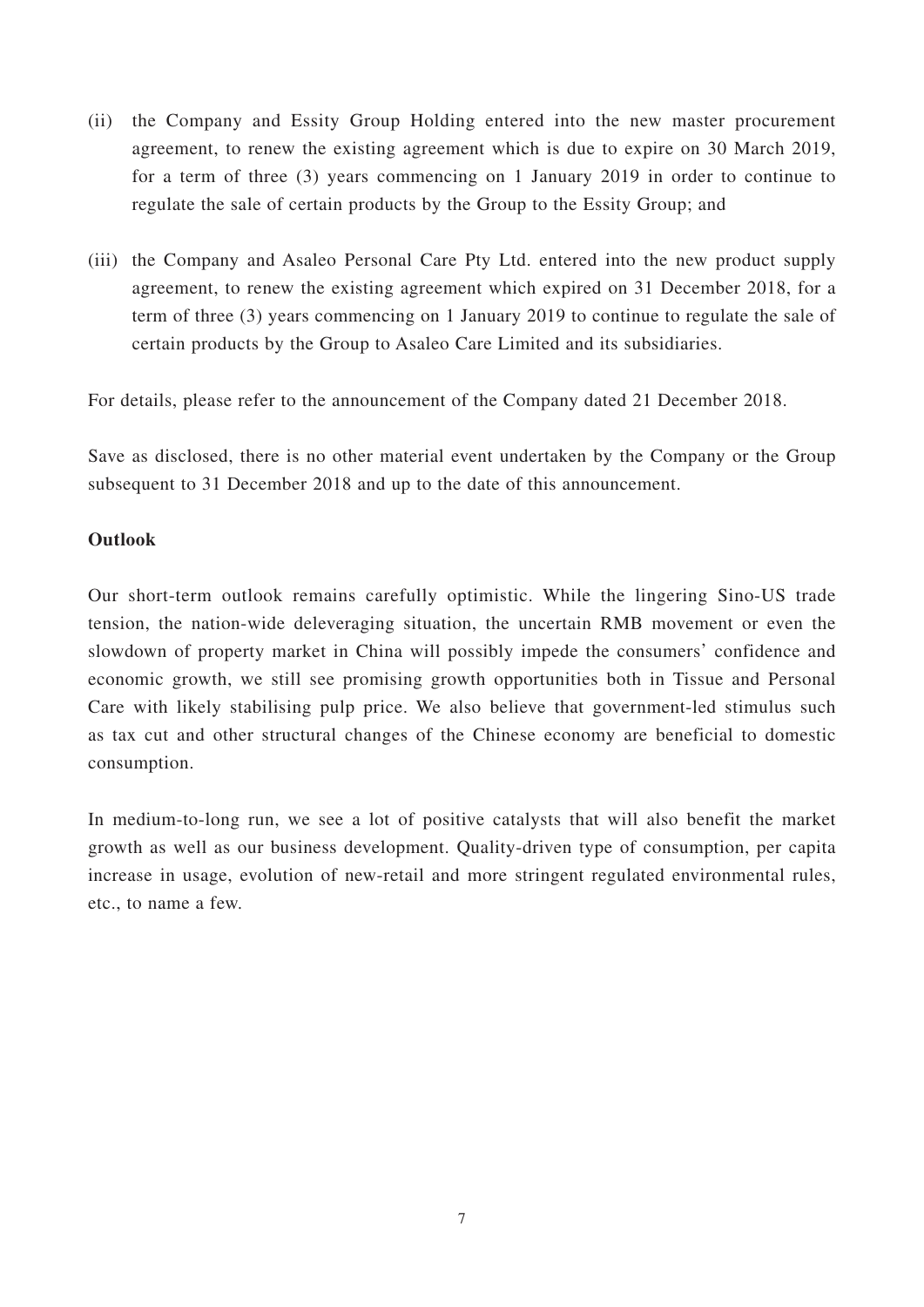To secure the sales growth and recovery of profit margins amid all the above-mentioned challenges and opportunities, we will stay focused on the following plans:

- a. We will always put innovation in place to differentiate ourselves from competitors instead of joining the price competition;
- b. We will continue to enhance our product portfolio in a bid to broaden our margin profile;
- c. We will be cautious on every dollar spent on all functions, projects and business units;
- d. We will keep up our high efficiency of production and operation;
- e. We will maintain a healthy financial position, improve the management of working capital and cash generating ability; and
- f. We will deliver this in a sustainable and mindful way as well as respecting our code of conduct.

#### Remarks

- <sup>1</sup> Net gearing ratio: Total borrowings less bank balances and cash and restricted deposits divided by total shareholders' equity
- <sup>2</sup> Source: Nielsen, sales value for the full year in 2018
- 3 Source: Kantar Worldpanel, sales value year-to-date at 2 December 2018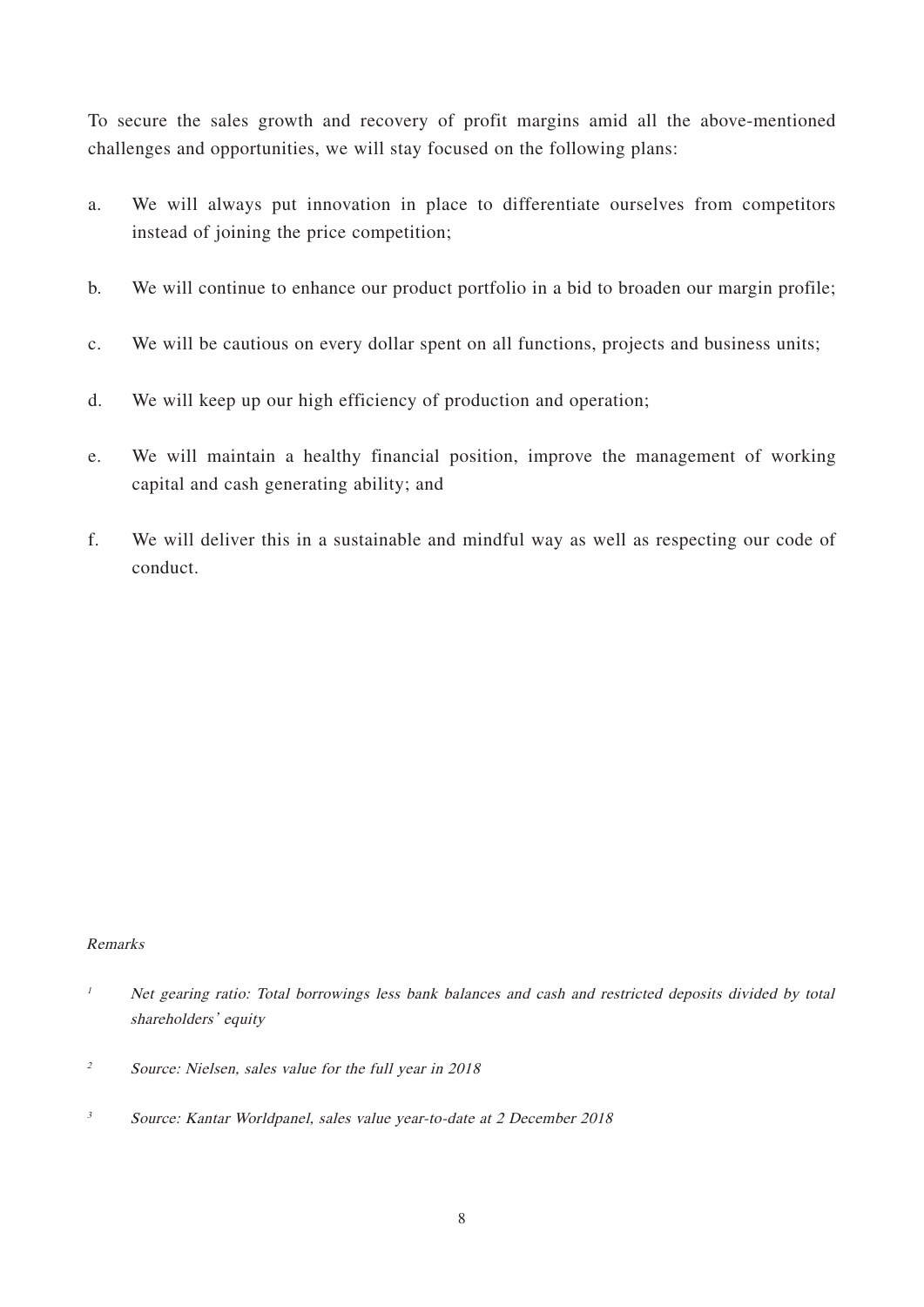# **CONSOLIDATED STATEMENT OF COMPREHENSIVE INCOME**

|                                                    |               | For the year ended 31 December |                 |
|----------------------------------------------------|---------------|--------------------------------|-----------------|
|                                                    |               | 2018                           | 2017            |
|                                                    | <b>Note</b>   | <b>HK\$</b>                    | HK\$            |
| Revenue                                            | 4             | 14,878,547,902                 | 13,485,960,780  |
| Cost of sales                                      | 5             | (10,691,953,432)               | (9,486,047,682) |
| <b>Gross profit</b>                                |               | 4,186,594,470                  | 3,999,913,098   |
| Selling and marketing costs                        | 5             | (2,379,803,125)                | (2,351,849,995) |
| Administrative expenses                            | 5             | (758, 565, 392)                | (727, 035, 386) |
| Net impairment losses on financial assets          | 5             | (1,829,013)                    |                 |
| Other income and losses – net                      |               | (26,772,076)                   | 62,498,407      |
| <b>Operating profit</b>                            |               | 1,019,624,864                  | 983,526,124     |
| Finance income and costs – net                     | 6             | (221, 951, 496)                | (214, 027, 686) |
| Profit before income tax                           |               | 797,673,368                    | 769,498,438     |
| Income tax expense                                 | $\mathcal{I}$ | (148, 368, 679)                | (148, 541, 984) |
| Profit attributable to equity holders of           |               |                                |                 |
| the Company                                        |               | 649,304,689                    | 620,956,454     |
| Other comprehensive income:                        |               |                                |                 |
| Item that may be reclassified to profit or loss    |               |                                |                 |
| - Currency translation differences                 |               | (421, 842, 655)                | 692,642,246     |
| Item that will not be reclassified subsequently to |               |                                |                 |
| <i>profit or loss</i>                              |               |                                |                 |
| - Remeasurements of post-employment benefit        |               |                                |                 |
| obligations                                        |               | 396,637                        | 2,491,047       |
| Total comprehensive income attributable to         |               |                                |                 |
| equity holders of the Company                      |               | 227,858,671                    | 1,316,089,747   |
| Earnings per share for profit attributable to      |               |                                |                 |
| the equity holders of the Company                  |               |                                |                 |
| - basic                                            | 8(a)          | 0.544                          | 0.526           |
|                                                    |               |                                |                 |
| - diluted                                          | 8(b)          | 0.543                          | 0.525           |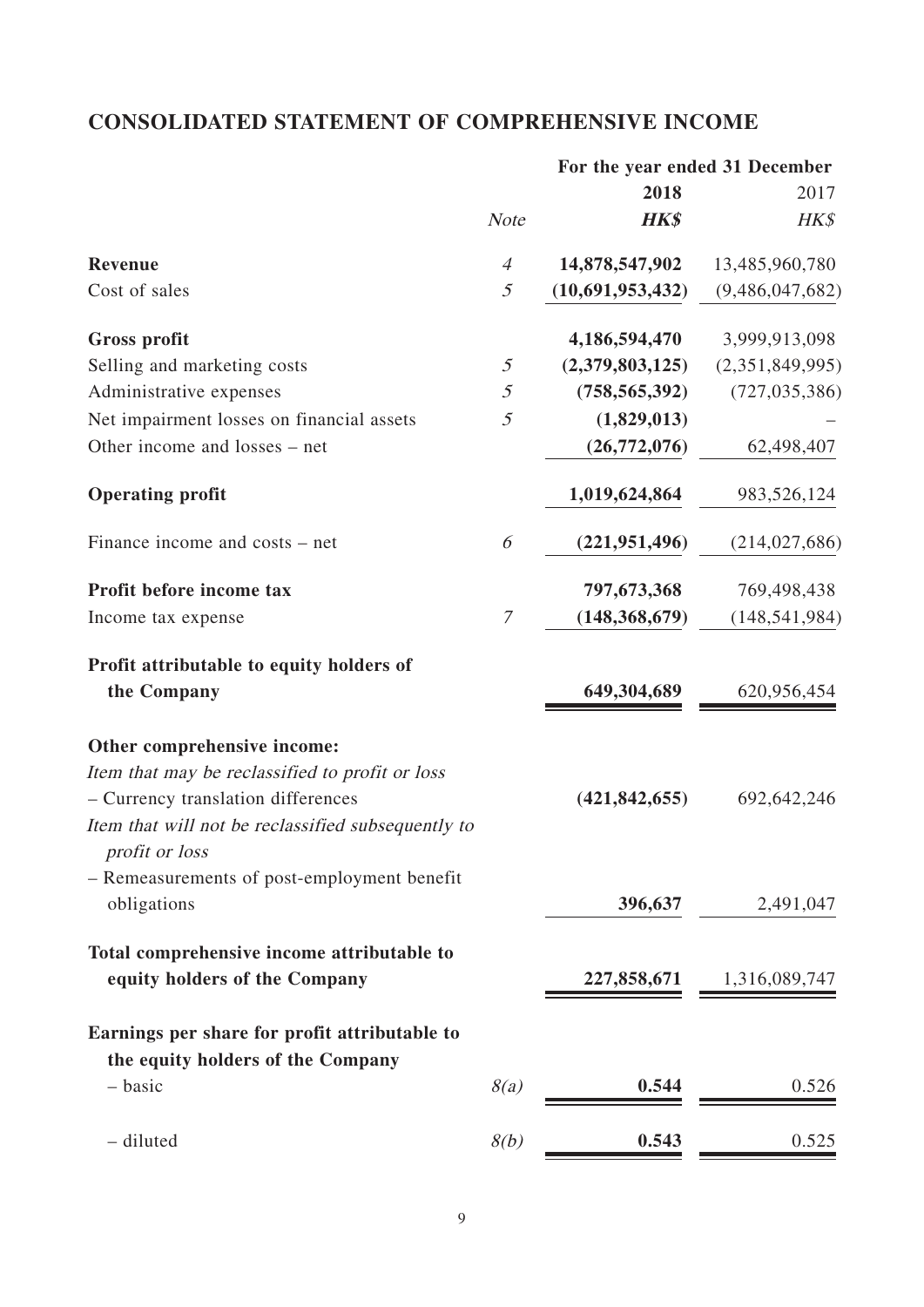# **CONSOLIDATED BALANCE SHEET**

|                                      |             |                | As at 31 December |
|--------------------------------------|-------------|----------------|-------------------|
|                                      |             | 2018           | 2017              |
|                                      | <b>Note</b> | <b>HK\$</b>    | HK\$              |
| <b>ASSETS</b>                        |             |                |                   |
| <b>Non-current assets</b>            |             |                |                   |
| Property, plant and equipment        | 10          | 8,997,273,418  | 8,739,887,326     |
| Leasehold land and land use rights   | 10          | 1,050,718,413  | 1,042,127,885     |
| Intangible assets                    | 10          | 2,823,114,342  | 2,913,888,055     |
| Deferred income tax assets           |             | 403,828,940    | 348,762,906       |
| Investment properties                |             | 7,217,853      | 7,660,539         |
| <b>Total non-current assets</b>      |             | 13,282,152,966 | 13,052,326,711    |
| <b>Current assets</b>                |             |                |                   |
| Inventories                          |             | 2,745,883,730  | 3,048,179,318     |
| Trade receivables, other receivables |             |                |                   |
| and prepayment                       | 11          |                | 2,309,863,202     |
| Trade and notes receivables          | 11          | 1,888,459,707  |                   |
| Other receivables                    | 11          | 449,515,451    |                   |
| Prepayments                          | 11          | 90,514,885     |                   |
| Due from related parties             |             | 36,609,005     | 28,949,331        |
| Cash and cash equivalents            |             | 574,465,154    | 534,589,786       |
| <b>Total current assets</b>          |             | 5,785,447,932  | 5,921,581,637     |
| <b>Total assets</b>                  |             | 19,067,600,898 | 18,973,908,348    |
| <b>EQUITY</b>                        |             |                |                   |
| Capital and reserves attributable to |             |                |                   |
| the Company's equity holders         |             |                |                   |
| Share capital                        |             | 119,485,237    | 119,416,737       |
| Share premium                        |             | 4,351,781,230  | 4,345,689,034     |
| Other reserves                       |             | 4,258,649,944  | 4,271,362,605     |
| <b>Total equity</b>                  |             | 8,729,916,411  | 8,736,468,376     |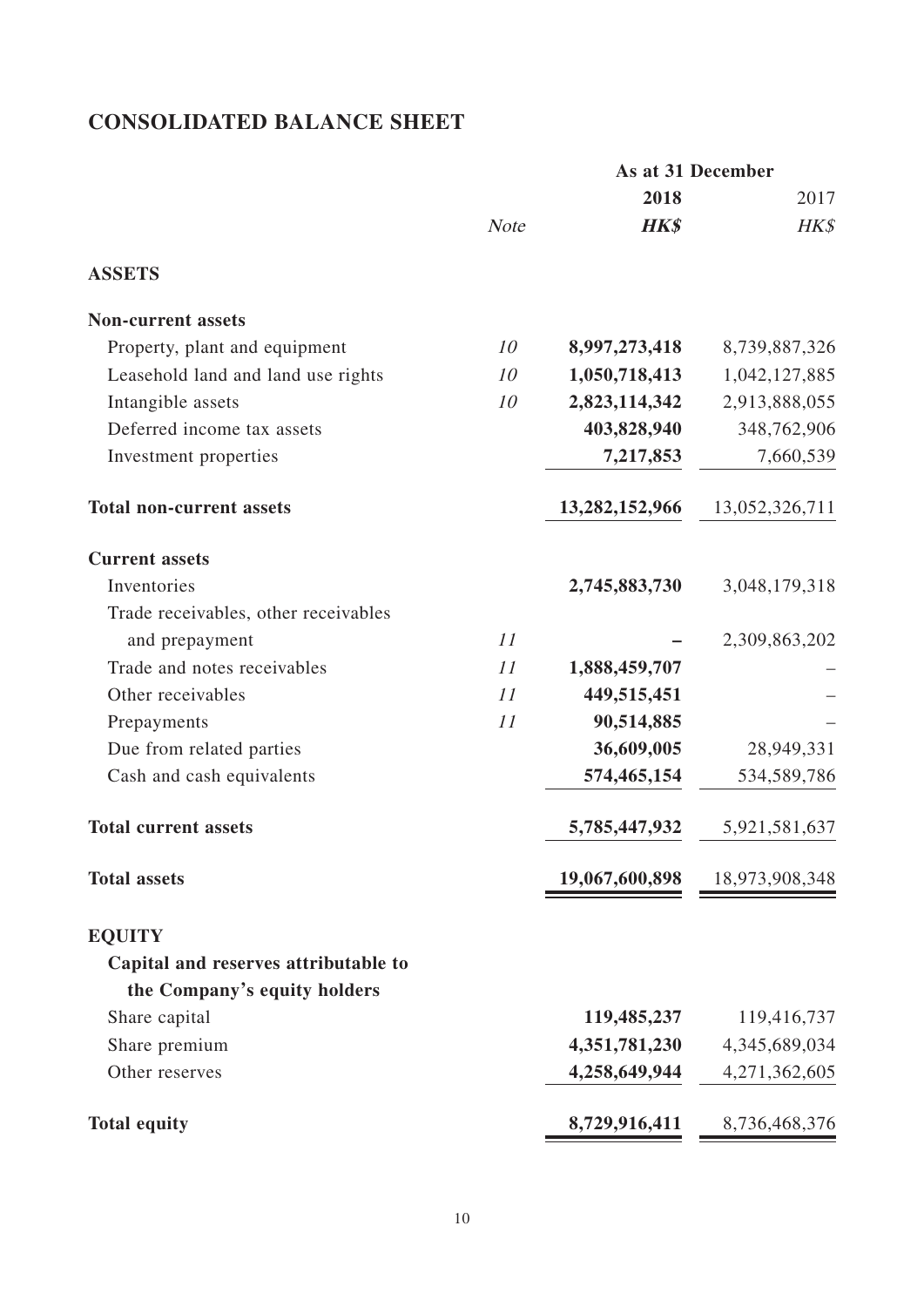|                                     |             | As at 31 December |                |  |
|-------------------------------------|-------------|-------------------|----------------|--|
|                                     |             | 2018              | 2017           |  |
|                                     | <b>Note</b> | <b>HK\$</b>       | HK\$           |  |
| <b>LIABILITIES</b>                  |             |                   |                |  |
| <b>Non-current liabilities</b>      |             |                   |                |  |
| <b>Borrowings</b>                   | 14          | 3,004,812,188     | 3,310,130,427  |  |
| Loans from a related party          | 14          | 1,218,116,846     | 1,236,403,002  |  |
| Deferred government grants          |             | 215,070,111       | 142,848,544    |  |
| Deferred income tax liabilities     |             | 208,522,060       | 211,437,204    |  |
| Post-employment benefits            |             | 31,124,829        | 33,214,008     |  |
| Other non-current liabilities       | 15          | 10,709,487        | 17,675,709     |  |
|                                     |             | 4,688,355,521     | 4,951,708,894  |  |
| <b>Current liabilities</b>          |             |                   |                |  |
| Trade payables, other payables and  |             |                   |                |  |
| accrued expenses                    | 12          | 4,436,032,657     | 4,493,818,093  |  |
| <b>Contract liabilities</b>         |             | 72,527,241        |                |  |
| <b>Borrowings</b>                   | 14          | 1,022,567,206     | 689,740,941    |  |
| Due to related parties              |             | 18,406,558        | 37,687,965     |  |
| Current income tax liabilities      |             | 99,795,304        | 64,484,079     |  |
|                                     |             | 5,649,328,966     | 5,285,731,078  |  |
| <b>Total liabilities</b>            |             | 10,337,684,487    | 10,237,439,972 |  |
| <b>Total equity and liabilities</b> |             | 19,067,600,898    | 18,973,908,348 |  |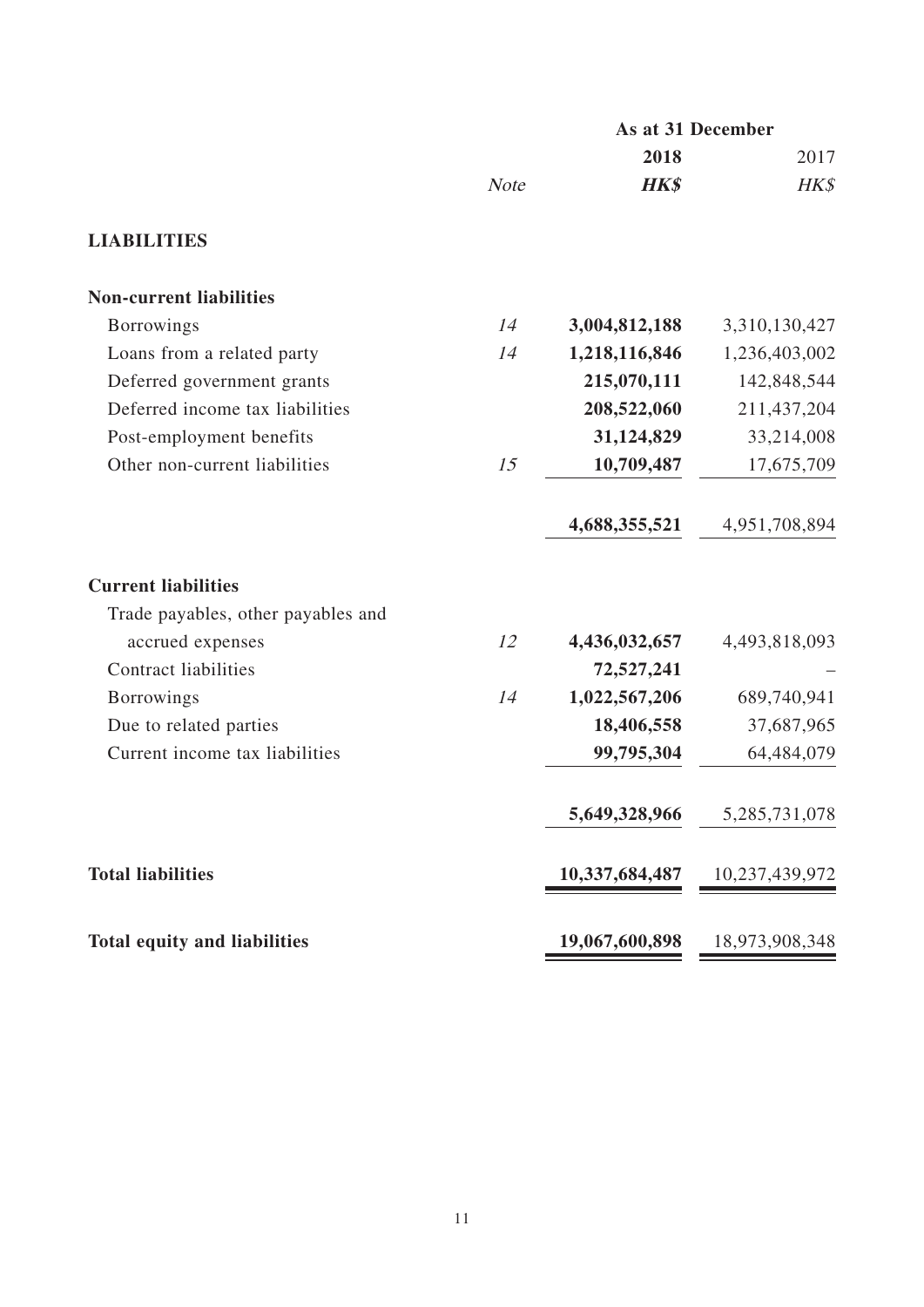# **CONSOLIDATED STATEMENT OF CHANGES IN EQUITY**

|                                             |                  |              |              | Attributable to equity holders of the Company         |                                     |
|---------------------------------------------|------------------|--------------|--------------|-------------------------------------------------------|-------------------------------------|
|                                             |                  | <b>Share</b> | <b>Share</b> | Other                                                 |                                     |
|                                             |                  | capital      | premium      | reserves                                              | <b>Total</b>                        |
|                                             | Note             | HK\$         | <b>HK\$</b>  | <b>HK\$</b>                                           | <b>HK\$</b>                         |
| <b>Balance at 1 January 2017</b>            |                  |              |              | 113,741,237 3,498,754,174 3,167,068,811 6,779,564,222 |                                     |
| Profit for the year                         |                  |              |              | 620,956,454                                           | 620,956,454                         |
| Other comprehensive income                  |                  |              |              |                                                       |                                     |
| - Currency translation differences          |                  |              |              | 692,642,246                                           | 692,642,246                         |
| - Remeasurements of post-employment         |                  |              |              |                                                       |                                     |
|                                             |                  |              |              |                                                       |                                     |
| benefit obligations                         |                  |              |              | 2,491,047                                             | 2,491,047                           |
| Total comprehensive income for 2017         |                  |              |              | 1,316,089,747 1,316,089,747                           |                                     |
| <b>Transaction with owners</b>              |                  |              |              |                                                       |                                     |
| Employees share option scheme               |                  |              |              |                                                       |                                     |
| - Exercise of share options                 | 13               | 175,500      | 32,934,860   | (8,868,020)                                           | 24, 242, 340                        |
| Allotment of shares                         | 13               | 5,500,000    | 814,000,000  |                                                       | 819,500,000                         |
| Dividends                                   | $\boldsymbol{g}$ |              |              | (202, 927, 933)                                       | (202, 927, 933)                     |
|                                             |                  |              |              |                                                       |                                     |
| <b>Transaction with owners</b>              |                  | 5,675,500    | 846,934,860  | (211,795,953)                                         | 640,814,407                         |
| <b>Balance at 31 December 2017</b>          |                  | 119,416,737  |              | 4,345,689,034 4,271,362,605                           | 8,736,468,376                       |
| Change in accounting policy - HKFRS 9       |                  |              |              | (66, 461)                                             | (66, 461)                           |
| <b>Balance at 1 January 2018 (Restated)</b> |                  |              |              | 119,416,737 4,345,689,034 4,271,296,144 8,736,401,915 |                                     |
| Profit for the year                         |                  |              |              | 649,304,689                                           | 649,304,689                         |
| Other comprehensive income                  |                  |              |              |                                                       |                                     |
| - Currency translation differences          |                  |              |              |                                                       | $(421, 842, 655)$ $(421, 842, 655)$ |
| - Remeasurements of post-employment         |                  |              |              |                                                       |                                     |
| benefit obligations                         |                  |              |              | 396,637                                               | 396,637                             |
|                                             |                  |              |              |                                                       |                                     |
| Total comprehensive income for 2018         |                  |              |              | 227,858,671                                           | 227,858,671                         |
| <b>Transaction with owners</b>              |                  |              |              |                                                       |                                     |
|                                             |                  |              |              |                                                       |                                     |
| Employees share option scheme               |                  |              |              |                                                       |                                     |
| - Exercise of share options                 | 13               | 68,500       | 6,092,196    | (1,626,396)                                           | 4,534,300                           |
| Dividends                                   | 9                |              |              | (238, 878, 475)                                       | (238, 878, 475)                     |
| <b>Transaction with owners</b>              |                  | 68,500       | 6,092,196    | (240, 504, 871)                                       | (234, 344, 175)                     |
| <b>Balance at 31 December 2018</b>          |                  |              |              | 119,485,237 4,351,781,230 4,258,649,944 8,729,916,411 |                                     |
|                                             |                  |              |              |                                                       |                                     |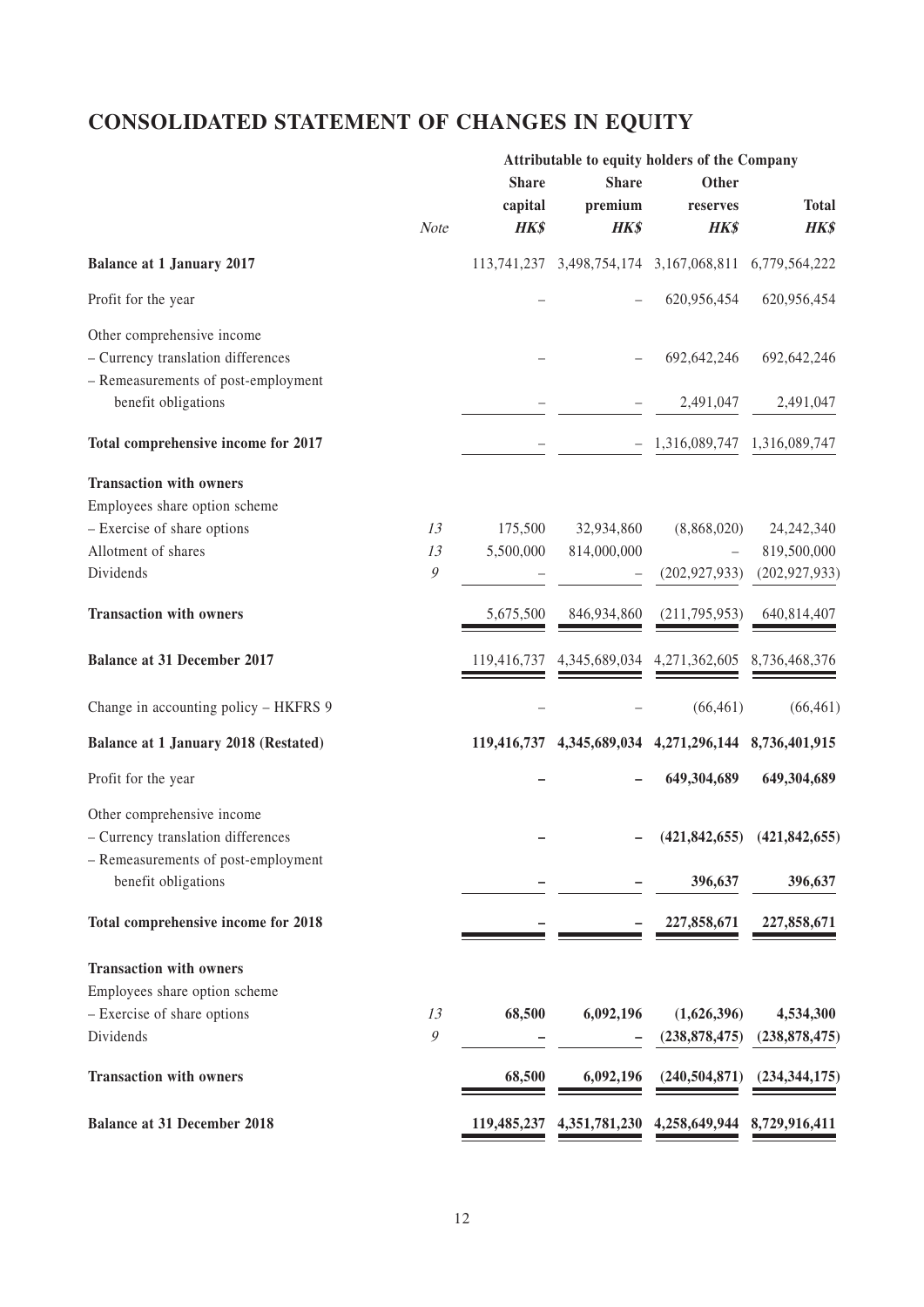# **CONSOLIDATED STATEMENT OF CASH FLOWS**

|                                                                                      |             | For the year ended 31 December |                 |
|--------------------------------------------------------------------------------------|-------------|--------------------------------|-----------------|
|                                                                                      |             | 2018                           | 2017            |
|                                                                                      | <b>Note</b> | <b>HK\$</b>                    | HK\$            |
| Cash flows generated from operating activities:                                      |             |                                |                 |
| - cash generated from operations                                                     |             | 1,759,556,384                  | 1,450,394,542   |
| - interest paid                                                                      |             | (242, 194, 613)                | (231, 198, 820) |
| - income tax paid                                                                    |             | (185, 331, 154)                | (232, 802, 650) |
| Net cash generated from operating activities                                         |             | 1,332,030,617                  | 986, 393, 072   |
| Cash flows used in investing activities:                                             |             |                                |                 |
| - purchase of property, plant and equipment<br>- proceeds from disposal of property, |             | (1,173,196,843)                | (1,243,552,114) |
| plant and equipment                                                                  |             | 27,378,233                     | 31,807,475      |
| - proceeds from government grants                                                    |             | 94,574,263                     | 53,157,005      |
| - payment for leasehold land and land use rights                                     | 10          | (84, 172, 134)                 | (6,880,281)     |
| - purchase of intangible assets                                                      | 10          | (59, 959, 927)                 | (38,907,355)    |
| - interest received                                                                  | 6           | 11,196,309                     | 9,170,849       |
| - cash used in acquisition of a subsidiary                                           |             |                                | (81,716,451)    |
| Net cash used in investing activities                                                |             | (1,184,180,099)                | (1,276,920,872) |
| Cash flows used in financing activities:                                             |             |                                |                 |
| - proceeds from shares issued                                                        |             | 4,534,300                      | 24, 242, 340    |
| - proceeds from borrowings                                                           |             | 6,752,247,360                  | 5,080,559,653   |
| - proceeds from loans from a related party                                           |             | 331,118,453                    | 300,000,000     |
| - repayments of borrowings                                                           |             | (6,546,622,208)                | (5,502,116,055) |
| - repayments of loans from a related party                                           |             | (359, 151, 000)                |                 |
| - dividends paid                                                                     | 9           | (238, 878, 475)                | (202, 927, 933) |
| Net cash used in financing activities                                                |             | (56, 751, 570)                 | (300, 241, 995) |
| Net increase/(decrease) in cash and                                                  |             |                                |                 |
| cash equivalents                                                                     |             | 91,098,948                     | (590, 769, 795) |
| Effect of foreign exchange rate changes                                              |             | (51, 223, 580)                 | 110,105,304     |
| Cash and cash equivalents, beginning of<br>the year                                  |             | 534,589,786                    | 1,015,254,277   |
| Cash and cash equivalents, end of the year                                           |             | 574,465,154                    | 534,589,786     |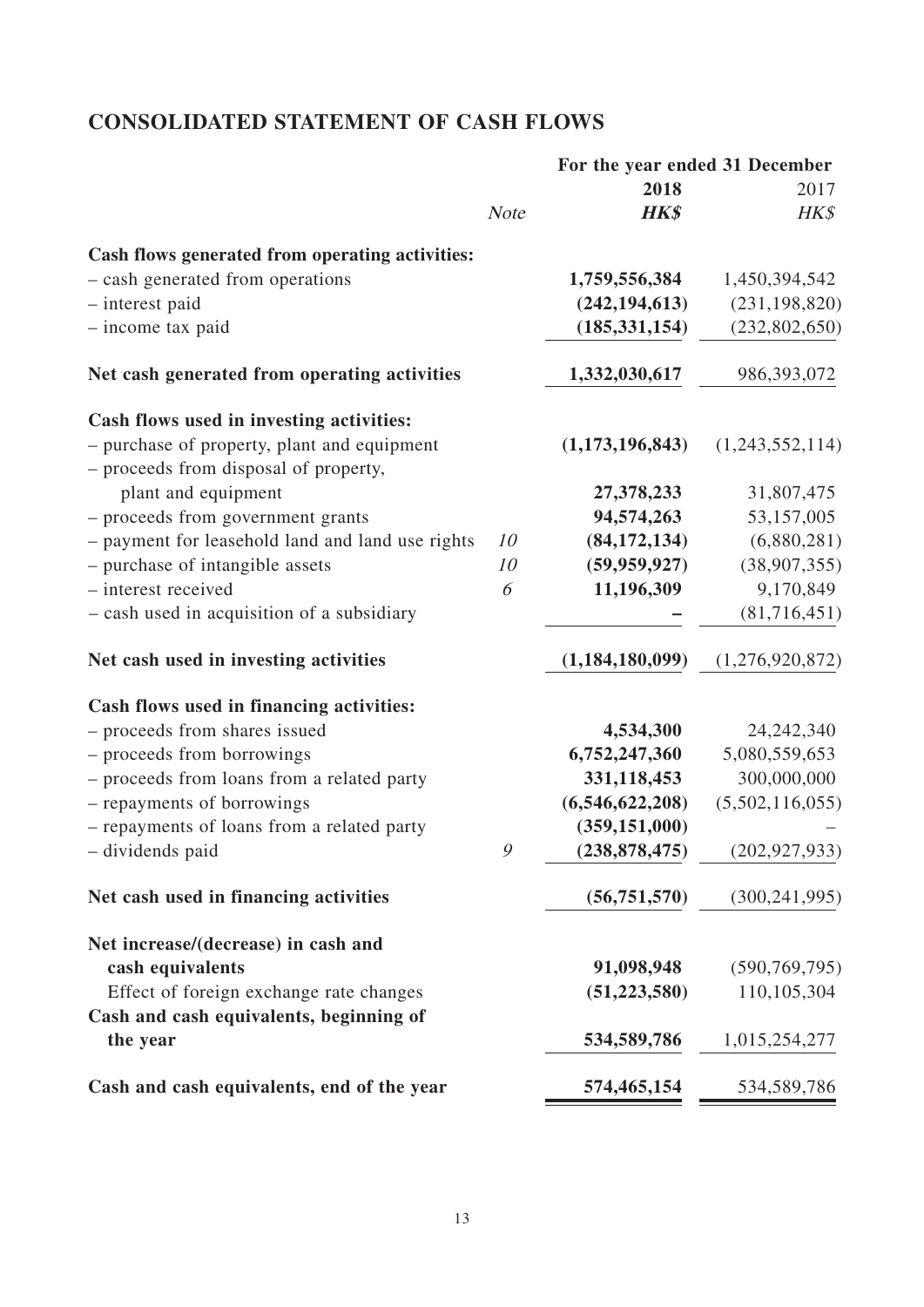The reconciliation of liabilities arising from financing activities is as follows:

|                                            | <b>Borrowings</b><br>(Non-Current)<br>HK\$ | <b>Borrowings</b><br>(Current)<br>HK\$ | <b>Loans</b> from<br>related party<br>(Non-current)<br>HK\$ | <b>Total</b><br>HK\$ |
|--------------------------------------------|--------------------------------------------|----------------------------------------|-------------------------------------------------------------|----------------------|
| As at 1 January 2017                       | 2,879,551,662                              | 1,221,694,623                          | 915,499,741                                                 | 5,016,746,026        |
| Cash flows                                 |                                            |                                        |                                                             |                      |
| - Inflow from financing activities         | 971,101,614                                | 4,109,458,039                          | 300,000,000                                                 | 5,380,559,653        |
| - Outflow from financing activities        | (547, 156, 081)                            | (4,954,959,974)                        |                                                             | (5,502,116,055)      |
| Non-cash changes                           |                                            |                                        |                                                             |                      |
| - Reclassification                         | (236,008,014)                              | 236,008,014                            |                                                             |                      |
| - Addition to loans through acquisition of |                                            |                                        |                                                             |                      |
| a subsidiary (i)                           | 47,572,933                                 |                                        |                                                             | 47,572,933           |
| Currency translations                      | 195,068,313                                | 77,540,239                             | 20,903,261                                                  | 293,511,813          |
| As at 31 December 2017                     | 3,310,130,427                              | 689,740,941                            | 1,236,403,002                                               | 5,236,274,370        |
| As at 1 January 2018                       | 3,310,130,427                              | 689,740,941                            | 1,236,403,002                                               | 5,236,274,370        |
| Cash flows                                 |                                            |                                        |                                                             |                      |
| - Inflow from financing activities         | 1,568,180,366                              | 5,184,066,994                          | 331,118,453                                                 | 7,083,365,813        |
| - Outflow from financing activities        | (306, 583, 583)                            | (6,240,038,625)                        | (359, 151, 000)                                             | (6,905,773,208)      |
| Non-cash changes                           |                                            |                                        |                                                             |                      |
| - Reclassification                         | (1,420,060,052)                            | 1,420,060,052                          |                                                             |                      |
| Currency translations                      | (146, 854, 970)                            | (31, 262, 156)                         | 9,746,391                                                   | (168, 370, 735)      |
| As at 31 December 2018                     | 3,004,812,188                              | 1,022,567,206                          | 1,218,116,846                                               | 5,245,496,240        |

(i) On 31 March 2017, the Group completed the acquisition of 100% equity interest of Jiangmen Dynasty Fortune Paper Limited. As a result, loans amounting to HK\$47,572,933 were carried into the Group.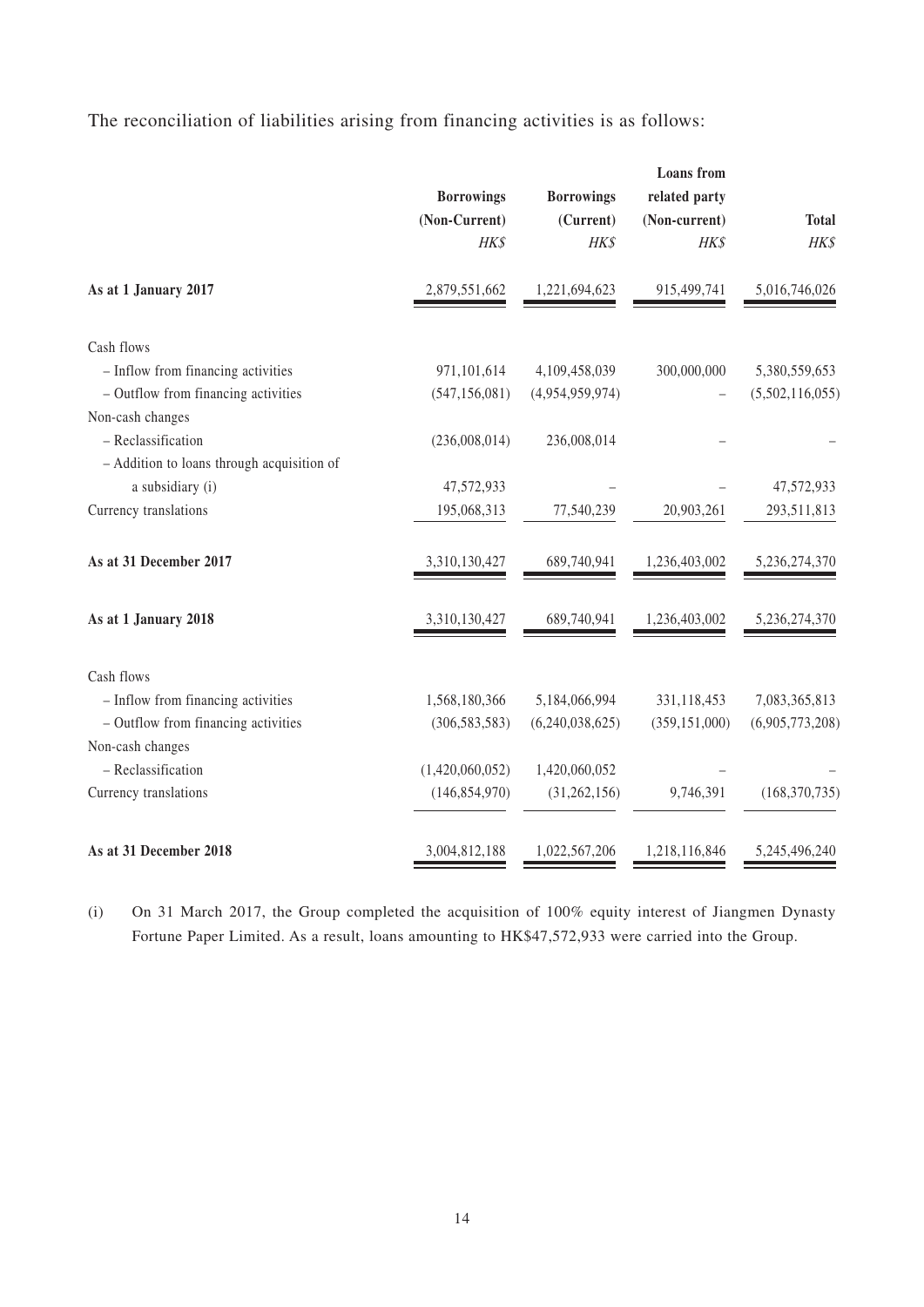# **NOTES TO THE CONSOLIDATED FINANCIAL STATEMENTS FOR THE YEAR ENDED 31 DECEMBER 2018**

#### **1 GENERAL INFORMATION**

Vinda International Holdings Limited (the "Company") was incorporated on 17 August 1999 in the Cayman Islands with limited liability under the Companies Law, Cap 22 (Law 3 of 1961, as consolidated and revised) of the Cayman Islands.

The Company acts as an investment holding company and provides management as well as financial support services to its subsidiaries. The Company and its subsidiaries are collectively referred to as the "Group". The principal activities of the Group are the manufacture and sale of household paper products and personal care products.

The Company's shares have been listed on The Stock Exchange of Hong Kong Limited since 10 July 2007.

Svenska Cellulosa Aktiebolaget ("SCA") was the ultimate holding company of the Group. SCA spun off its hygiene unit into a new listed company, namely Essity Aktiebolag (publ) ("Essity") in June 2017. Essity has become Vinda's ultimate controlling shareholder in place of SCA from 14 June 2017.

The address of the Company's registered office is Cricket Square, Hutchins Drive, P.O. Box 2681, Grand Cayman KY1-1111, Cayman Islands.

These consolidated financial statements are presented in Hong Kong dollar ("HK\$") unless otherwise stated. These consolidated financial statements have been approved for issue by the Board of Directors on 30 January 2019.

#### **2 BASIS OF PREPARATION**

The consolidated financial statements of the Group have been prepared in accordance with all applicable Hong Kong Financial Reporting Standards ("HKFRS"). The consolidated financial statements have been prepared under the historical cost convention, as modified by the revaluation of other non-current liabilities and plan assets of defined benefit pension plans measured at fair value.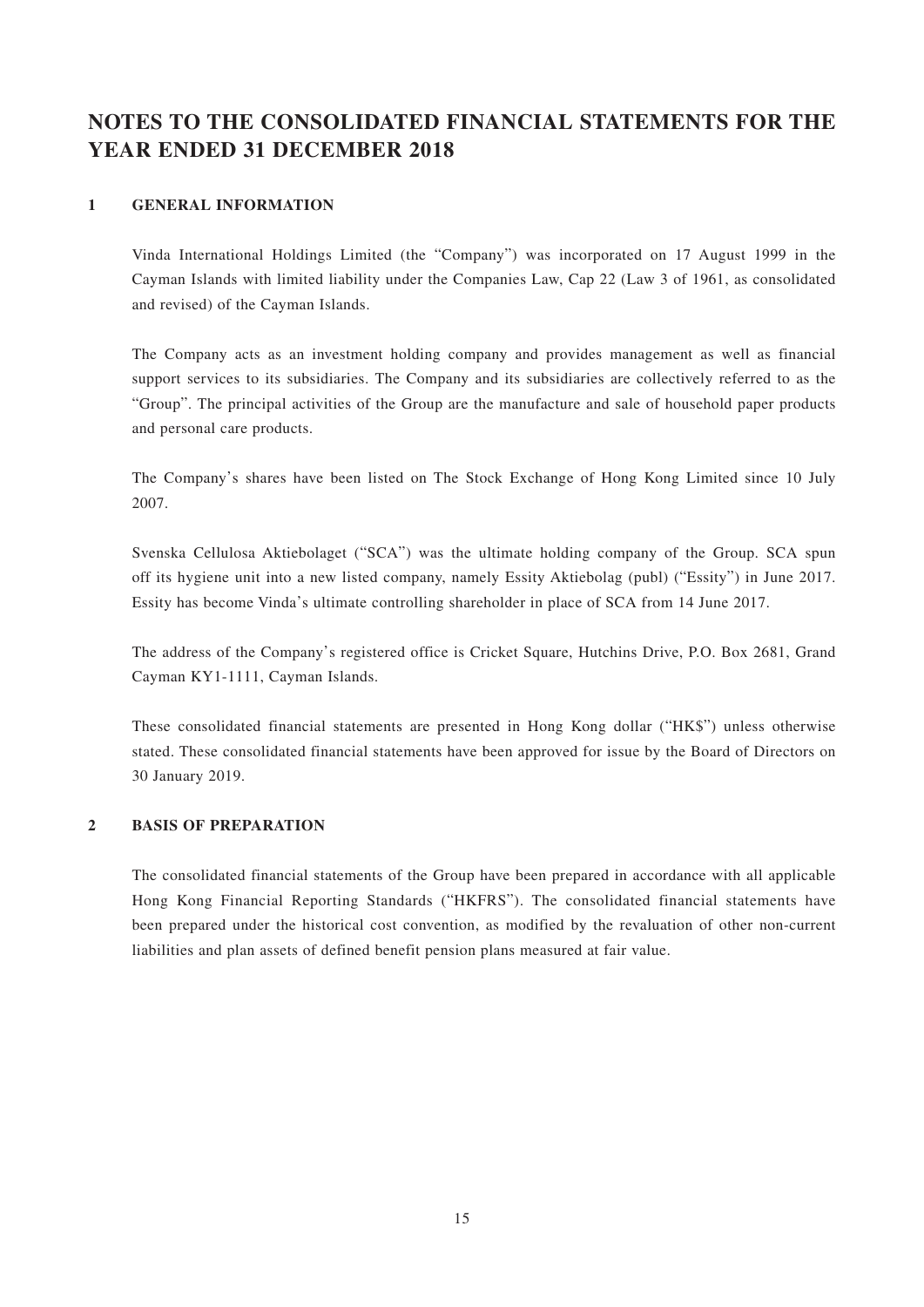#### **3 CHANGES IN ACCOUNTING POLICY AND DISCLOSURES**

#### **(a) New and amended standards adopted by the Group**

The Group has applied the following standards and amendments for the first time for their annual reporting period commencing 1 January 2018:

|                                        |                                                                       | <b>Effective for</b><br>annual periods<br>beginning on or after |      |
|----------------------------------------|-----------------------------------------------------------------------|-----------------------------------------------------------------|------|
| HKFRS 2 (Amendments)                   | Classification and measurement of<br>share-based payment transactions | 1 January 2018                                                  |      |
| HKFRS 4 (Amendments)                   | Insurance contracts                                                   | 1 January 2018                                                  |      |
| <b>HKFRS 9</b>                         | <b>Financial Instruments</b>                                          | 1 January 2018                                                  | (i)  |
| HKFRS 15                               | Revenue from contracts with customers                                 | 1 January 2018                                                  | (ii) |
| HK (IFRIC) 22                          | Foreign currency transactions and<br>advance consideration            | 1 January 2018                                                  |      |
| HKAS 40 (Amendments)                   | Transfers of investment property                                      | 1 January 2018                                                  |      |
| Annual Improvements<br>2014-2016 Cycle |                                                                       | 1 January 2018                                                  |      |

The Group had to change its accounting policies and make certain adjustments following the adoption of HKFRS 9 and HKFRS 15. The other newly adopted standards or amendments listed above did not have material impact on the amounts recognised in prior periods and are not expected to significantly affect the current or future period.

HKFRS 9 was generally adopted without restating comparative information with the exception of certain aspects of hedge accounting. The Group used modified retrospective approach while adopting HKFRS 9. The reclassification and adjustments arising from the new impairment rules are therefore not reflected in the balance sheet as at 31 December 2017, but are recognised in the opening balance sheet on 1 January 2018.

The Group adopted HKFRS 15 using the modified retrospective approach which means that the cumulative impact of the adoption (if any) will be recognised in retained earnings as of 1 January 2018 and that comparatives will not be restated.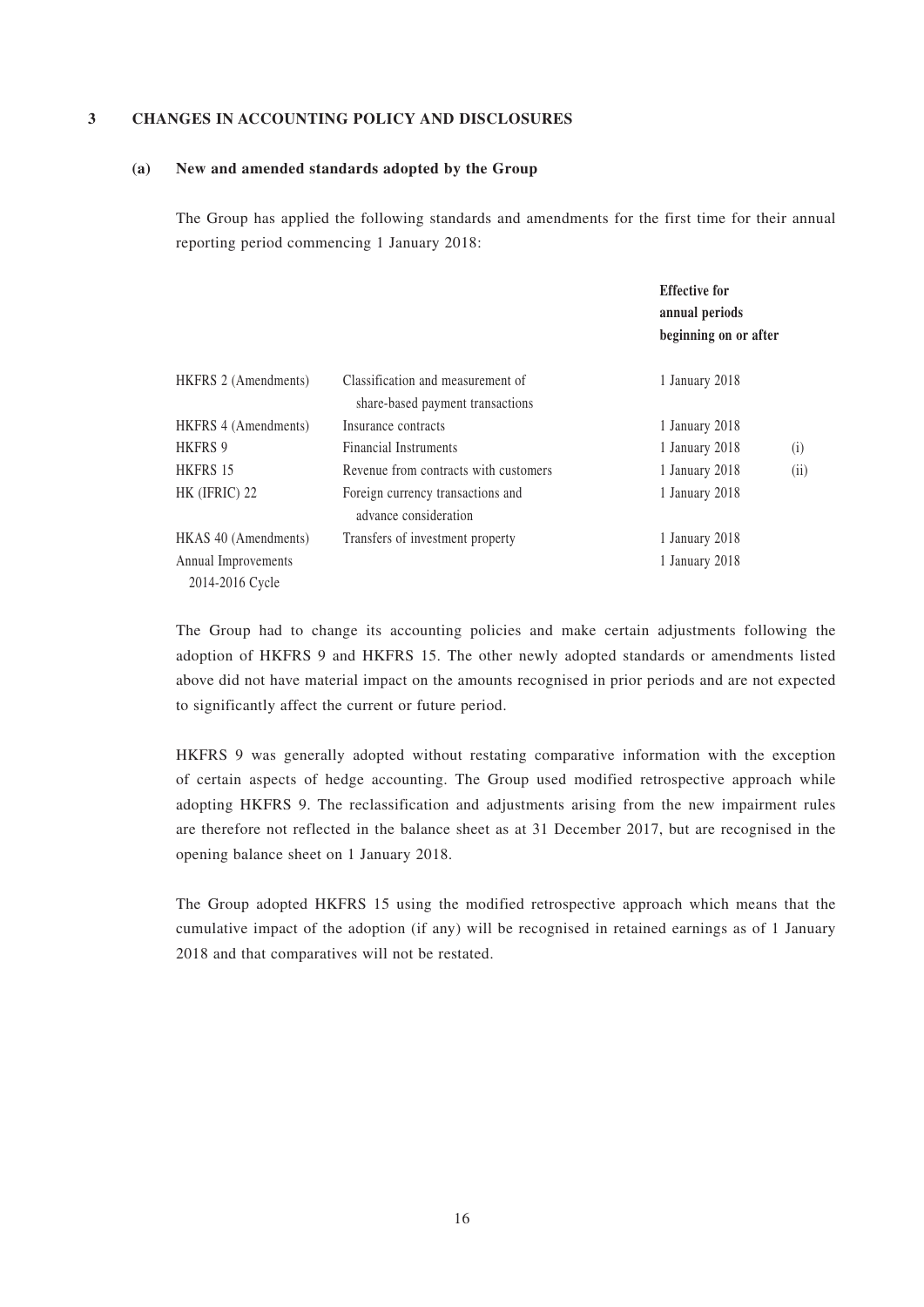The following tables show the adjustments recognised for each individual line item. The adjustments are explained in more details below.

|                                                     | 31 December    |                 |                 | 1 January      |
|-----------------------------------------------------|----------------|-----------------|-----------------|----------------|
|                                                     | 2017           | <b>HKFRS 9</b>  | <b>HKFRS 15</b> | 2018           |
|                                                     | As originally  |                 |                 |                |
|                                                     | presented      |                 |                 | Restated       |
|                                                     | HK\$           | HK\$            | HK\$            | HK\$           |
| <b>ASSETS</b>                                       |                |                 |                 |                |
| <b>Non-current assets</b>                           |                |                 |                 |                |
| Property, plant and equipment<br>Leasehold land and | 8,739,887,326  |                 |                 | 8,739,887,326  |
| land use rights                                     | 1,042,127,885  |                 |                 | 1,042,127,885  |
| Intangible assets                                   | 2,913,888,055  |                 |                 | 2,913,888,055  |
| Deferred income tax assets                          | 348,762,906    |                 |                 | 348,762,906    |
| Investment properties                               | 7,660,539      |                 |                 | 7,660,539      |
| <b>Total non-current assets</b>                     | 13,052,326,711 |                 |                 | 13,052,326,711 |
| <b>Current assets</b>                               |                |                 |                 |                |
| Inventories                                         | 3,048,179,318  |                 |                 | 3,048,179,318  |
| Trade receivables, other                            |                |                 |                 |                |
| receivables and prepayments                         | 2,309,863,202  | (2,309,863,202) |                 |                |
| Trade and notes receivables                         |                | 1,857,419,753   |                 | 1,857,419,753  |
| Other receivables                                   |                | 416,583,907     |                 | 416,583,907    |
| Prepayments                                         |                | 35,793,081      |                 | 35,793,081     |
| Due from related parties                            | 28,949,331     |                 |                 | 28,949,331     |
| Cash and cash equivalents                           | 534,589,786    |                 |                 | 534,589,786    |
| <b>Total current assets</b>                         | 5,921,581,637  | (66, 461)       |                 | 5,921,515,176  |
| <b>Total assets</b>                                 | 18,973,908,348 | (66, 461)       |                 | 18,973,841,887 |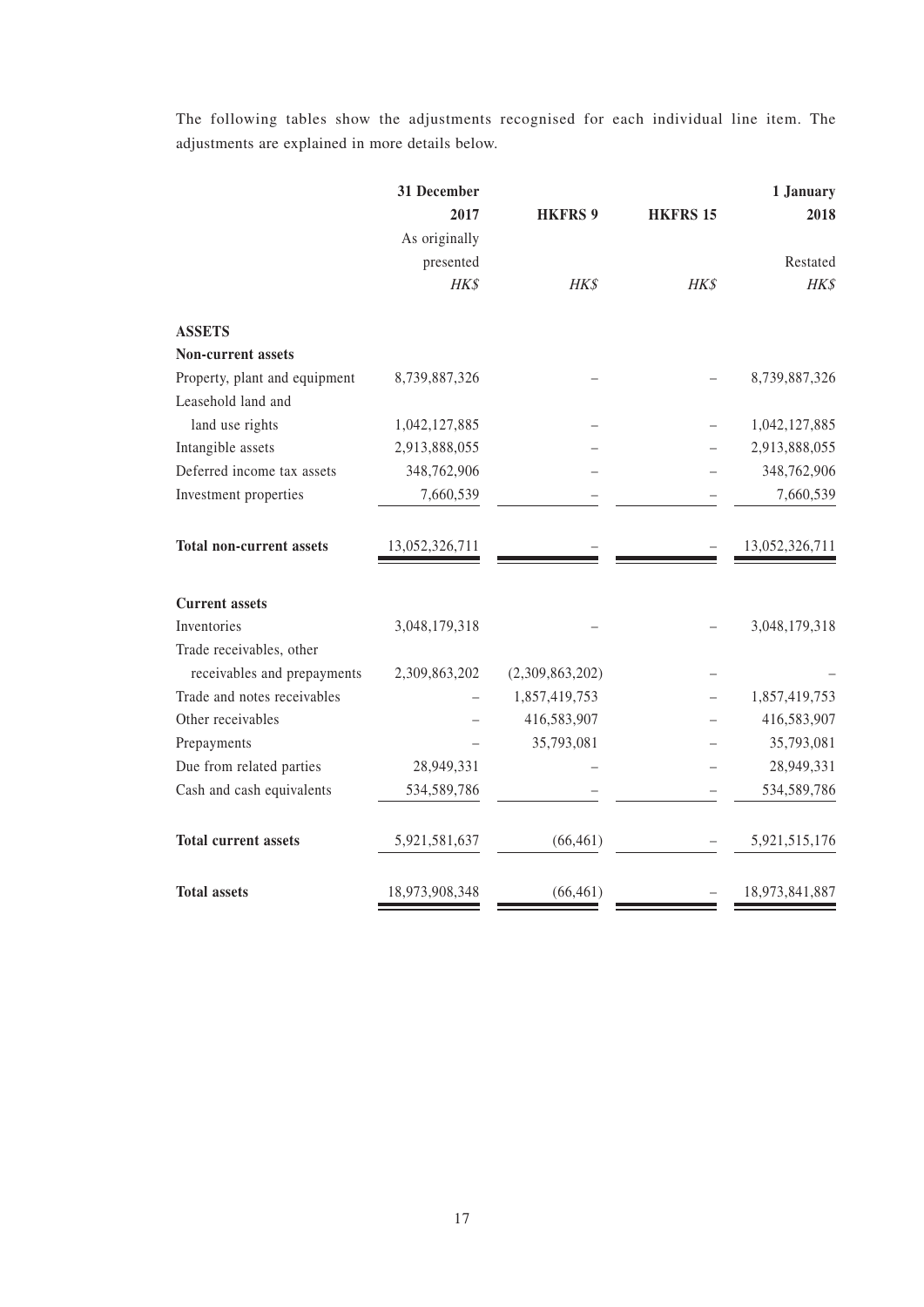|                                      | 31 December    |                |                 | 1 January        |
|--------------------------------------|----------------|----------------|-----------------|------------------|
|                                      | 2017           | <b>HKFRS 9</b> | <b>HKFRS 15</b> | 2018             |
|                                      | As originally  |                |                 |                  |
|                                      | presented      |                |                 | Restated         |
|                                      | HK\$           | HK\$           | HK\$            | HK\$             |
| <b>EQUITY</b>                        |                |                |                 |                  |
| Share capital                        | 119,416,737    |                |                 | 119,416,737      |
| Share premium                        | 4,345,689,034  |                |                 | 4,345,689,034    |
| Other reserves                       | 4,271,362,605  | (66, 461)      |                 | 4,271,296,144    |
| <b>Total equity</b>                  | 8,736,468,376  | (66, 461)      |                 | 8,736,401,915    |
| <b>LIABILITIES</b>                   |                |                |                 |                  |
| <b>Non-current liabilities</b>       |                |                |                 |                  |
| Borrowings                           | 3,310,130,427  |                |                 | 3,310,130,427    |
| Loans from a related party           | 1,236,403,002  |                |                 | 1,236,403,002    |
| Deferred government grants           | 142,848,544    |                |                 | 142,848,544      |
| Deferred income tax liabilities      | 211,437,204    |                |                 | 211,437,204      |
| Post-employment benefits             | 33,214,008     |                |                 | 33,214,008       |
| Other non-current liabilities        | 17,675,709     |                |                 | 17,675,709       |
| <b>Total non-current liabilities</b> | 4,951,708,894  |                |                 | 4,951,708,894    |
| <b>Current liabilities</b>           |                |                |                 |                  |
| Trade payables, other payables       |                |                |                 |                  |
| and accrued expenses                 | 4,493,818,093  |                | (86,890,937)    | 4,406,927,156    |
| Contract liabilities                 |                |                | 86,890,937      | 86,890,937       |
| <b>Borrowings</b>                    | 689,740,941    |                |                 | 689,740,941      |
| Due to related parties               | 37,687,965     |                |                 | 37,687,965       |
| Current income tax liabilities       | 64,484,079     |                |                 | 64,484,079       |
| <b>Total current liabilities</b>     | 5,285,731,078  |                |                 | 5, 285, 731, 078 |
| <b>Total liabilities</b>             | 10,237,439,972 |                |                 | 10,237,439,972   |

There is no impact on the statement of profit or loss and other comprehensive income by adopting HKFRS 9 and HKFRS 15.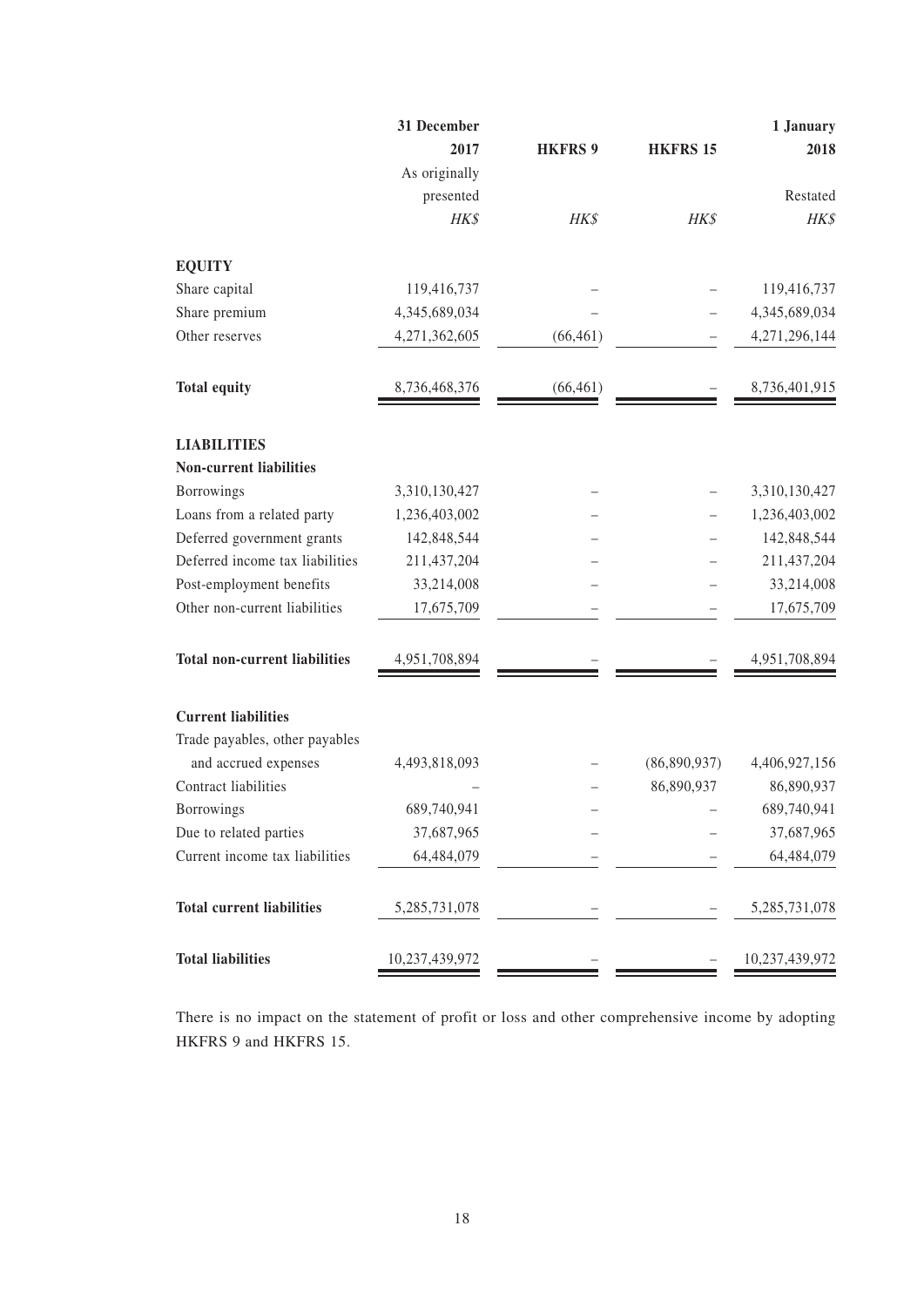#### **(i) HKFRS 9, Financial Instruments**

HKFRS 9 replaces the provisions of HKAS 39 that relate to the recognition, classification and measurement of financial assets and financial liabilities, derecognition of financial instruments, impairment of financial assets and hedge accounting.

There is no impact on the Group's accounting for financial liabilities, as the new requirements only affect the accounting for financial liabilities that are designated at fair value through profit or loss and the Group does not have any such liabilities which are subject to HKFRS 9.

The adoption of HKFRS 9 Financial Instruments from 1 January 2018 resulted in changes in accounting policies and adjustments to the amounts recognised in the financial statements. In accordance with the transitional provisions in HKFRS 9(7.2.15) and (7.2.26), comparative figures have not been restated as the Group does not have any hedge instrument. As a result, the adjustments arising from the new impairment rules are not reflected in the balance sheet as at 31 December 2017, but are recognised in the opening balance sheet as at 1 January 2018.

The Group has trade receivables for sales of products that are subject to HKFRS 9's new expected credit loss model, and the Group was required to revise its impairment methodology under HKFRS 9 for these receivables.

The Group applies the HKFRS 9 simplified approach to measuring expected credit losses which uses a lifetime expected loss allowance for all trade receivables. This resulted in an increase of the loss allowance on 1 January 2018 by HK\$66,461 for trade receivables.

While cash and cash equivalents are also subject to the impairment requirements of HKFRS 9, no impairment loss was identified.

Other receivables and prepayments were previously presented together with trade receivables but are now presented as separate line items in the balance sheet to reflect their different nature.

|                             | <b>HKAS 39</b>                  |                         | <b>HKFRS 9</b> |
|-----------------------------|---------------------------------|-------------------------|----------------|
|                             | carrying                        |                         | carrying       |
|                             | amount                          | <b>Reclassification</b> | amount         |
|                             | 31 December                     |                         | 1 January      |
|                             | 2017                            |                         | 2018           |
|                             | <b>HK\$</b>                     | HK\$                    | HK\$           |
| Trade receivables, other    |                                 |                         |                |
| receivables and prepayment  | 2,309,863,202                   | (2,309,863,202)         |                |
| Trade and notes receivables | $\overbrace{\phantom{1232211}}$ | 1,857,486,214           | 1,857,486,214  |
| Other receivables           |                                 | 416,583,907             | 416,583,907    |
| Prepayments                 |                                 | 35,793,081              | 35,793,081     |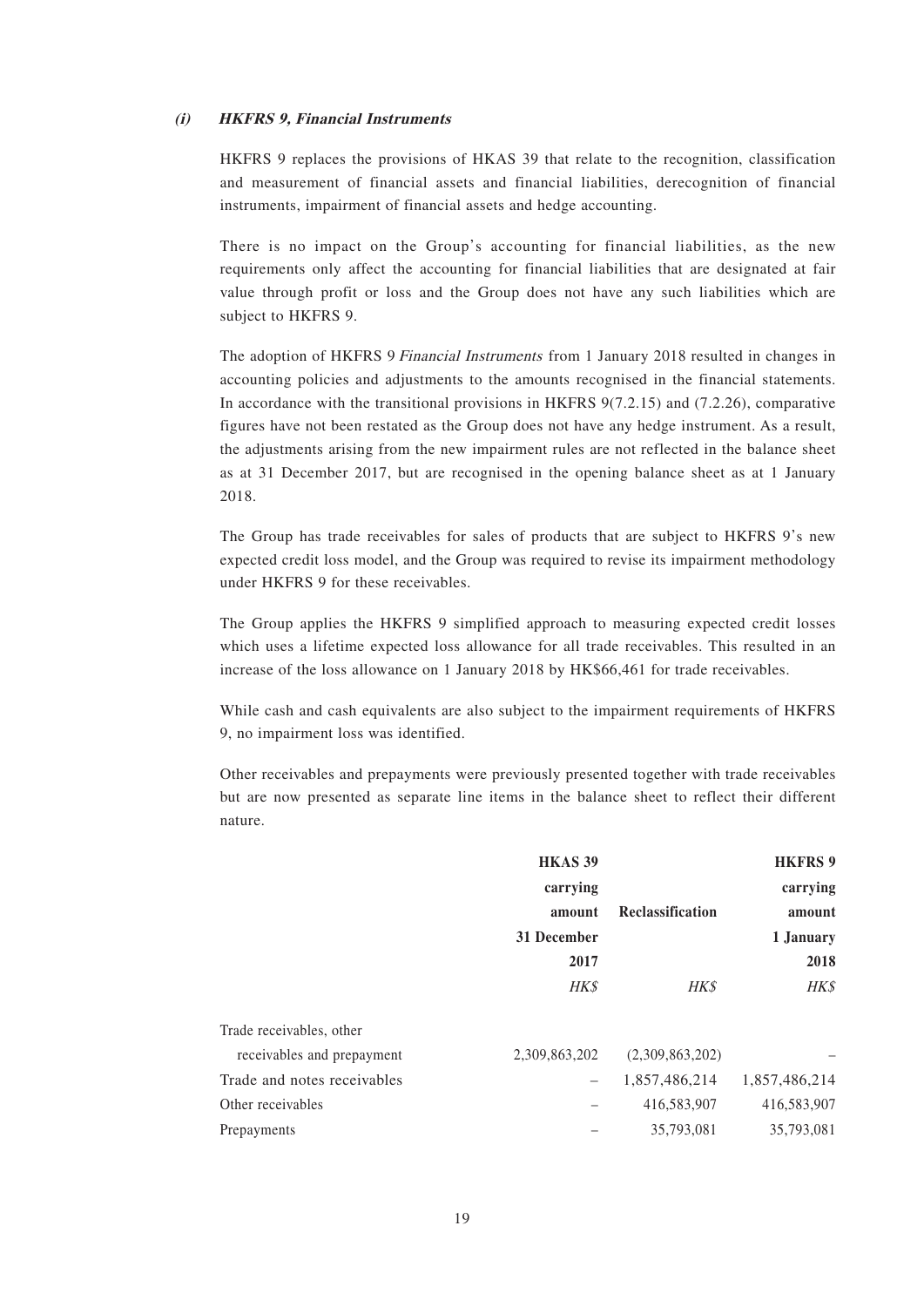#### **(ii) HKFRS 15, Revenue from Contracts with Customers**

The Group has adopted HKFRS 15 Revenue from Contracts with Customers from 1 January 2018 which resulted in changes in accounting policies. The Group adopted HKFRS 15 using the modified retrospective approach which means that the cumulative impact of the adoption (if any) will be recognised in retained earnings as of 1 January 2018 and that comparatives will not be restated. Following adjustments were made to the amounts recognised in the balance sheet at the date of initial application (1 January 2018):

|                                    | HKAS <sub>18</sub> |                  | <b>HKFRS 15</b> |
|------------------------------------|--------------------|------------------|-----------------|
|                                    | carrying           |                  | carrying        |
|                                    | amount             | Reclassification | amount          |
|                                    | 31 December        |                  | 1 January       |
|                                    | 2017               |                  | 2018            |
|                                    | HK\$               | HK\$             | HK\$            |
| Trade payables, other payables and |                    |                  |                 |
| accrued expenses                   | 4,493,818,093      | (86,890,937)     | 4,406,927,156   |
| Contract liabilities               |                    | 86,890,937       | 86,890,937      |

The Group didn't introduce any customer loyalty programme which is likely to be affected by HKFRS 15.

The Group does not expect to have any contracts where the period between the transfer of the promised goods to the customer and payment by the customer exceeds one year. As a consequence, the Group does not adjust any of the transaction prices for the time value of money.

No additional cost occurs to fulfil the contract was identified.

Contract liabilities are recognised when the payment is made or the payment is due (whichever is earlier), if customers pay consideration, or have a right to an amount of consideration that is unconditional, before the Group transfers goods or service to the customer.

As a result, other than certain reclassifications of contract liabilities, the adoption of HKFRS 15 did not result in any impact to the financial statements as the timing of revenue recognition on sales of products is not changed.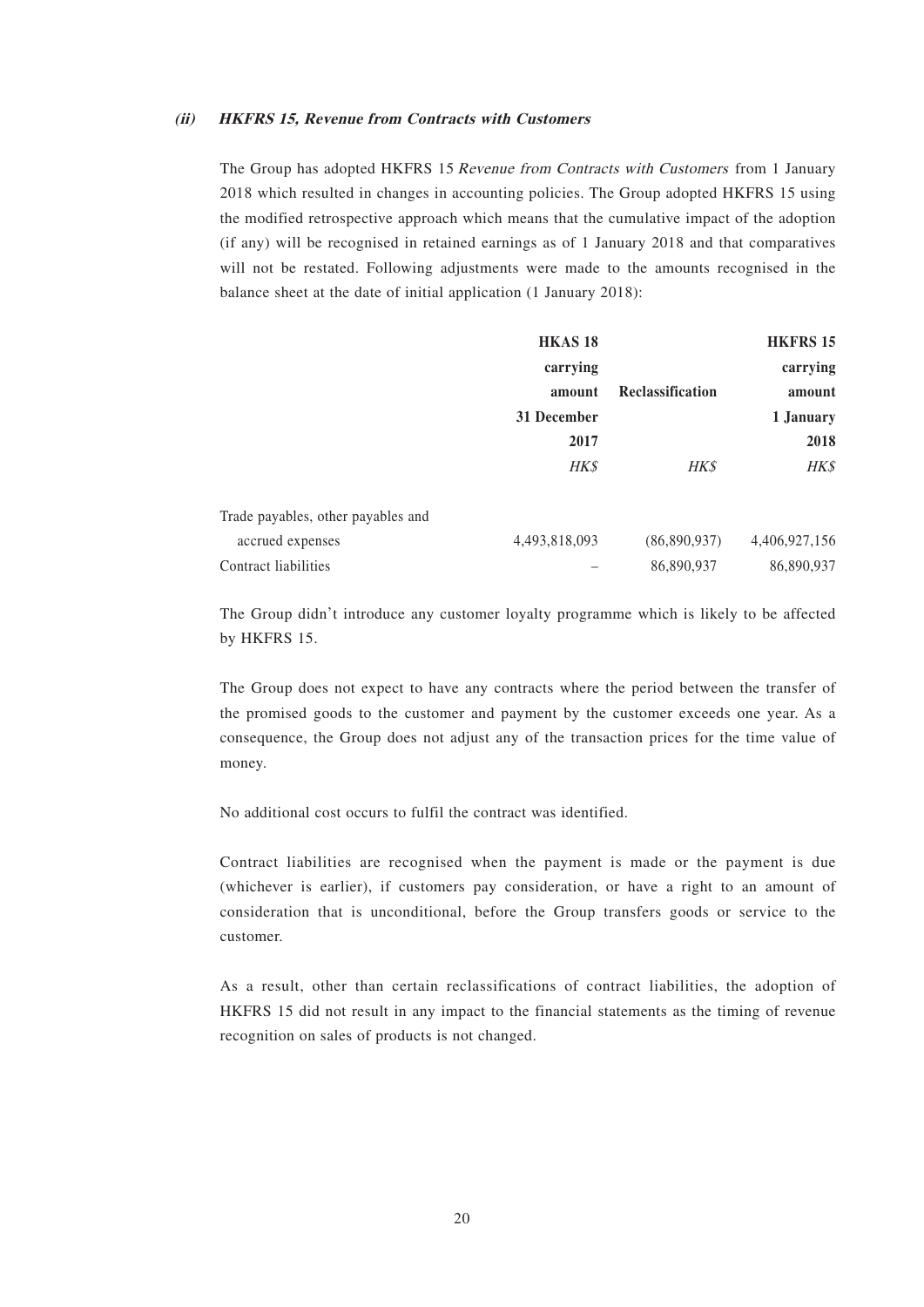**(b)** Certain new accounting standards and interpretations have been published that are not mandatory for 31 December 2018 reporting periods and have not been early adopted by the Group. The Group's assessment of the impact of these new standards and interpretations is set out below.

|                      |                                                     | <b>Effective for</b><br>annual periods |     |
|----------------------|-----------------------------------------------------|----------------------------------------|-----|
|                      |                                                     | beginning on or after                  |     |
| HKFRS 16             | Leases                                              | 1 January 2019                         | (i) |
| <b>HKFRS 17</b>      | Insurance contracts                                 | 1 January 2021                         |     |
| HK (IFRIC) 23        | Uncertainty over income tax treatments              | 1 January 2019                         |     |
| HKFRS 9 (Amendments) | Prepayment features with negative compensation      | 1 January 2019                         |     |
| HKAS 28 (Amendments) | Long-term interests in associates and joint venture | 1 January 2019                         |     |
| HKAS 19 (Amendments) | Plan amendment, curtailment or settlement           | 1 January 2019                         |     |
| HKFRS 10 and         | Sale or contribution of assets between an           | To be determined                       |     |
| HKAS 28 (Amendments) | investor and its associate or joint venture         |                                        |     |

#### **(i) HKFRS 16, Leases**

HKFRS 16 was issued in January 2016. It will result in almost all leases being recognized on the balance sheet by lessees, as the distinction between operating and finance leases is removed. Under the new standard, an asset (the right to use the leased item) and a financial liability to pay rentals are recognized. The only exceptions are short-term and low-value leases.

The Group has set up a project team which has reviewed all of the Group's leasing arrangements over the year in light of the new lease accounting rules in HKFRS 16. The standard will affect primarily the accounting for the Group's operating leases.

As at 31 December 2018, the Group has non-cancellable operating lease commitments of HK\$229,221,932. Of these commitments, approximately HK\$14 million relate to short-term leases and HK\$0.9 million to low value leases which will be both recognised on a straightline basis as expense in profit or loss.

For the remaining lease commitments, the Group expects to recognise right-of-use assets of approximately HK\$204 million on 1 January 2019, lease liabilities of HK\$202 million (after adjustments for prepayments and accrued lease payments recognised as at 31 December 2018).

The Group expects that profit before income tax will decrease by approximately HK\$4 million for 2019 as a result of adopting the new rules.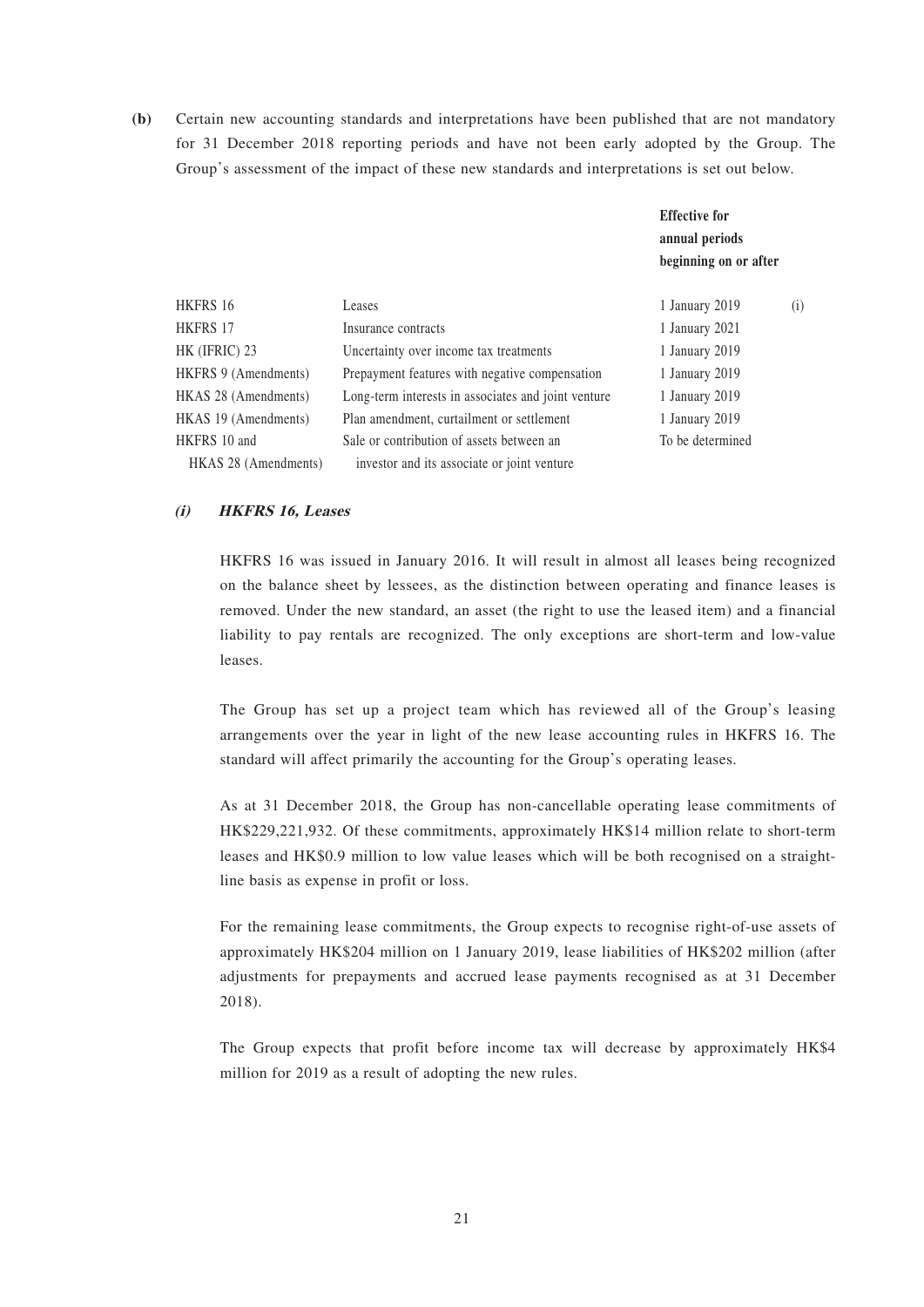Operating cash flows will increase and financing cash flows will decrease by approximately HK\$69 million as repayment of the lease liabilities will be classified as cash flows from financing activities.

The Group's activities as a lessor are not material and hence the Group does not expect any significant impact on the financial statements. However, some additional disclosures will be required from next year.

The Group will apply the standard from its mandatory adoption date of 1 January 2019. The Group intends to apply the simplified transition approach and will not restate comparative amounts for the year prior to first adoption. Right-of-use assets will be measured at the amount of the lease liability on adoption (adjusted by the amount of any previously recognised prepaid or accrued lease payments relating to that lease).

Apart from HKFRS 16, there are no other standards that are not yet effective and that would be expected to have a material impact on the Group in the current or future reporting periods and on foreseeable future transactions.

#### **4 SEGMENT INFORMATION**

The chief operating decision-maker has been identified as the executive committee, which comprises all executive directors. The executive committee reviews the Group's internal reporting in order to assess performance and allocate resources.

The executive committee has determined that no geographical segment information is presented as management reviews the business performance primarily based on type of business, not geographically. Instead, the executive committee assesses the performance of household paper products and personal care products.

The executive committee assesses the performance of the operating segments based on a measure of segment results without considering amortisation of trademarks, licences and contractual customer relationships, unallocated costs, finance income/(costs) and income tax expense which is consistent with that in the annual consolidated financial statements. Unallocated costs are mainly the central expenses (including acquisition cost).

Sales between segments are carried out on terms equivalent to those that prevail in arm's length transactions. The revenue from external parties reported to the executive committee is measured in a manner consistent with that in the annual consolidated income statement.

Additions to non-current assets comprise additions to property, plant and equipment, leasehold land and land use rights and intangible assets.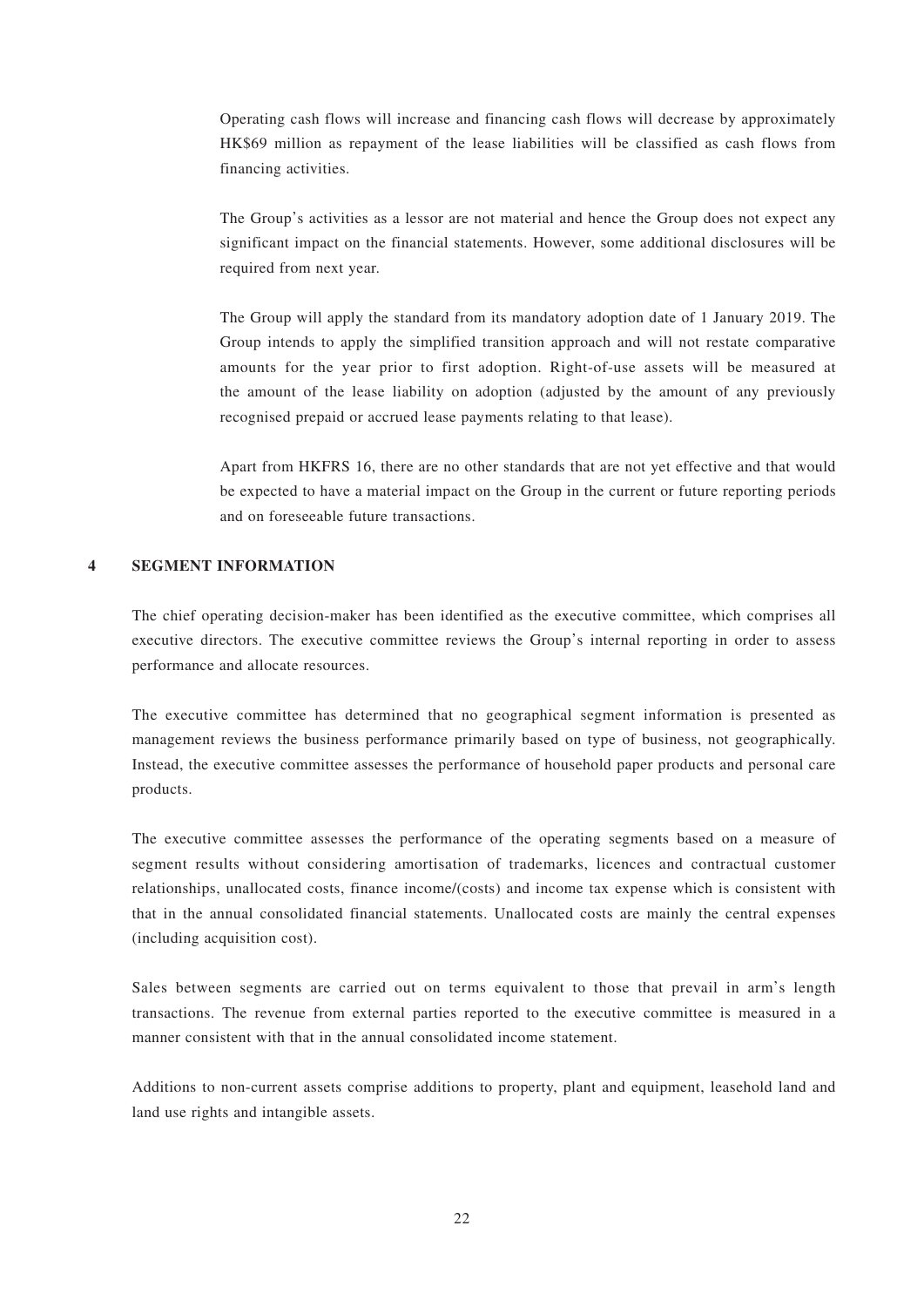The segment information for the years ended 31 December 2018 and 2017 are as follows:

|                                                      | For the year ended 31 December 2018 |                 |                 |
|------------------------------------------------------|-------------------------------------|-----------------|-----------------|
|                                                      | Household<br>Personal care          |                 |                 |
|                                                      | paper products                      | products        | <b>Total</b>    |
|                                                      | HK\$                                | HK\$            | HK\$            |
| Year ended 31 December 2018                          |                                     |                 |                 |
| Segment revenue                                      | 12,111,465,853                      | 2,767,082,049   | 14,878,547,902  |
| Segment results                                      | 976,948,655                         | 222, 231, 370   | 1,199,180,025   |
| Amortisation of trademarks, licences and             |                                     |                 |                 |
| contractual customer relationships                   | (10,918,563)                        | (58, 722, 422)  | (69, 640, 985)  |
| Segment profit                                       | 966,030,092                         | 163,508,948     | 1,129,539,040   |
| Other income and losses – net                        |                                     |                 | (26,772,076)    |
| Unallocated costs                                    |                                     |                 | (83, 142, 100)  |
| Operating profit                                     |                                     |                 | 1,019,624,864   |
| Finance income and costs – net                       |                                     |                 | (221, 951, 496) |
| Profit before income tax                             |                                     |                 | 797,673,368     |
| Income tax expense                                   |                                     |                 | (148, 368, 679) |
| Profit for the year                                  |                                     |                 | 649,304,689     |
| Other segment items included in the income statement |                                     |                 |                 |
| Depreciation of property, plant and equipment        | (707, 039, 831)                     | (111, 836, 088) | (818, 875, 919) |
| Amortisation of leasehold land and land use rights,  |                                     |                 |                 |
| investment property and intangible assets other      |                                     |                 |                 |
| than trademarks, licences and contractual            |                                     |                 |                 |
| customer relationships                               | (51, 289, 542)                      | (2,762,916)     | (54, 052, 458)  |
| Additions to non-current assets                      | 1,418,465,122                       | 230, 182, 742   | 1,648,647,864   |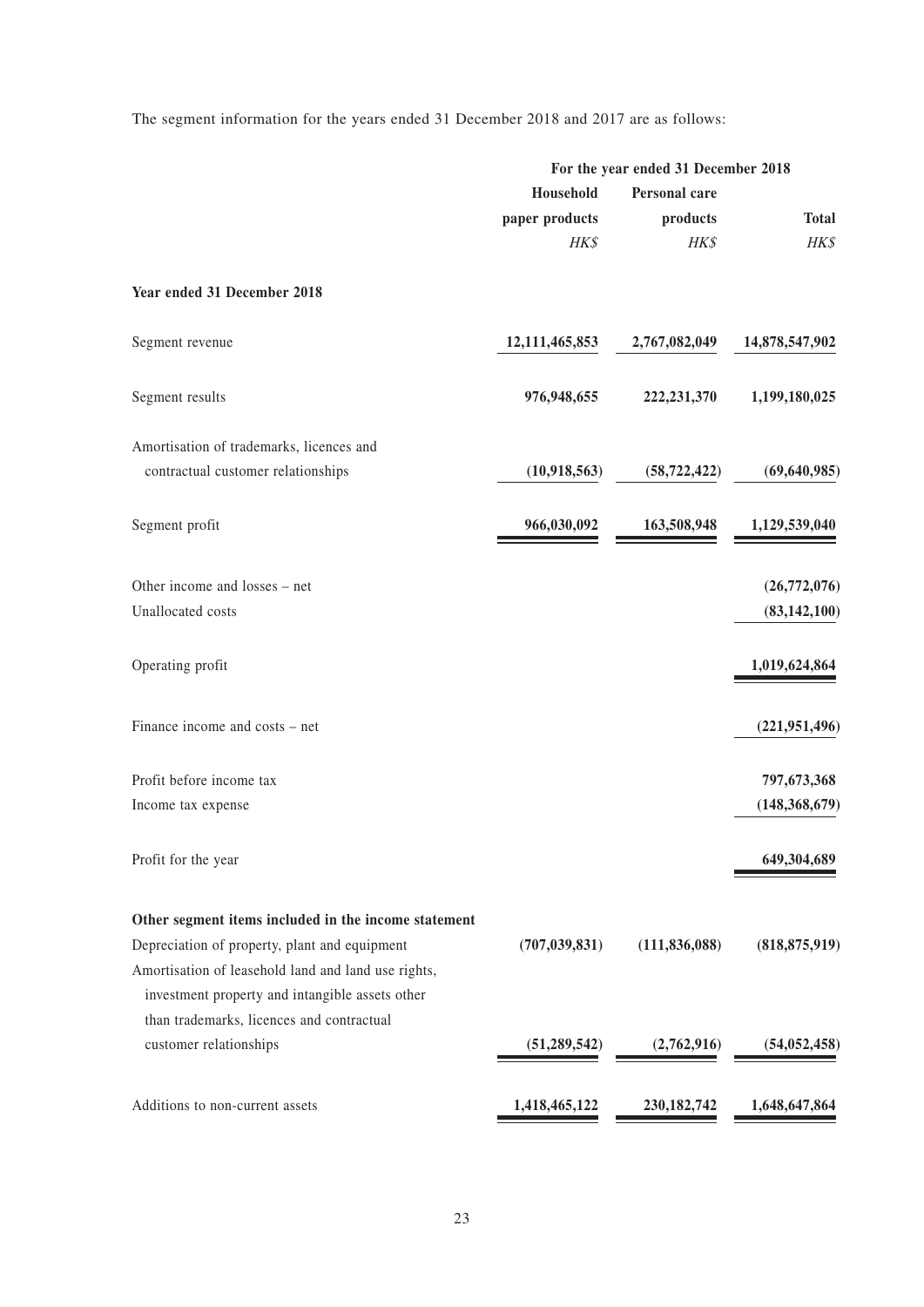|                                                                                                                                                         | For the year ended 31 December 2017 |                                   |                 |
|---------------------------------------------------------------------------------------------------------------------------------------------------------|-------------------------------------|-----------------------------------|-----------------|
|                                                                                                                                                         | Household<br>paper products         | Personal care<br>products<br>HK\$ | Total<br>HK\$   |
| Year ended 31 December 2017                                                                                                                             | HK\$                                |                                   |                 |
| Segment revenue                                                                                                                                         | 10,907,902,750                      | 2,578,058,030                     | 13,485,960,780  |
| Segment results                                                                                                                                         | 928, 437, 053                       | 158,081,228                       | 1,086,518,281   |
| Amortisation of trademarks, licences and                                                                                                                |                                     |                                   |                 |
| contractual customer relationships                                                                                                                      | (18,880,595)                        | (56, 754, 440)                    | (75,635,035)    |
| Segment profit                                                                                                                                          | 909,556,458                         | 101,326,788                       | 1,010,883,246   |
| Other income and losses – net                                                                                                                           |                                     |                                   | 62,498,407      |
| Unallocated costs                                                                                                                                       |                                     |                                   | (89, 855, 529)  |
| Operating profit                                                                                                                                        |                                     |                                   | 983,526,124     |
| Finance income and costs - net                                                                                                                          |                                     |                                   | (214, 027, 686) |
| Profit before income tax                                                                                                                                |                                     |                                   | 769,498,438     |
| Income tax expense                                                                                                                                      |                                     |                                   | (148, 541, 984) |
| Profit for the year                                                                                                                                     |                                     |                                   | 620,956,454     |
| Other segment items included in the income statement                                                                                                    |                                     |                                   |                 |
| Depreciation of property, plant and equipment<br>Amortisation of leasehold land and land use rights,<br>investment property and intangible assets other | (597, 211, 117)                     | (105, 139, 534)                   | (702, 350, 651) |
| than trademarks, licences and contractual<br>customer relationships                                                                                     | (39, 256, 171)                      | (2,606,409)                       | (41, 862, 580)  |
| Additions to non-current assets                                                                                                                         | 2,111,408,797                       | 134,404,334                       | 2,245,813,131   |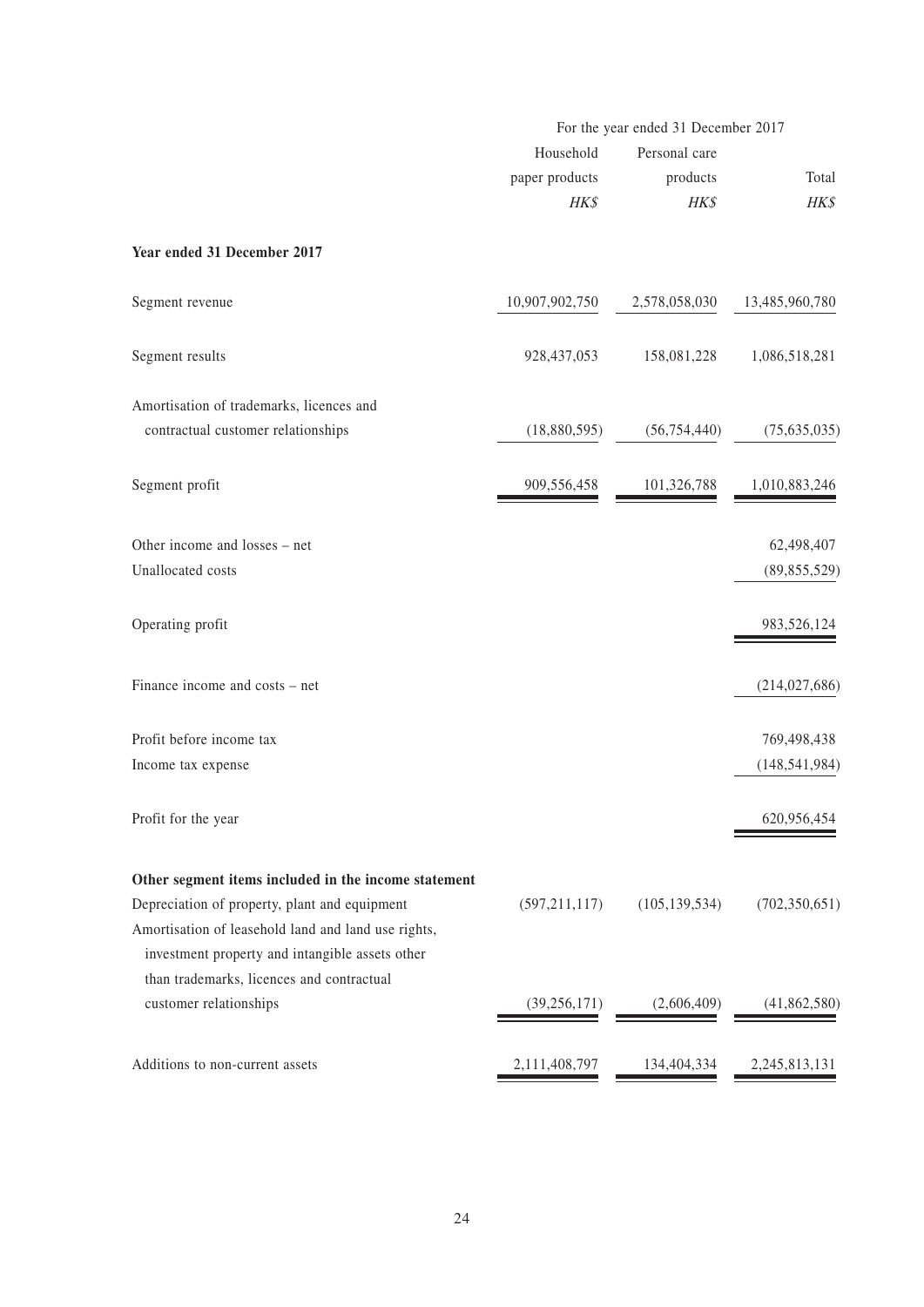|                                 | As at 31 December 2018 |                        |                |
|---------------------------------|------------------------|------------------------|----------------|
|                                 | Household              | Personal care          |                |
|                                 | paper products         | products               | <b>Total</b>   |
|                                 | <b>HK\$</b>            | <b>HK\$</b>            | <b>HK\$</b>    |
| As at 31 December 2018          |                        |                        |                |
| Segment assets                  | 14,798,339,760         | 3,850,103,102          | 18,648,442,862 |
| Deferred income tax assets      |                        |                        | 403,828,940    |
| Prepaid income tax recoverable  |                        |                        | 15,329,096     |
| <b>Total assets</b>             |                        |                        | 19,067,600,898 |
|                                 |                        |                        |                |
| Segment liabilities             | 9,123,781,804          | 905,585,319            | 10,029,367,123 |
| Deferred income tax liabilities |                        |                        | 208,522,060    |
| Current income tax liabilities  |                        |                        | 99,795,304     |
| <b>Total liabilities</b>        |                        |                        | 10,337,684,487 |
|                                 |                        |                        |                |
|                                 |                        | As at 31 December 2017 |                |
|                                 | Household              | Personal care          |                |
|                                 | paper products<br>HK\$ | products<br>HK\$       | Total<br>HK\$  |
|                                 |                        |                        |                |
| As at 31 December 2017          |                        |                        |                |
| Segment assets                  | 14,647,757,242         | 3,965,254,881          | 18,613,012,123 |
| Deferred income tax assets      |                        |                        | 348,762,906    |
| Prepaid income tax recoverable  |                        |                        | 12,133,319     |
|                                 |                        |                        |                |
| <b>Total assets</b>             |                        |                        | 18,973,908,348 |
| Segment liabilities             | 8,843,848,525          | 1,117,670,164          | 9,961,518,689  |
| Deferred income tax liabilities |                        |                        | 211,437,204    |
| Current income tax liabilities  |                        |                        | 64,484,079     |
|                                 |                        |                        |                |
| <b>Total liabilities</b>        |                        |                        | 10,237,439,972 |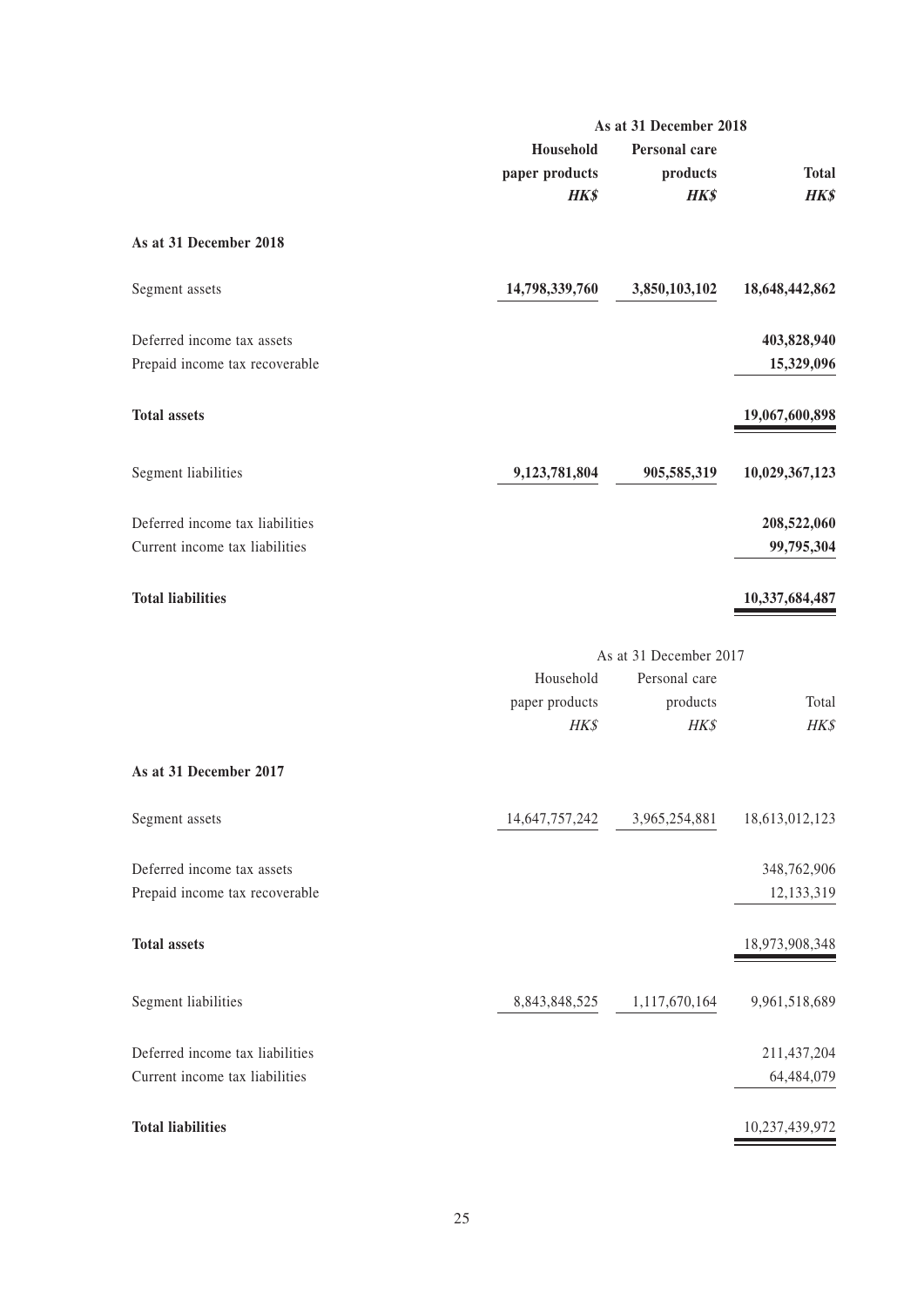The Group has recognised following liabilities related to contracts with customers:

|                                                 | As at       | As at        |
|-------------------------------------------------|-------------|--------------|
|                                                 | 31 December | 1 January    |
|                                                 | 2018        | 2018         |
|                                                 | <b>HK\$</b> | HK\$         |
| Contract liabilities – Household paper products | 71,968,908  | 86, 263, 223 |
| Contract liabilities – Personal care products   | 558,333     | 627,714      |
| Total contract liabilities                      | 72,527,241  | 86,890,937   |

The following table shows how much of the revenue recognised for the year ended 31 December 2018 related to carried-forward contract liabilities that were satisfied in a prior year.

|                          | 2018<br>HK\$ |
|--------------------------|--------------|
| Household paper products | 86,263,223   |
| Personal care products   | 627,714      |
|                          | 86,890,937   |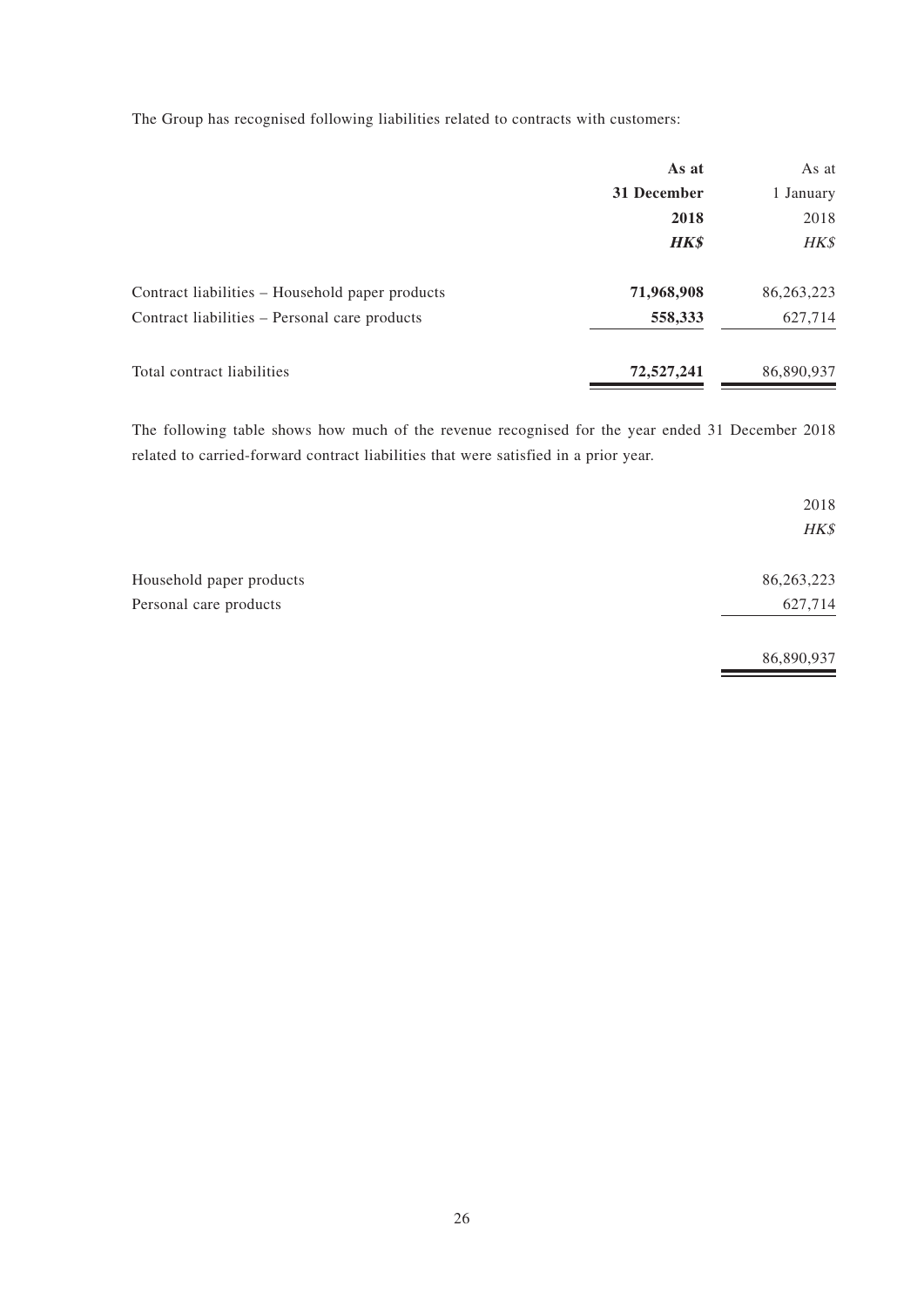#### **5 EXPENSES BY NATURE**

|                                                                  |                | For the year ended 31 December |  |
|------------------------------------------------------------------|----------------|--------------------------------|--|
|                                                                  | 2018           | 2017                           |  |
|                                                                  | <b>HK\$</b>    | HK\$                           |  |
| Raw materials and trading merchandise consumed                   | 8,159,442,250  | 7,105,711,376                  |  |
| Staff costs                                                      | 1,572,967,168  | 1,480,996,899                  |  |
| Utilities                                                        | 855,926,505    | 849,739,006                    |  |
| Transportation expenses                                          | 671,057,141    | 642,270,308                    |  |
| Promotion expenses                                               | 731,142,480    | 787,081,564                    |  |
| Depreciation of property, plant and equipment (Note 10)          | 818,875,919    | 702,350,651                    |  |
| Operating lease rent                                             | 185,378,391    | 174,753,171                    |  |
| Advertising costs                                                | 124,754,266    | 132,571,325                    |  |
| Travel and office expenses                                       | 75,049,083     | 72,523,957                     |  |
| Real estate tax, stamp duty and other taxes                      | 47,198,907     | 40,754,911                     |  |
| <b>Bank</b> charges                                              | 4,660,859      | 5,964,877                      |  |
| Provision for impairment of receivables (Note 11)                | 1,829,013      | 8,581,128                      |  |
| Auditor's remuneration                                           | 8,666,277      | 8,785,995                      |  |
| Amortisation of leasehold land and land use rights (Note 10)     | 25,685,870     | 20,290,589                     |  |
| Amortisation of intangible assets (Note 10)                      | 97,696,304     | 96,897,839                     |  |
| Provision for write-down of inventories                          | 13,652,538     | 4,762,242                      |  |
| Impairment charge on property, plant and equipment (Note 10)     | 2,709,040      | 9,165,525                      |  |
| Other expenses                                                   | 435,458,951    | 421,731,700                    |  |
| Total cost of sales, selling and marketing costs, administrative |                |                                |  |
| expenses and net impairment losses on financial assets           | 13,832,150,962 | 12,564,933,063                 |  |
| <b>FINANCE INCOME AND COSTS - NET</b>                            |                |                                |  |
|                                                                  |                | For the year ended 31 December |  |
|                                                                  | 2018           | 2017                           |  |
|                                                                  | <b>HK\$</b>    | HK\$                           |  |

| Interest expense                 |                 |                 |
|----------------------------------|-----------------|-----------------|
| $-$ borrowings (a)               | (226, 972, 410) | (196,317,004)   |
| Foreign exchange $loss - net(a)$ | (6,175,395)     | (26,881,531)    |
| Interest income                  |                 |                 |
| – bank deposits                  | 11,196,309      | 9,170,849       |
| Net finance costs                | (221, 951, 496) | (214, 027, 686) |

<sup>(</sup>a) During the year, the Group has capitalised borrowing costs amounting to HK\$21,747,236 (2017: HK\$37,519,675) on qualifying assets. Borrowing costs were capitalised at the weighted average rate of its general borrowings of 4.38% (2017: 4.90%).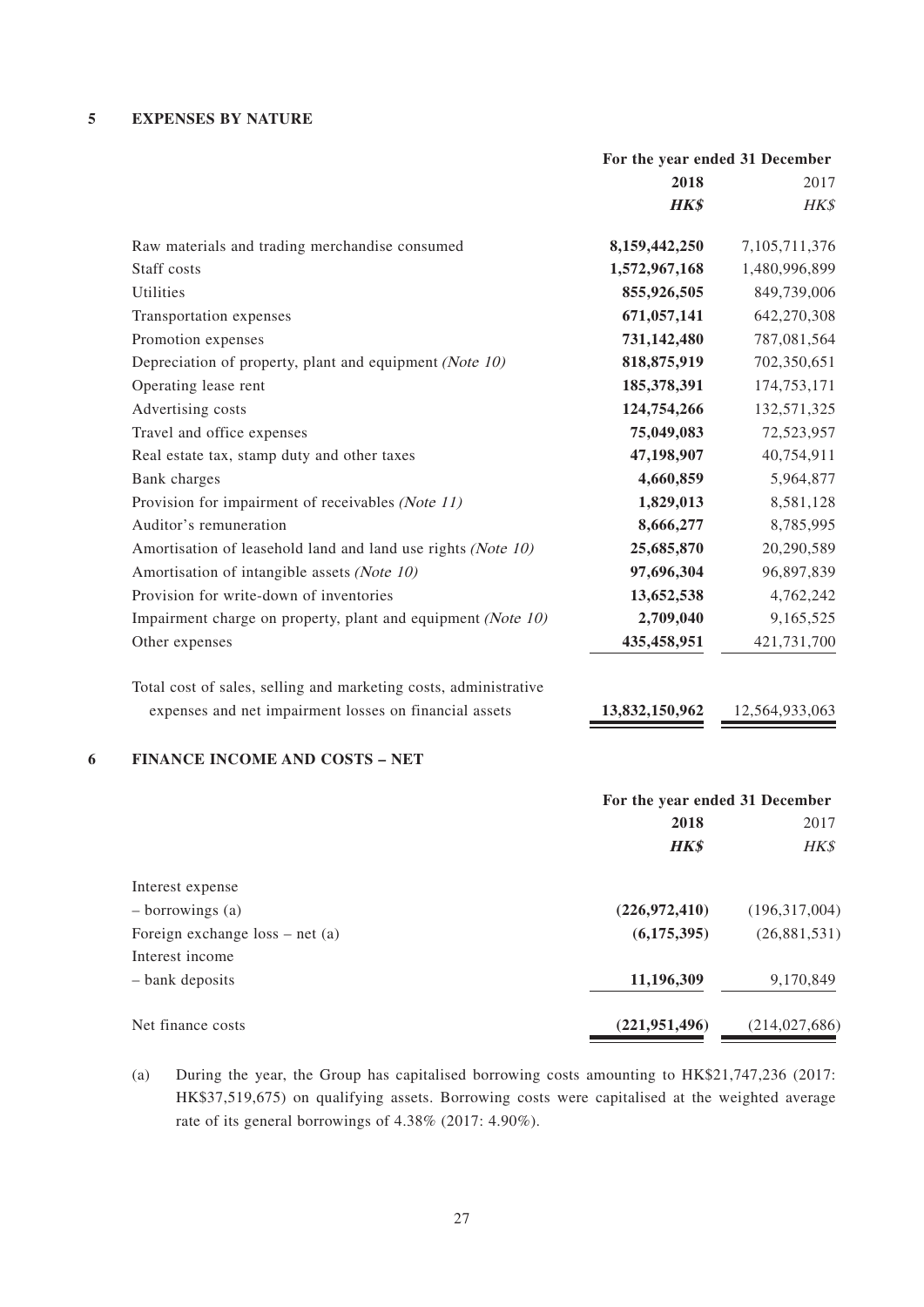#### **7 INCOME TAX EXPENSE**

The applicable corporate income tax rate for Mainland China subsidiaries is 25% except for subsidiaries which are qualified as High and New Technology Enterprises ("HNTE") and would be entitled to enjoy a beneficial tax rate of 15%. The subsidiaries may additionally deduct 75% of qualified research and development expenses when calculating the taxable income.

Hong Kong and overseas profits tax has been provided at the rates of taxation prevailing in the countries or regions in which the Group operates respectively.

| For the year ended 31 December |                |
|--------------------------------|----------------|
| 2018                           |                |
| <b>HK\$</b>                    | HK\$           |
|                                |                |
| 143,008,161                    | 114,544,242    |
| 67,394,237                     | 98,885,211     |
| (2,356,036)                    | (4,839,166)    |
| (71, 568, 760)                 | (63, 252, 995) |
| 11,891,077                     | 3,204,692      |
| 148,368,679                    | 148,541,984    |
|                                |                |

#### **8 EARNINGS PER SHARE**

#### **(a) Basic**

Basic earnings per share is calculated by dividing the profit attributable to equity holders of the Company by the weighted average numbers of ordinary shares in issue during the year.

|                                                               | For the year ended 31 December |               |
|---------------------------------------------------------------|--------------------------------|---------------|
|                                                               | 2018                           | 2017          |
| Profit attributable to equity holders of the Company $(HK\$ ) | 649,304,689                    | 620,956,454   |
| Weighted average number of ordinary shares issued             | 1,194,413,726                  | 1,180,225,239 |
| Basic earnings per share <i>(HK\$ per share)</i>              | 0.544                          | 0.526         |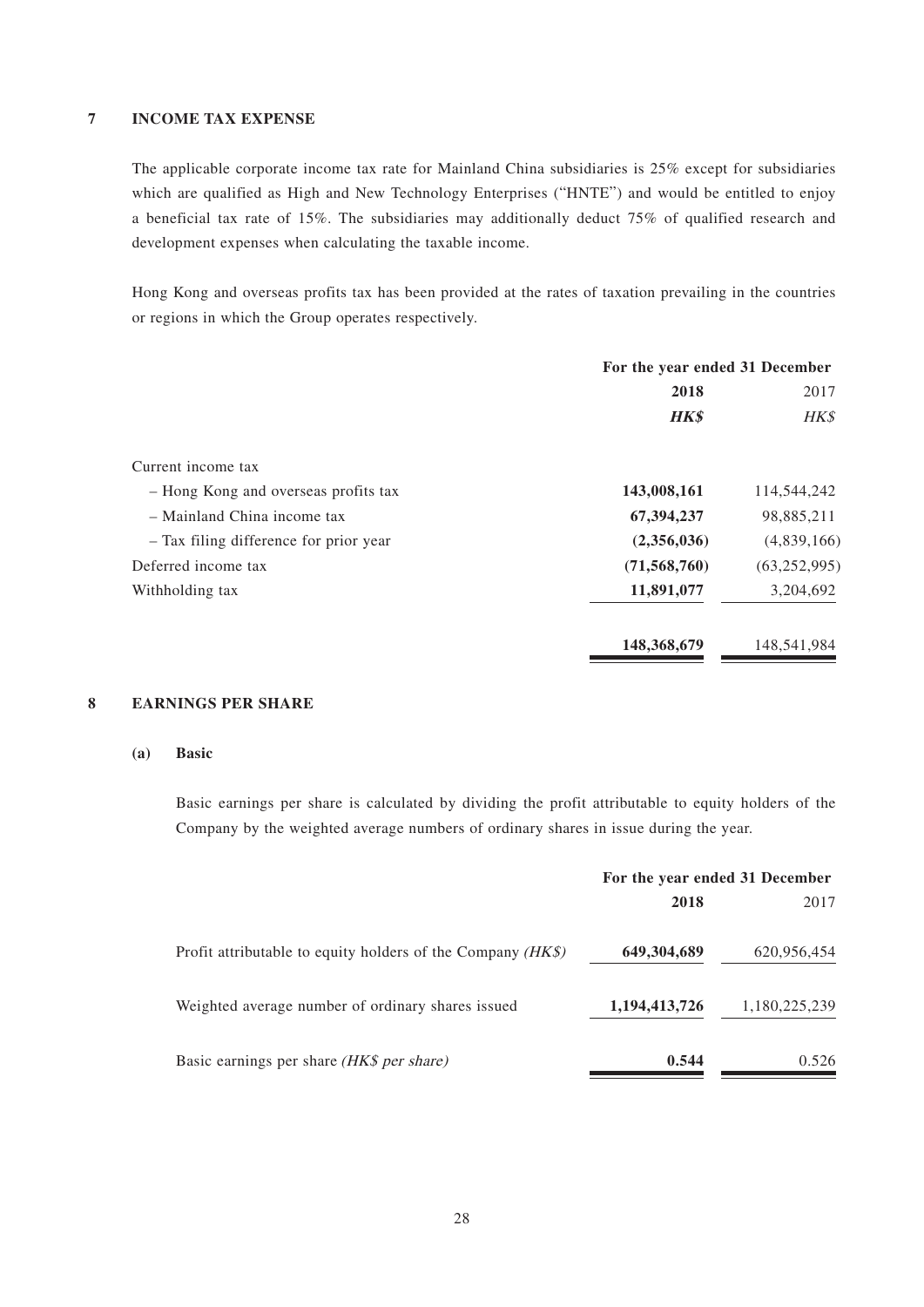#### **(b) Diluted**

Diluted earnings per share is calculated by adjusting the weighted average number of ordinary shares outstanding to assume conversion of all dilutive potential ordinary shares. The Company's potentially dilutive ordinary shares comprised of share options.

|                                                             | For the year ended 31 December |               |
|-------------------------------------------------------------|--------------------------------|---------------|
|                                                             | 2018                           | 2017          |
| Profit attributable to equity holders of the Company (HK\$) | 649,304,689                    | 620,956,454   |
| Weighted average number of ordinary shares issued           | 1,194,413,726                  | 1,180,225,239 |
| Adjustments for share options                               | 1,010,558                      | 1,427,087     |
| Weighted average number of ordinary shares for              |                                |               |
| diluted earnings per share                                  | 1,195,424,284                  | 1,181,652,326 |
| Diluted earnings per share (HK\$ per share)                 | 0.543                          | 0.525         |
| <b>DIVIDENDS</b>                                            |                                |               |
|                                                             | 2018                           | 2017          |
|                                                             | <b>HK\$</b>                    | HK\$          |
| Interim dividend paid of HK\$0.06 (2017: HK\$0.05)          |                                |               |
| per ordinary share                                          | 71,663,542                     | 59,707,169    |
| Proposed final dividend of HK\$0.14 (2017: HK\$0.14)        |                                |               |
| per ordinary share                                          | 167,279,332                    | 167, 183, 432 |
|                                                             |                                | 226,890,601   |
|                                                             |                                | 238,942,874   |

On 30 January 2019, the Board of Directors proposed a final dividend in respect of the year ended 31 December 2018 of HK\$167,279,332, representing HK\$0.14 per ordinary share. Such dividend is to be approved by the shareholders at the Annual General Meeting of the Company. These financial statements do not reflect this dividend payable.

The actual final dividends paid for the year ended 31 December 2017 was HK\$167,214,933 based on the 1,194,392,373 issued shares outstanding at that time.

The interim dividends actually paid in 2018 and 2017 were HK\$71,663,542 and HK\$59,707,169 respectively based on the number of issued shares outstanding at relevant time.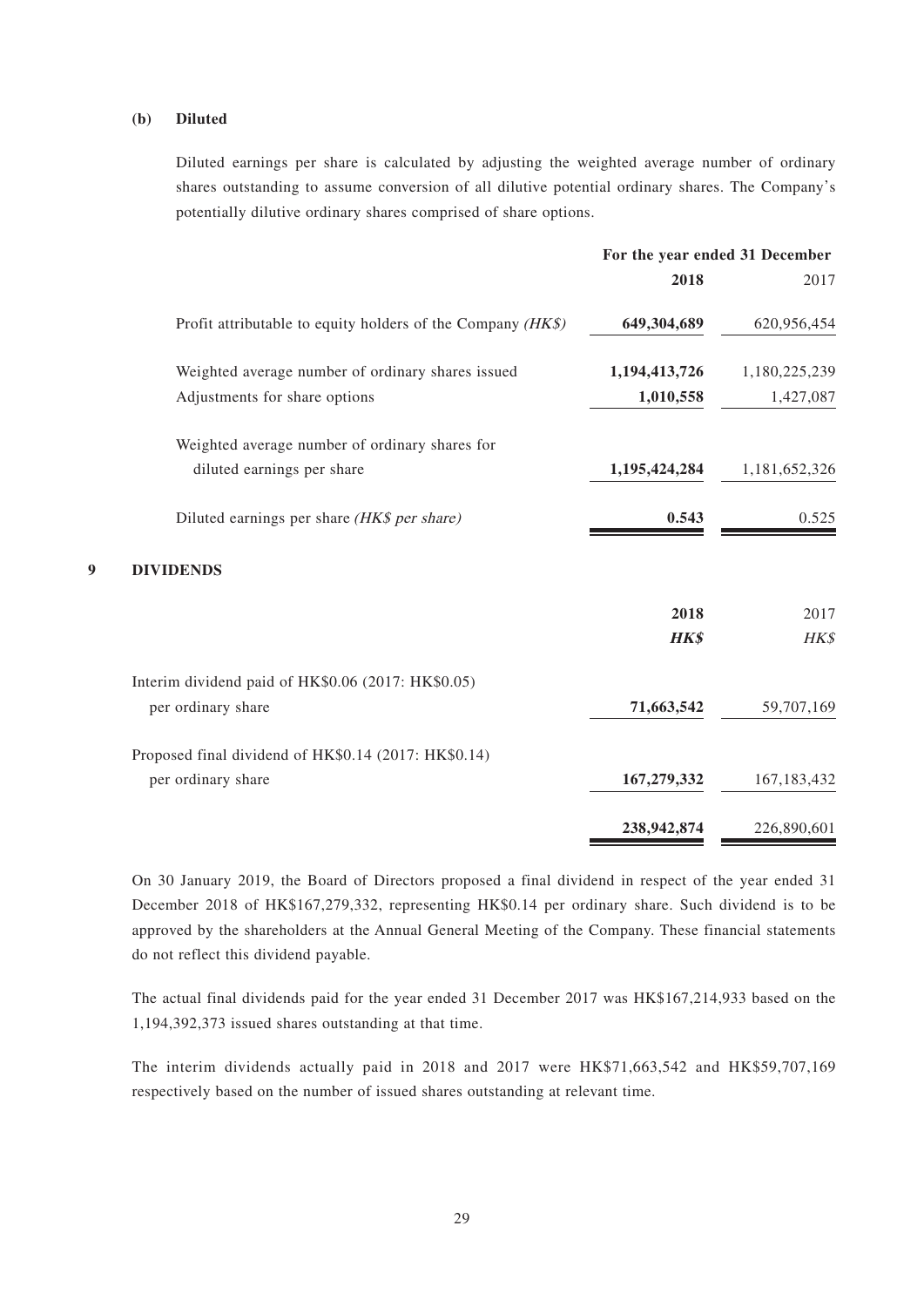# **10 PROPERTY, PLANT AND EQUIPMENT, LEASEHOLD LAND AND LAND USE RIGHTS AND INTANGIBLE ASSETS**

|                                                |                 | <b>Leasehold land</b> |                |
|------------------------------------------------|-----------------|-----------------------|----------------|
|                                                | Property, plant | and land              | Intangible     |
|                                                | and equipment   | use rights            | assets         |
|                                                | HK\$            | HK\$                  | HK\$           |
| Year ended 31 December 2017                    |                 |                       |                |
| Opening net book amount as at 1 January 2017   | 7,281,873,804   | 432,130,671           | 2,796,001,162  |
| Acquisition of a subsidiary                    | 345, 346, 510   | 578,105,752           |                |
| Additions                                      | 1,276,573,233   | 6,880,281             | 38,907,355     |
| Disposals                                      | (14, 419, 490)  | (19,719,890)          | (353, 921)     |
| Transfers                                      | (3,010,867)     |                       |                |
| Depreciation and amortisation (Note 5)         | (702, 350, 651) | (20, 290, 589)        | (96, 897, 839) |
| Impairment charges                             | (9,165,525)     |                       | (3,323,091)    |
| Exchange differences                           | 565,040,312     | 65,021,660            | 179,554,389    |
| Closing net book amount as at 31 December 2017 | 8,739,887,326   | 1,042,127,885         | 2,913,888,055  |
| Year ended 31 December 2018                    |                 |                       |                |
| Opening net book amount as at 1 January 2018   | 8,739,887,326   | 1,042,127,885         | 2,913,888,055  |
| Additions                                      | 1,504,515,803   | 84,172,134            | 59,959,927     |
| Disposals                                      | (16, 384, 609)  |                       |                |
| Depreciation and amortisation (Note 5)         | (818, 875, 919) | (25,685,870)          | (97, 696, 304) |
| Impairment charges                             | (2,709,040)     |                       |                |
| Exchange differences                           | (409, 160, 143) | (49, 895, 736)        | (53,037,336)   |
| Closing net book amount as at 31 December 2018 | 8,997,273,418   | 1,050,718,413         | 2,823,114,342  |

During the year, the Group has capitalised borrowing costs amounting to HK\$21,747,236 (2017: HK\$37,519,675) on qualifying assets. Borrowing costs were capitalised at the weighted average rate of its general borrowings of 4.38% (2017: 4.90%).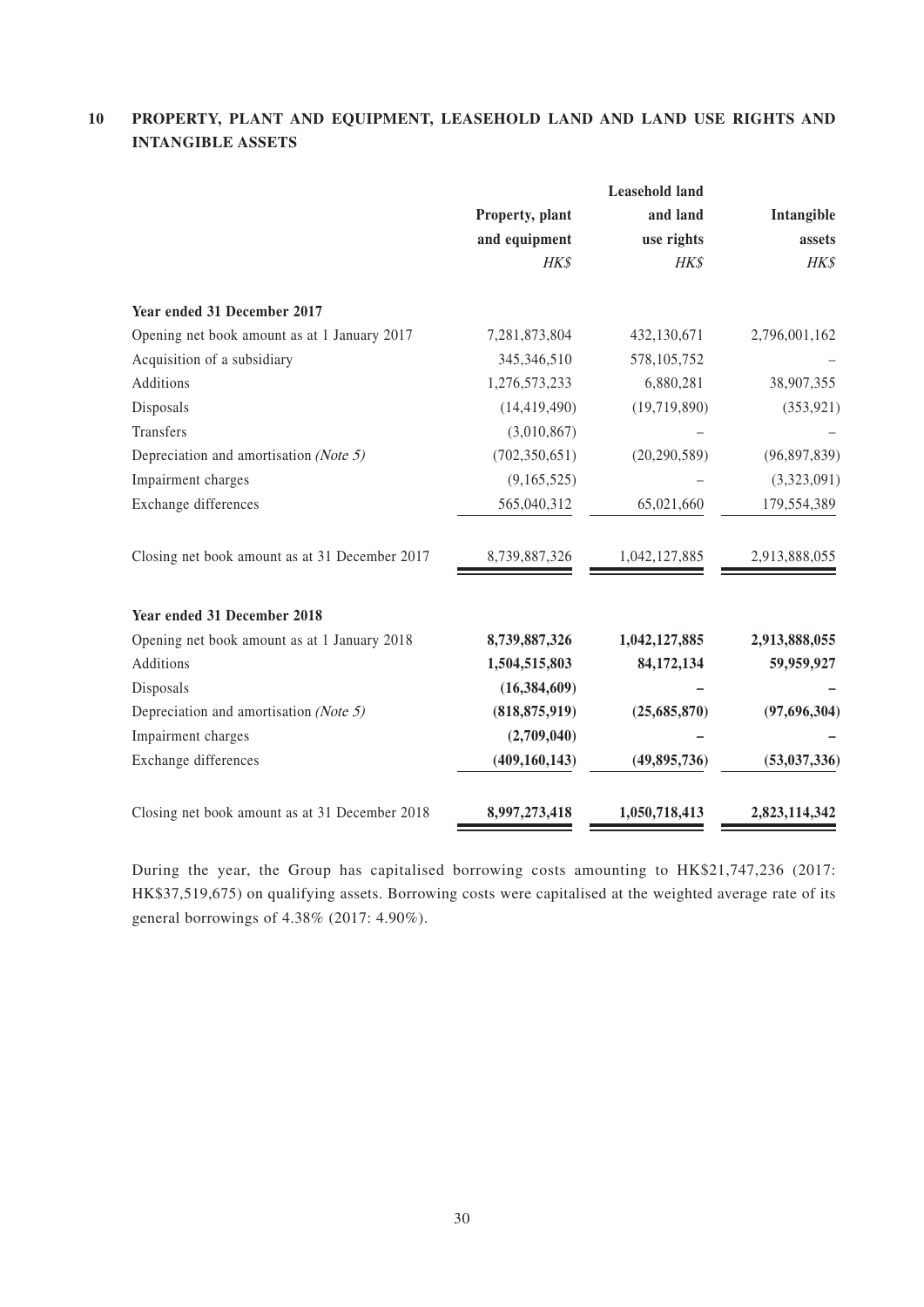# **11 TRADE, NOTES AND OTHER RECEIVABLES AND PREPAYMENTS**

|                                                     | As at 31 December |                |
|-----------------------------------------------------|-------------------|----------------|
|                                                     | 2018              | 2017           |
|                                                     | <b>HK\$</b>       | HK\$           |
| Trade receivables                                   | 1,909,762,277     | 1,879,614,993  |
| Less: Provision for impairment of trade receivables | (25,987,508)      | (25, 730, 315) |
|                                                     | 1,883,774,769     | 1,853,884,678  |
| Notes receivable                                    | 4,684,938         | 3,601,536      |
| Trade and notes receivable                          | 1,888,459,707     | 1,857,486,214  |
| Other receivables                                   |                   |                |
| - creditable input VAT                              | 304,850,539       | 264,291,894    |
| - prepaid income tax recoverable                    | 15,329,096        | 12,133,319     |
| - purchase rebates                                  | 26,576,733        | 25,321,575     |
| - subsidy income receivable                         |                   | 17,020,533     |
| - sales of investment property receivable           |                   | 10,731,420     |
| - deposits and others                               | 102,759,083       | 87,085,166     |
|                                                     | 449,515,451       | 416,583,907    |
| Prepayments                                         |                   |                |
| - purchase of raw materials                         | 30,494,115        | 4,925,274      |
| - prepaid expenses                                  | 21,492,411        | 9,082,290      |
| - prepayments of utility fee                        | 3,368,579         | 6,829,921      |
| - others                                            | 35,159,780        | 14,955,596     |
|                                                     | 90,514,885        | 35,793,081     |
|                                                     | 2,428,490,043     | 2,309,863,202  |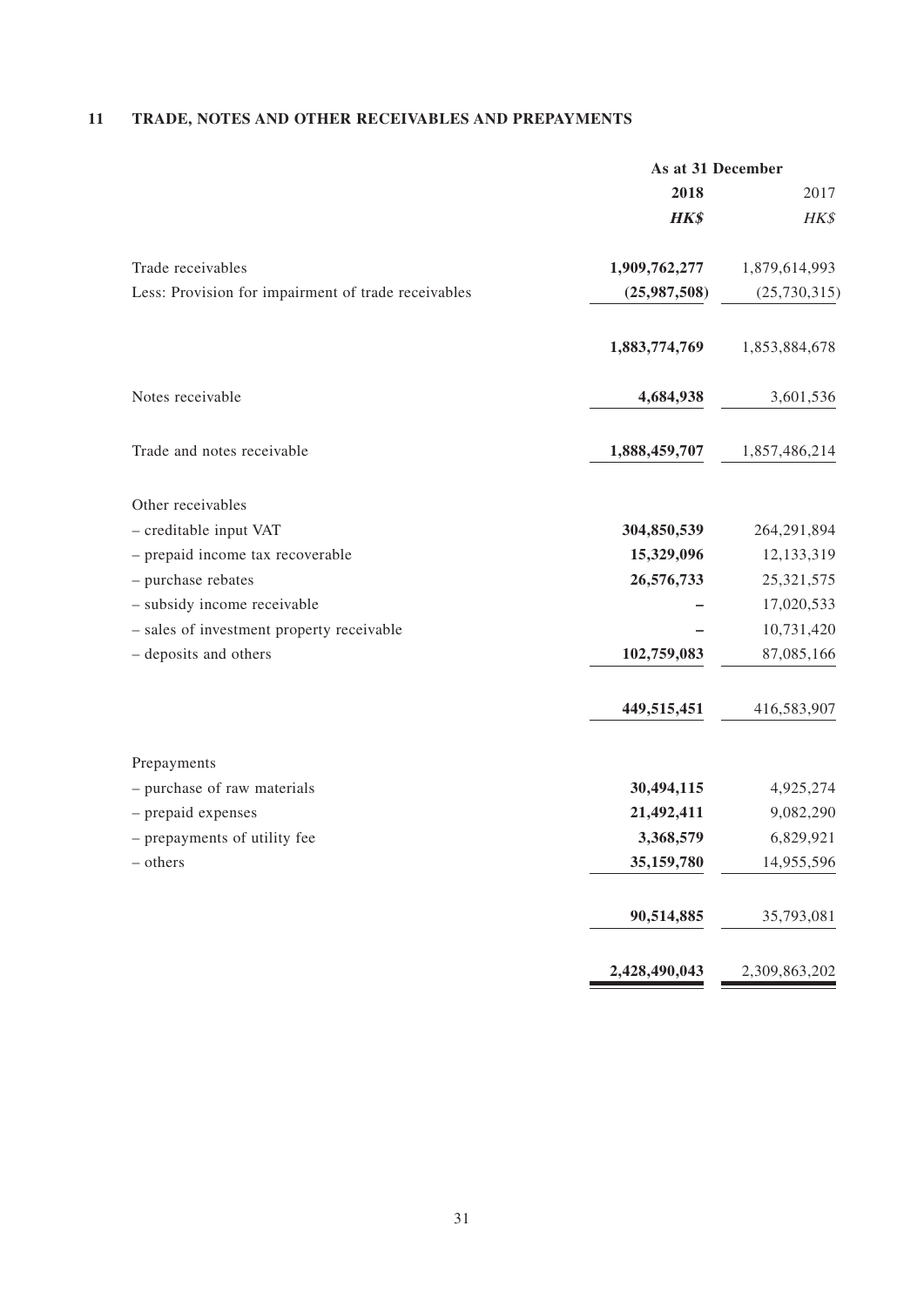Customers who are given credit are generally granted with credit terms ranging from 60 to 90 days. Ageing analysis of trade receivables of the Group based on invoice date as at 31 December 2018 and 2017 is as below:

|                       | As at 31 December |               |
|-----------------------|-------------------|---------------|
|                       | 2018              |               |
|                       | <b>HK\$</b>       | HK\$          |
| Within 3 months       | 1,784,440,966     | 1,758,571,667 |
| 4 months to 6 months  | 89,596,135        | 87,153,393    |
| 7 months to 12 months | 15,950,020        | 13,958,877    |
| Over 1 year           | 19,775,156        | 19,931,056    |
|                       | 1,909,762,277     | 1,879,614,993 |

Due to the short-term nature of the current receivables, their carrying amount is considered to be the same as their fair value.

The Group applies the HKFRS 9 simplified approach to measuring expected credit losses which uses a lifetime expected loss allowance for all trade and notes receivables. This resulted in an increase of the loss allowance on 1 January 2018 by HK\$66,461 for trade and notes receivables.

The closing loss allowances for trade receivables as at 31 December 2018 reconcile to the opening loss allowances as follows:

| As at 31 December 2017 – calculated under HKAS 39                       | 25,730,315  |
|-------------------------------------------------------------------------|-------------|
| Amounts restated through opening retained earnings                      | 66,461      |
|                                                                         |             |
| Opening loss allowance as at 1 January 2018                             |             |
| - calculated under HKFRS 9                                              | 25,796,776  |
| Increase in loss allowance recognised in profit or loss during the year | 1,829,013   |
| Receivables written off during the year as uncollectible                | (363, 667)  |
| Exchange differences                                                    | (1,274,614) |
| As at 31 December 2018                                                  | 25,987,508  |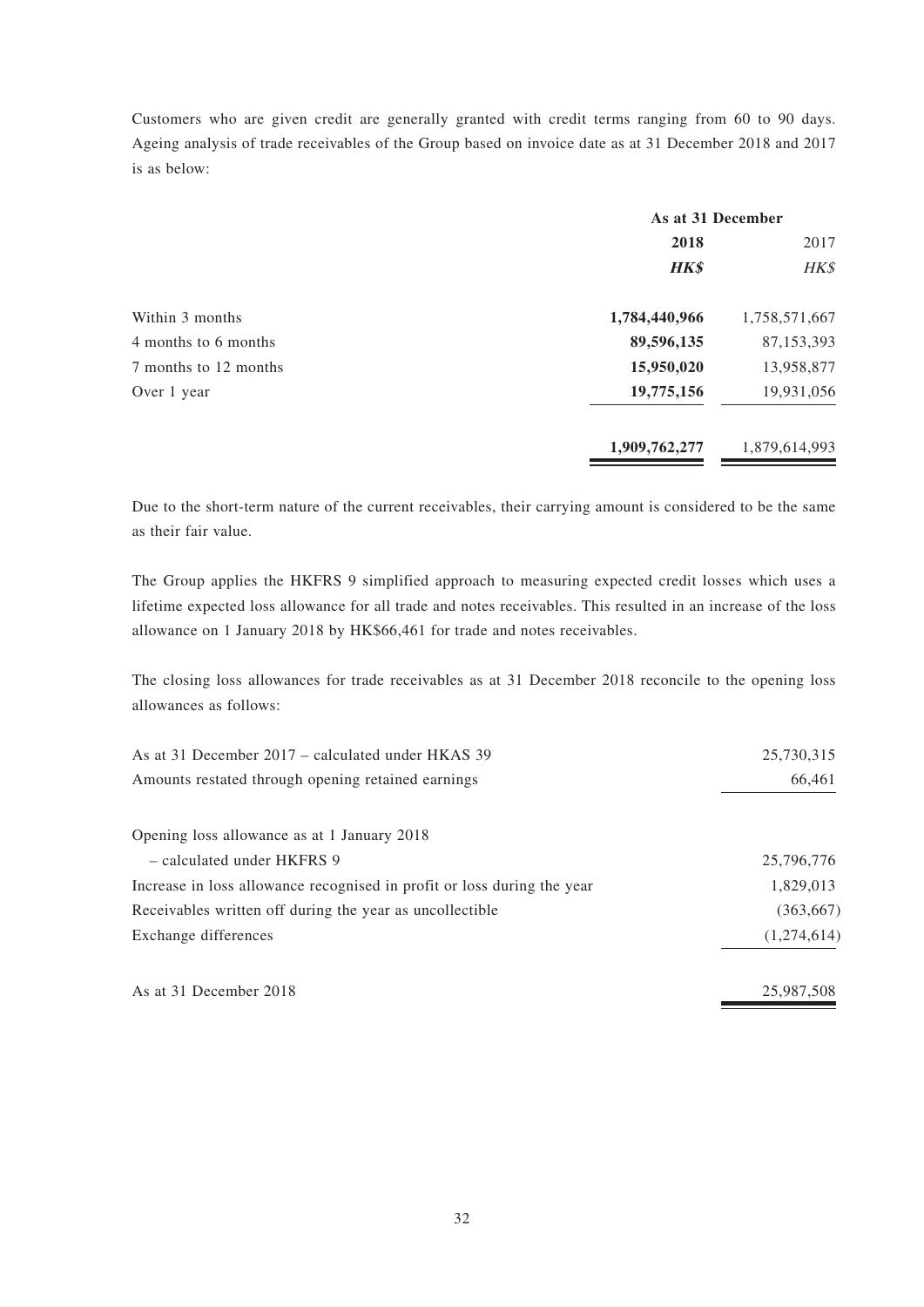#### **12 TRADE PAYABLES, OTHER PAYABLES AND ACCRUED EXPENSES**

|                                              | As at 31 December |               |
|----------------------------------------------|-------------------|---------------|
|                                              | 2018              | 2017          |
|                                              | <b>HK\$</b>       | HK\$          |
| Trade payables                               | 2,071,567,933     | 2,358,159,286 |
| Notes payable                                | 322,676,392       | 323,445,538   |
| Other payables                               |                   |               |
| - salaries payable                           | 255,123,590       | 240,097,903   |
| - taxes payable other than income tax        | 37,303,747        | 58,751,689    |
| - advances from customers                    |                   | 86,890,937    |
| - payables for property, plant and equipment | 570,967,807       | 278,657,250   |
| $-$ others                                   | 156, 147, 473     | 169,236,859   |
| Accrued expenses                             |                   |               |
| - promotion fees                             | 672,901,394       | 612,314,989   |
| - utility charges                            | 39,906,095        | 41,243,258    |
| - transportation fees                        | 138,032,415       | 140,666,083   |
| - advertising fee                            | 47,685,432        | 61,642,389    |
| - accrued interest                           | 8,651,491         | 6,258,278     |
| - professional services                      | 3,424,060         | 2,734,323     |
| – others                                     | 111,644,828       | 113,719,311   |
|                                              | 4,436,032,657     | 4,493,818,093 |

As at 31 December 2018 and 2017, the carrying amounts of the Group's trade payables, notes payable and other payables approximated their fair values.

The credit period granted by the creditors generally ranged from 30 to 90 days. Ageing analysis of trade and notes payable as at 31 December 2018 and 2017 is as follows:

|                       | As at 31 December |               |
|-----------------------|-------------------|---------------|
|                       | 2018              |               |
|                       | <b>HK\$</b>       | HK\$          |
| Within 3 months       | 1,829,550,803     | 2,147,550,537 |
| 4 months to 6 months  | 562,254,130       | 528, 324, 145 |
| 7 months to 12 months | 522,231           | 2,374,856     |
| Over 1 year           | 1,917,161         | 3,355,286     |
|                       | 2,394,244,325     | 2,681,604,824 |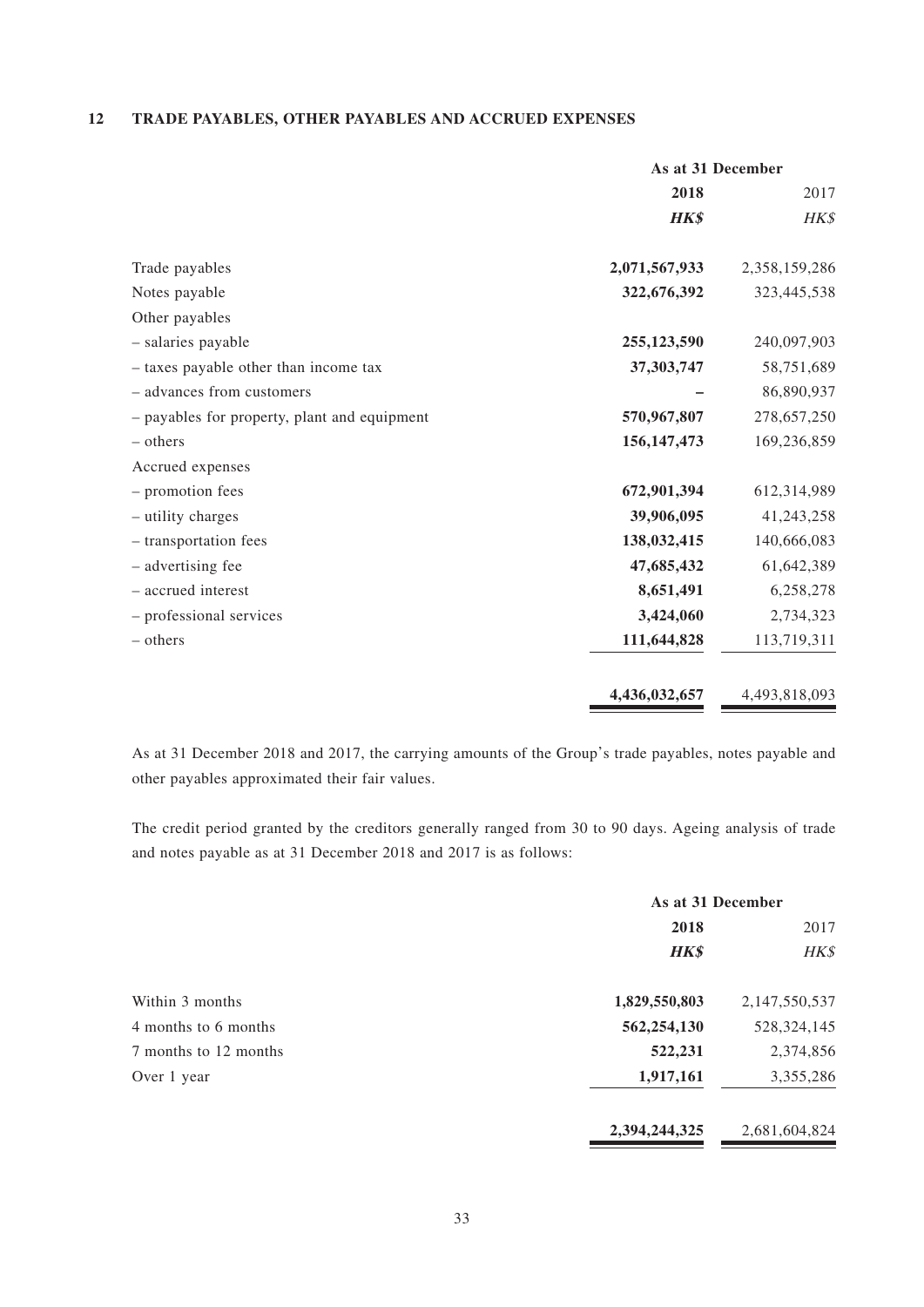#### **13 SHARE CAPITAL AND SHARE PREMIUM**

|                                                             |                                   |                                                 |                                   | Amount                                 |                             |
|-------------------------------------------------------------|-----------------------------------|-------------------------------------------------|-----------------------------------|----------------------------------------|-----------------------------|
|                                                             | Number of<br>authorized<br>shares | Number of<br>issued and<br>fully paid<br>shares | Ordinary<br>shares<br><b>HK\$</b> | <b>Share</b><br>premium<br><b>HK\$</b> | <b>Total</b><br><b>HK\$</b> |
| At 1 January 2017<br>Employee share option scheme           | 80,000,000,000                    | 1,137,412,373                                   | 113,741,237                       | 3,498,754,174                          | 3,612,495,411               |
| - Exercise of share options                                 |                                   | 1,755,000                                       | 175,500                           | 32,934,860                             | 33,110,360                  |
| Allotment of shares (i)                                     |                                   | 55,000,000                                      | 5,500,000                         | 814,000,000                            | 819,500,000                 |
| At 31 December 2017                                         | 80,000,000,000                    | 1,194,167,373                                   | 119,416,737                       | 4,345,689,034                          | 4,465,105,771               |
| Employee share option scheme<br>- Exercise of share options |                                   | 685,000                                         | 68,500                            | 6,092,196                              | 6,160,696                   |
| At 31 December 2018                                         | 80,000,000,000                    | 1,194,852,373                                   | 119,485,237                       | 4,351,781,230                          | 4,471,266,467               |

(i) On 31 March 2017, the Group completed the acquisition of 100% equity interest of Jiangmen Dynasty Fortune Paper Limited at a consideration of HK\$924,275,889 by way of allotment of 55,000,000 shares at the price of HK\$14.90 per share and cash of HK\$104,775,889.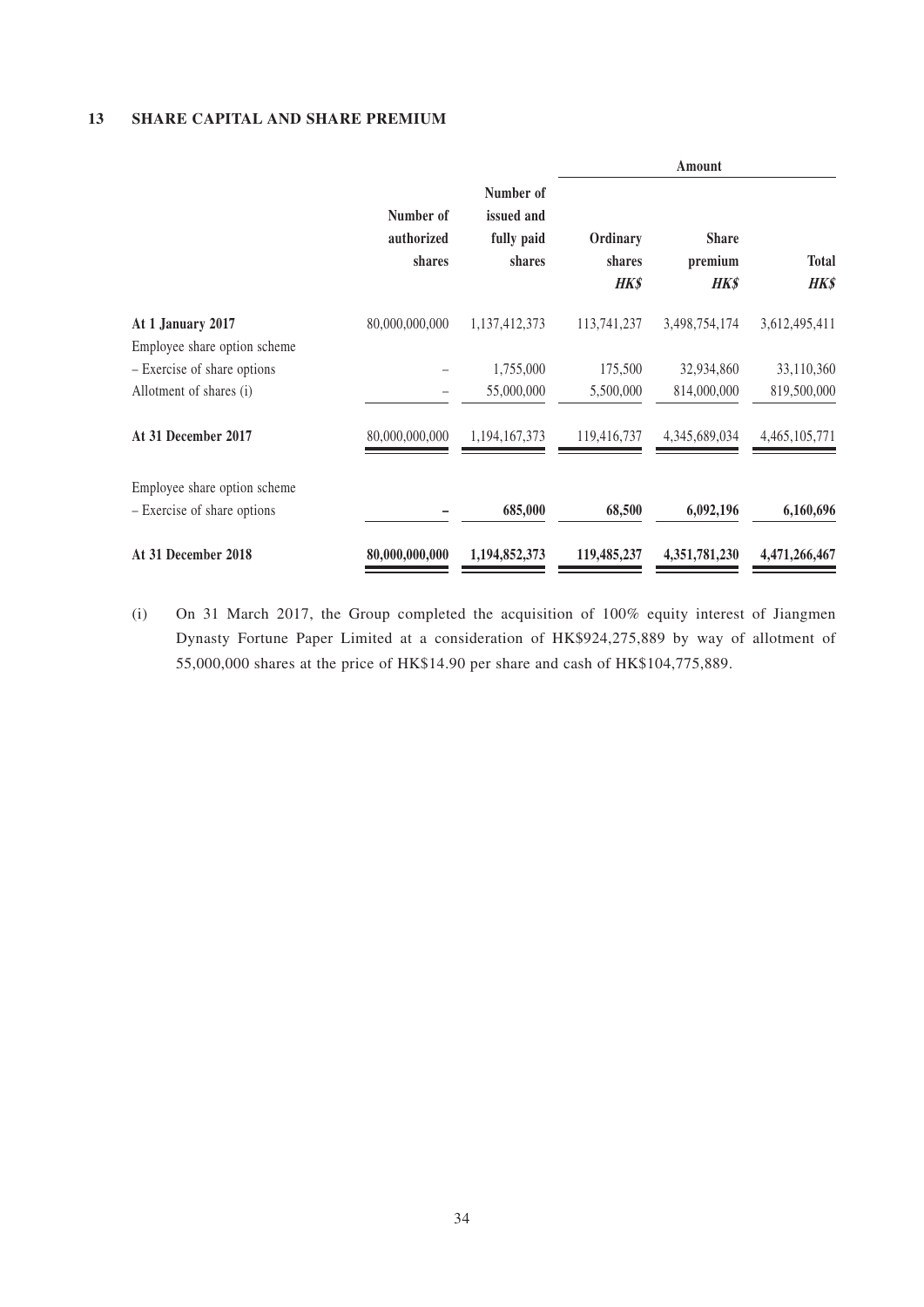#### **14 BORROWINGS**

|                                                               | As at 31 December |               |  |
|---------------------------------------------------------------|-------------------|---------------|--|
|                                                               | 2018              | 2017          |  |
|                                                               | <b>HK\$</b>       | HK\$          |  |
| Non-current                                                   |                   |               |  |
| Unsecured bank borrowings                                     | 3,004,812,188     | 3,310,130,427 |  |
| Loans from a related party                                    | 1,218,116,846     | 1,236,403,002 |  |
| Total non-current borrowings                                  | 4,222,929,034     | 4,546,533,429 |  |
| <b>Current</b>                                                |                   |               |  |
| Portion of loans from banks due for repayment within one year |                   |               |  |
| - Unsecured                                                   | 965,502,609       | 629,925,889   |  |
| Other borrowings due for repayment within one year            |                   |               |  |
| $-$ Unsecured (Note (a))                                      | 57,064,597        | 59,815,502    |  |
| Total current borrowings                                      | 1,022,567,206     | 689,740,941   |  |
| <b>Total borrowings</b>                                       | 5,245,496,240     | 5,236,274,370 |  |

- (a) Other borrowings of RMB50,000,000 were granted by PRC local governments and are unsecured and interest-free.
- (b) The maturity of borrowings is as follows:

|                                  |               | <b>Bank borrowings</b> |               | Loans from a related party | Other borrowings  |            |
|----------------------------------|---------------|------------------------|---------------|----------------------------|-------------------|------------|
|                                  |               | As at 31 December      |               | As at 31 December          | As at 31 December |            |
|                                  | 2018          | 2017                   | 2018          | 2017                       | 2018              | 2017       |
|                                  | <b>HK\$</b>   | <b>HKS</b>             | <b>HK\$</b>   | <b>HK\$</b>                | <b>HK\$</b>       | HK\$       |
| Portion of loans due for         |               |                        |               |                            |                   |            |
| repayment within 1 year          | 965,502,609   | 629,925,889            |               |                            | 57,064,597        | 59,815,052 |
| Loans due for repayment          |               |                        |               |                            |                   |            |
| after 1 year <i>(Note (i))</i> : |               |                        |               |                            |                   |            |
| Between 1 and 2 years            | 1,419,889,951 | 1,739,621,026          | 338,000,000   | 1,236,403,002              |                   |            |
| Between 2 and 5 years            | 1,584,922,237 | 1,570,509,401          | 880,116,846   |                            |                   |            |
|                                  | 3,970,314,797 | 3,940,056,316          | 1,218,116,846 | 1,236,403,002              | 57,064,597        | 59,815,052 |
|                                  |               |                        |               |                            |                   |            |

(i) Loan amounts due for repayment after 1 year are based on the scheduled repayment dates set out in the agreements ignoring effect of any repayment on demand clause.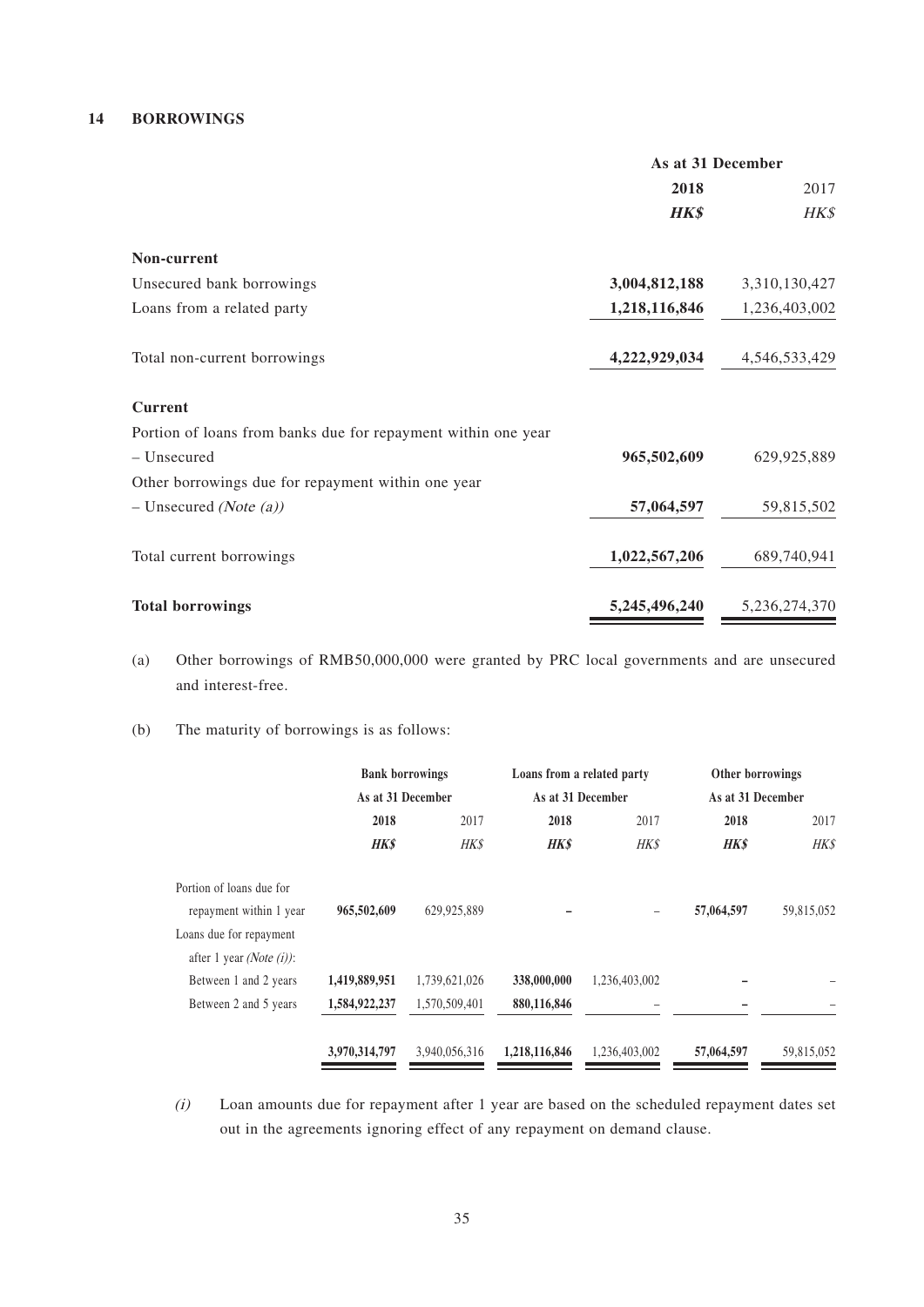(c) The effective interest rates during the year were as follows:

|            | <b>Bank borrowings</b> |                      | Loans from a related party |                      |
|------------|------------------------|----------------------|----------------------------|----------------------|
|            | 2018                   | 2017                 | 2018                       | 2017                 |
| HK\$       | $1.76\% \sim 3.15\%$   | $1.80\% \sim 2.43\%$ | $2.22\% - 3.52\%$          | $2.16\% \sim 2.68\%$ |
| US\$       | $2.20\% - 3.40\%$      | $1.57\% \sim 2.04\%$ |                            |                      |
| <b>RMB</b> | $3.65\% \sim 6.60\%$   | 3.70%~9.80%          | $5.85\%$                   | $4.97\% \sim 8.12\%$ |
| <b>EUR</b> | $0.80\%$               | $0.80\%$             | —                          |                      |
| <b>KRW</b> | $2.20\% - 2.75\%$      | $2.20\% \sim 2.65\%$ |                            |                      |
| <b>MYR</b> | $3.84\% - 4.34\%$      | $3.13\% - 4.16\%$    |                            |                      |

(d) The carrying values of the borrowings approximate their fair values, as the market interest rates are relatively stable. The effective interest rates (per annum) at the balance sheet date were as follows:

|            | <b>Borrowings</b><br>As at 31 December |          |
|------------|----------------------------------------|----------|
|            |                                        |          |
|            | 2018                                   | 2017     |
| HK\$       | 2.81%                                  | 2.40%    |
| US\$       | 2.81%                                  | 1.87%    |
| <b>RMB</b> | 4.88%                                  | 4.88%    |
| <b>EUR</b> | $0.80\%$                               | $0.80\%$ |
| <b>KRW</b> | $2.56\%$                               | 2.36%    |
| <b>MYR</b> | $4.01\%$                               | 4.03%    |

(e) The carrying amounts of the borrowings are denominated in the following currencies:

|            | As at 31 December |               |
|------------|-------------------|---------------|
|            | 2018              | 2017          |
|            | <b>HK\$</b>       | HK\$          |
| <b>RMB</b> | 3,692,235,150     | 3,792,287,598 |
| HK\$       | 1,304,116,847     | 1,056,957,846 |
| <b>MYR</b> | 131,275,302       | 343,179,708   |
| <b>KRW</b> | 41,942,479        | 43,849,218    |
| US\$       | 75,926,462        |               |
|            | 5,245,496,240     | 5,236,274,370 |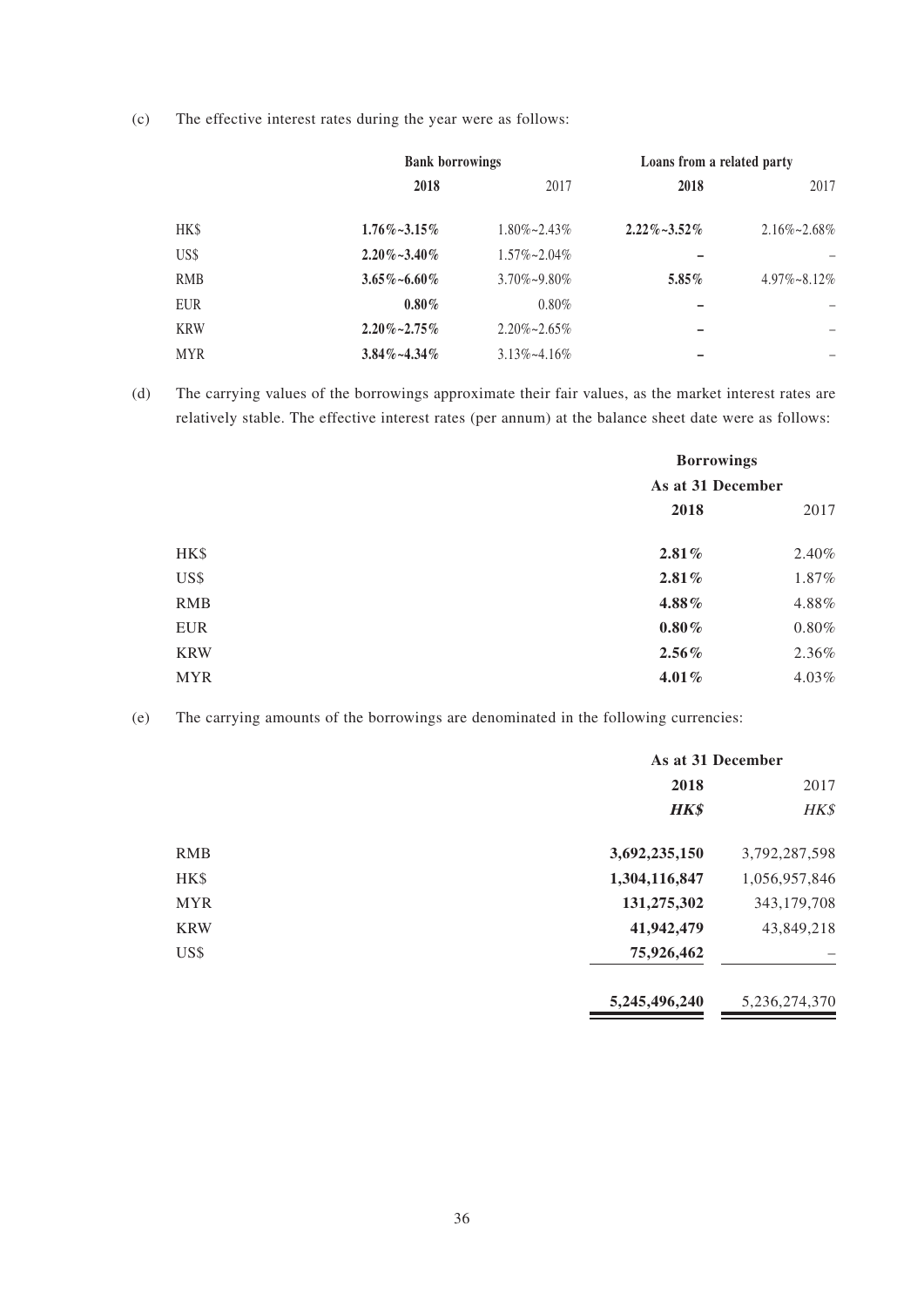#### **15 OTHER NON-CURRENT LIABILITIES**

|                               | As at 31 December |            |
|-------------------------------|-------------------|------------|
|                               | 2018              | 2017       |
|                               | <b>HK\$</b>       | HK\$       |
| Long term incentive plans (i) | 10,709,487        | 17,675,709 |

(i) On 7 April 2017, in order to provide a more competitive salary structure to employees and to increase the retention rate of key talents, the Board of Directors approved two cash settled sharebased long-term incentive plans for the Executive Directors and CFO and the selected senior managements.

#### **Long term incentive plan for Executive Directors and CFO**

Compensation unit ("CU") can be granted under the plan to Executive Directors and CFO to reward for their future services during the vesting period. A total of 6,840,000 CUs were granted to Executive Directors and CFO at a nominal price of HK\$15.31 under the plan. The exercise price of a CU is capped at HK\$30. The vesting period is from 1 January 2017 to 1 July 2020. A CU can be realised at the exercise price after the vesting period until 31 December 2025, subject to the provisions of the plan.

As at 31 December 2018, the fair value of each CU granted determined by using the Binomial Model was HK\$2.74. The significant inputs into the model were share price at the valuation date, the grant price, volatility of 30%, dividend yield of 1.21%, and annual risk-free interest rate of 1.92%. The volatility measured at the standard deviation of expected share price returns is based on statistical analysis of daily share prices of the Company over relevant period matching the life of the incentive plan.

#### **Long term incentive program for selected senior management**

Program participants will receive a bonus up to 100% of their annual salary based on a payout ratio depending on the total shareholder return ("TSR") of the Company versus peer group companies and 2 indexes. The TSR is calculated based on the future share price and the potential dividend yield. There will be two measurement periods for this program, from 2017 to 2019 and from 2019 to 2021.

As at 31 December 2018, the TSR is determined by using the Monte Carlo Simulation Model. The significant inputs into the model were annualized drift rate of 7.59% of the Company and 8.54% of the peer group, dividend yield of 1.10% of the Company and 2.54% of the peer group and annualized asset price volatility of 25% of the Company and 15% of the peer group matching the life of the incentive program.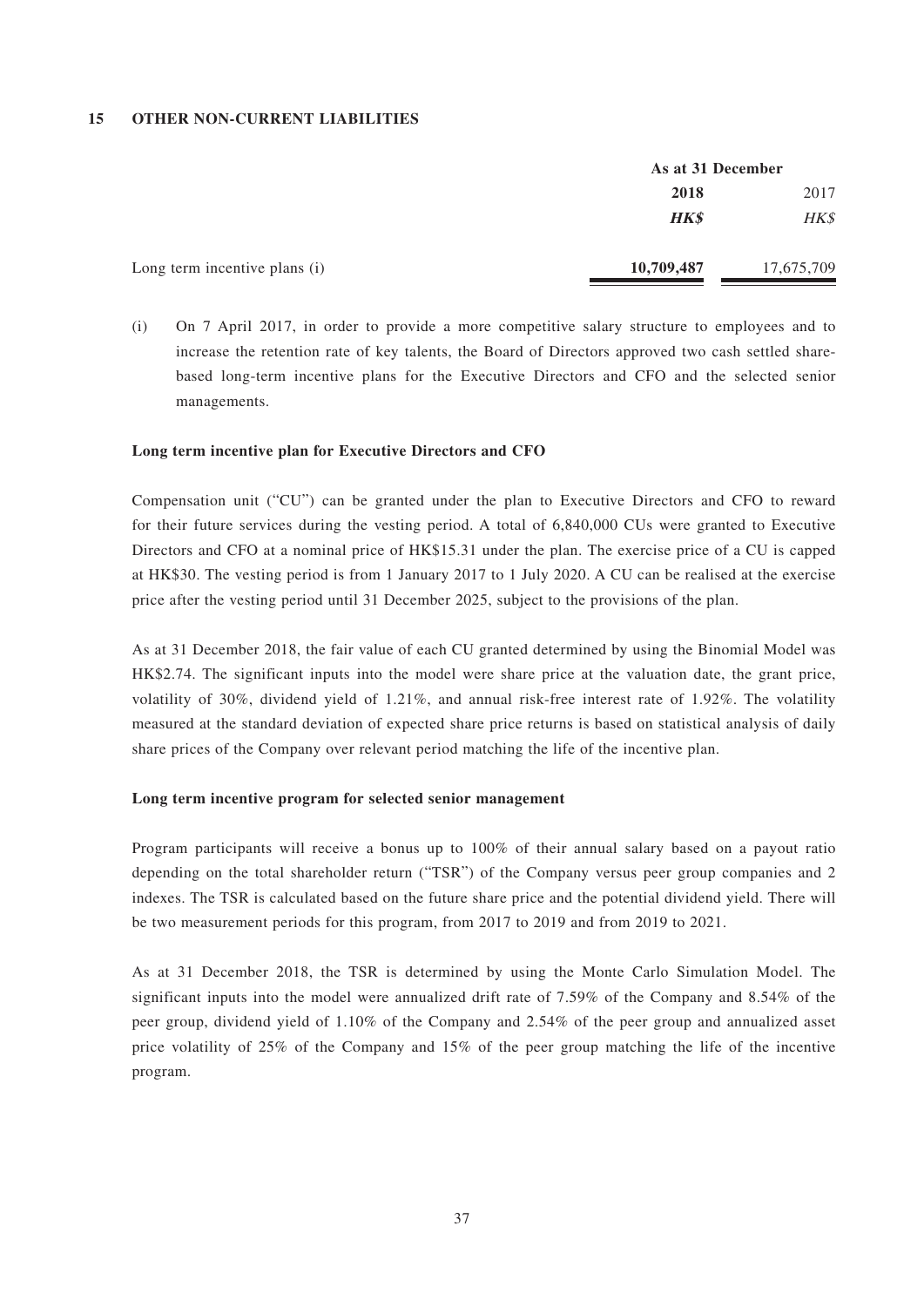## **Foreign Exchange and Fair Value Interest Rate Risk**

The majority of the Group's assets and sales business are located in Mainland China, Hong Kong, Malaysia, Taiwan and Korea. Our significant transactions are denominated and settled in RMB, HK\$, Malaysia Ringgit, New Taiwan dollar and Korean Won while most of the key raw materials are imported from overseas and denominated and paid in USD. The Group also borrows most of the long term loans and the short term loans denominated in RMB, HK\$ or USD.

## **Liquidity, Financial Resources and Borrowings**

The Group's financial position remained healthy. As at 31 December 2018, the Group's bank and cash balances amounted to HK\$574,465,154 (31 December 2017: HK\$534,589,786), and short-term and long-term loans amounted to HK\$5,245,496,240 (31 December 2017: HK\$5,236,274,370), including the loans from a related party amounting to HK\$1,218,116,846 (31 December 2017: HK\$1,236,403,002). 80.5% of the borrowings are medium-to long-term (31 December 2017: 86.8%). The annual interest rates of bank loans ranged from 0.8% to 6.6%.

As at 31 December 2018, the net gearing ratio, which was calculated on the basis of the amount of total borrowings less cash and cash equivalents and restricted bank deposits as a percentage of the total shareholders' equity, was 54% (31 December 2017: 54%).

As at 31 December 2018, unutilized credit facilities amounted to approximately HK\$6.79 billion (31 December 2017: HK\$2.94 billion).

## **Charges on Group Assets**

As at 31 December 2018, the Group did not have any charges on assets (31 December 2017: nil).

## **Contingent Liabilities**

As at 31 December 2018, the Group had no material contingent liabilities (31 December 2017: nil).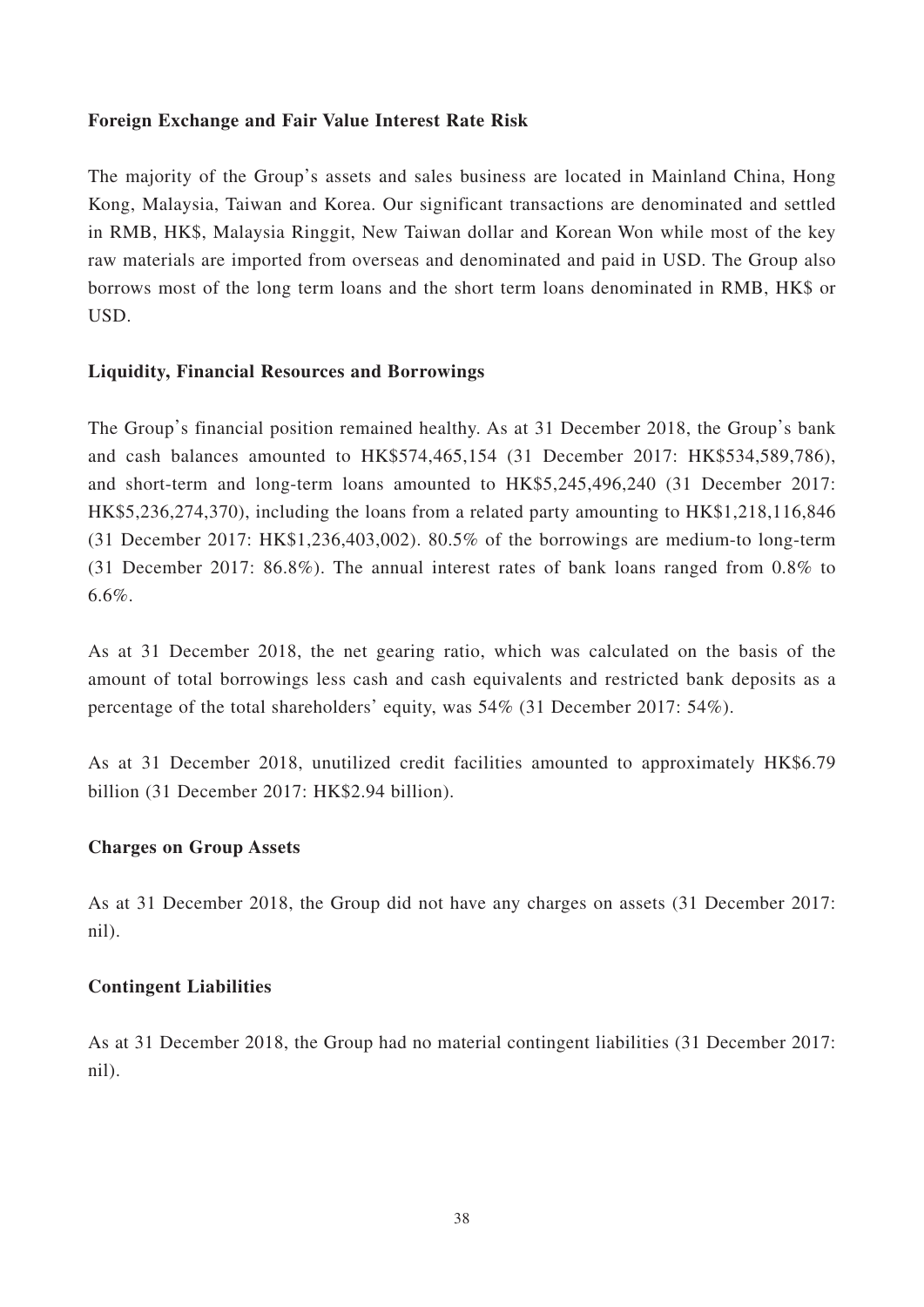## **Final Dividend**

The Board has resolved to propose to shareholders of the Company the distribution of a final dividend for the Year at 14 HK cents (2017: 14 HK cents) per share totaling HK\$167,279,332, subject to approval by shareholders at the annual general meeting (the "AGM") to be held on 10 April 2019. If so approved by shareholders, it is expected that the final dividend will be paid on or about 16 May 2019 to shareholders of the Company whose names appear on the register of member of the Company on 29 April 2019.

## **Closure of Register of Members**

The register of members of the Company will be closed from 4 April 2019 to 10 April 2019, both dates inclusive, during which period no transfer of shares will be registered. In order to ascertain shareholders' eligibility to attend and vote at the AGM, all transfer documents accompanied by the relevant share certificates must be lodged with the Company's share registrar, Computershare Hong Kong Investor Services Limited (the "**Share Registrar**"), at Shops 1712-1716, 17th Floor, Hopewell Centre, 183 Queen's Road East, Wanchai, Hong Kong for registration not later than 4:30 p.m. on 3 April 2019. In addition, the register of members of the Company will be closed from 25 April 2019 to 29 April 2019, both dates inclusive, during which period no transfer of shares will be registered. In order to ascertain shareholders' entitlement to the proposed final dividend, all transfer documents accompanied by the relevant share certificates must be lodged with the Share Registrar, Computershare Hong Kong Investor Services Limited, at Shops 1712-1716, 17th Floor, Hopewell Centre, 183 Queen's Road East, Wanchai, Hong Kong for registration not later than 4:30 p.m. on 24 April 2019.

## **Purchase, Sale or Redemption of the Securities**

The Company has not redeemed any of the Company's shares during the Year. Neither the Company nor any of its subsidiaries has purchased, sold or redeemed any of the Company's shares during the Year.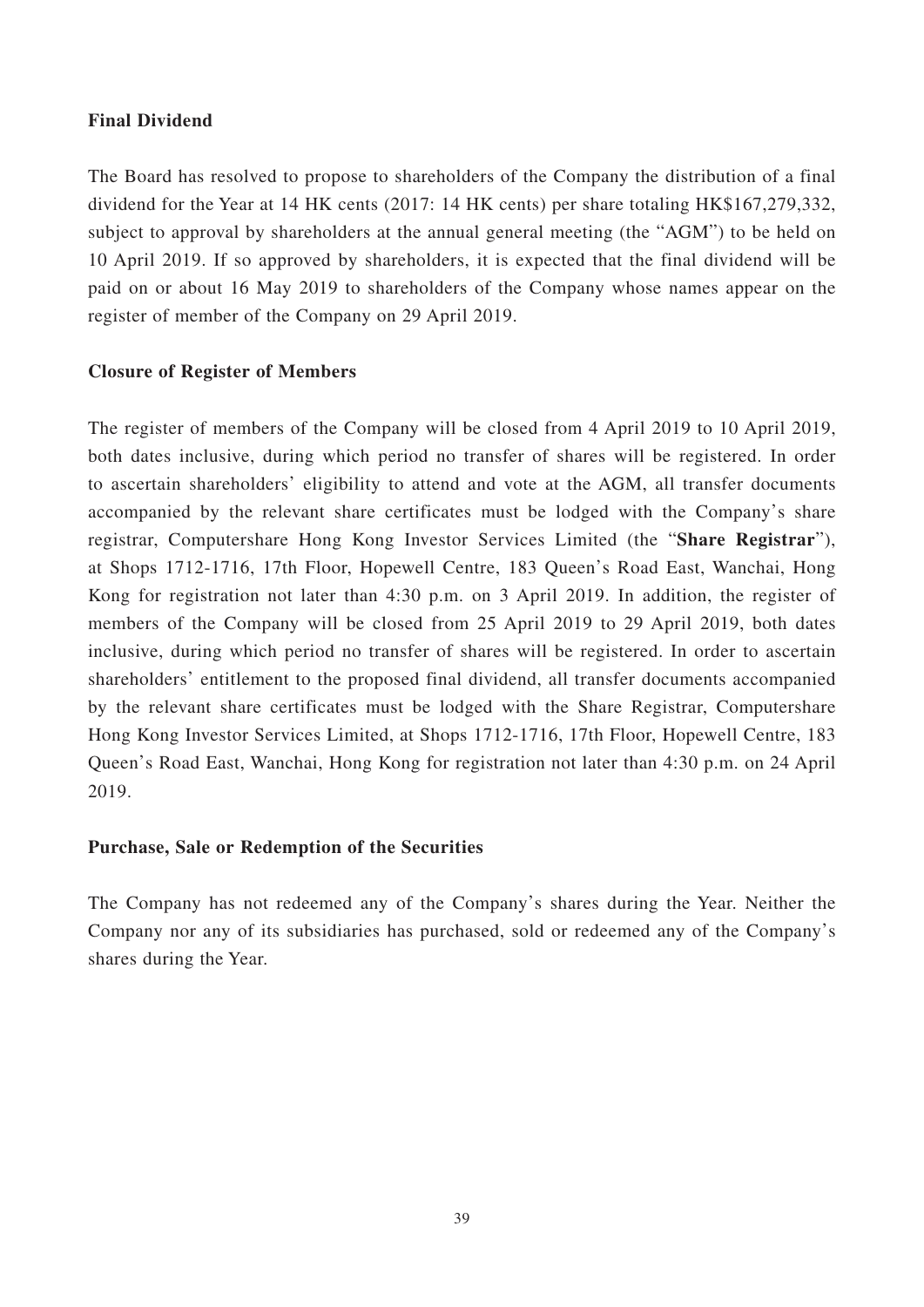## **Corporate Governance**

The Company is committed to maintaining a high standard of corporate governance practices by emphasizing a quality board of directors, sound internal control, transparency and accountability to all the shareholders of the Company. For the Year, the Company has complied with all the code provisions set out in the Corporate Governance Code, as set out in Appendix 14 of the Rules Governing the Listing of Securities (the "**Listing Rules**") on The Stock Exchange of Hong Kong Limited (the "**Stock Exchange**").

## **Directors' Securities Transactions**

The Company has adopted a code for securities transactions by directors of the Company (the "**Code of Conduct**") on terms no less exacting than the required standard of the Model Code for Securities Transaction by Directors of Listed Issuers (the "**Model Code**") as set out in Appendix 10 of the Listing Rules. Having made specific enquiry with all the directors of the Company (the "**Directors**" or individually the "**Director**"), all of them confirmed that they have complied with the required standard set out in the Model Code and the Code of Conduct regarding securities transactions by the Directors during the Year.

## **Audit Committee**

The Audit Committee has three members comprising two Independent Non-Executive Directors, namely, Mr. TSUI King Fai and Mr. WONG Kwai Huen, Albert and a Non-Executive Director, Mr. Carl Fredrik Stenson RYSTEDT. The chairman of the Audit Committee is Mr. TSUI King Fai. The Audit Committee is accountable to the Board and the principal duties of the Audit Committee include the review and supervision of the financial reporting process. It also reviews the effectiveness of internal audit, internal controls and risk evaluation, and reviews the interim and final results of the Group.

The annual results of the Group for the Year have been reviewed by the Audit Committee.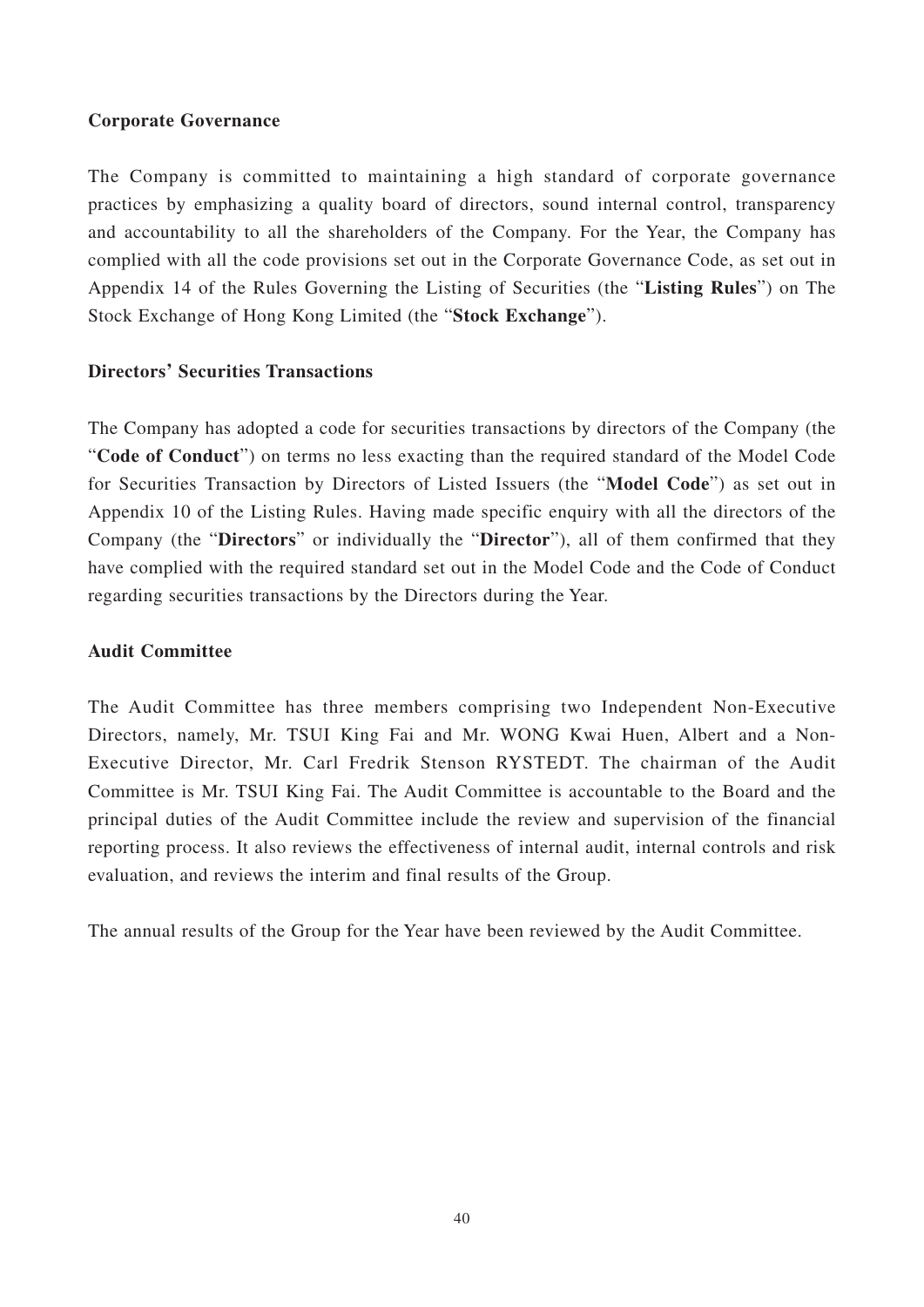## **Remuneration Committee**

The Company's remuneration committee (the "**Remuneration Committee**") has five members comprising three Independent Non-Executive Directors, namely Mr. TSUI King Fai, Mr. CHIA Yen On and Ms. LEE Hsiao-yun Ann (appointed on 31 March 2018), an Executive Director, Ms. LI Jielin and a Non-Executive Director, Mr. Jan Christer JOHANSSON. The chairman of the Remuneration Committee is Mr. TSUI King Fai. The Remuneration Committee is responsible for formulating and making recommendation to the Board on the Group's remuneration policy, the determination of specific remuneration packages of all Executive Directors and senior management and making recommendations to the Board the remuneration of Non-Executive Directors. It takes into consideration factors such as salaries paid by comparable companies, time commitment and responsibilities of Directors and senior management, employment conditions elsewhere in the Group and desirability of performancebased remuneration.

### **Nomination Committee**

The Company's nomination committee (the "**Nomination Committee**") has five members comprising three Independent Non-Executive Directors, namely, Mr. WONG Kwai Huen, Albert, Mr. CHIA Yen On and Ms. LEE Hsiao-yun Ann (appointed on 31 March 2018), an Executive Director, Mr. LI Chao Wang and a Non-Executive Director, Mr. Jan Christer JOHANSSON. The chairman of the Nomination Committee is Mr. LI Chao Wang. The principal duties of the Nomination Committee are to consider and recommend to the Board suitably qualified persons to become Directors and to review the structure, size, diversity and composition of the Board on a regular basis.

## **Risk Management Committee**

The Company's risk management committee (the "**Risk Management Committee**") has five members comprising two Executive Directors, Mr. Johann Christoph MICHALSKI and Ms. YU Yi Fang, two Non-Executive Directors, namely, Mr. Jan Christer JOHANSSON and Mr. Carl Fredrik Stenson RYSTEDT, and an Independent Non-Executive Director, Mr. TSUI King Fai. The chairman of the Risk Management Committee is Mr. Jan Christer JOHANSSON. The principal duties of the Risk Management Committee are to assist the Board in deciding the Group's risk level and risk appetite, advising on major decisions affecting the Group's risk profile or exposure and to give directions where appropriate and reviewing and reporting to the Board the identified risks, risk register and related risk mitigating actions including crisis management.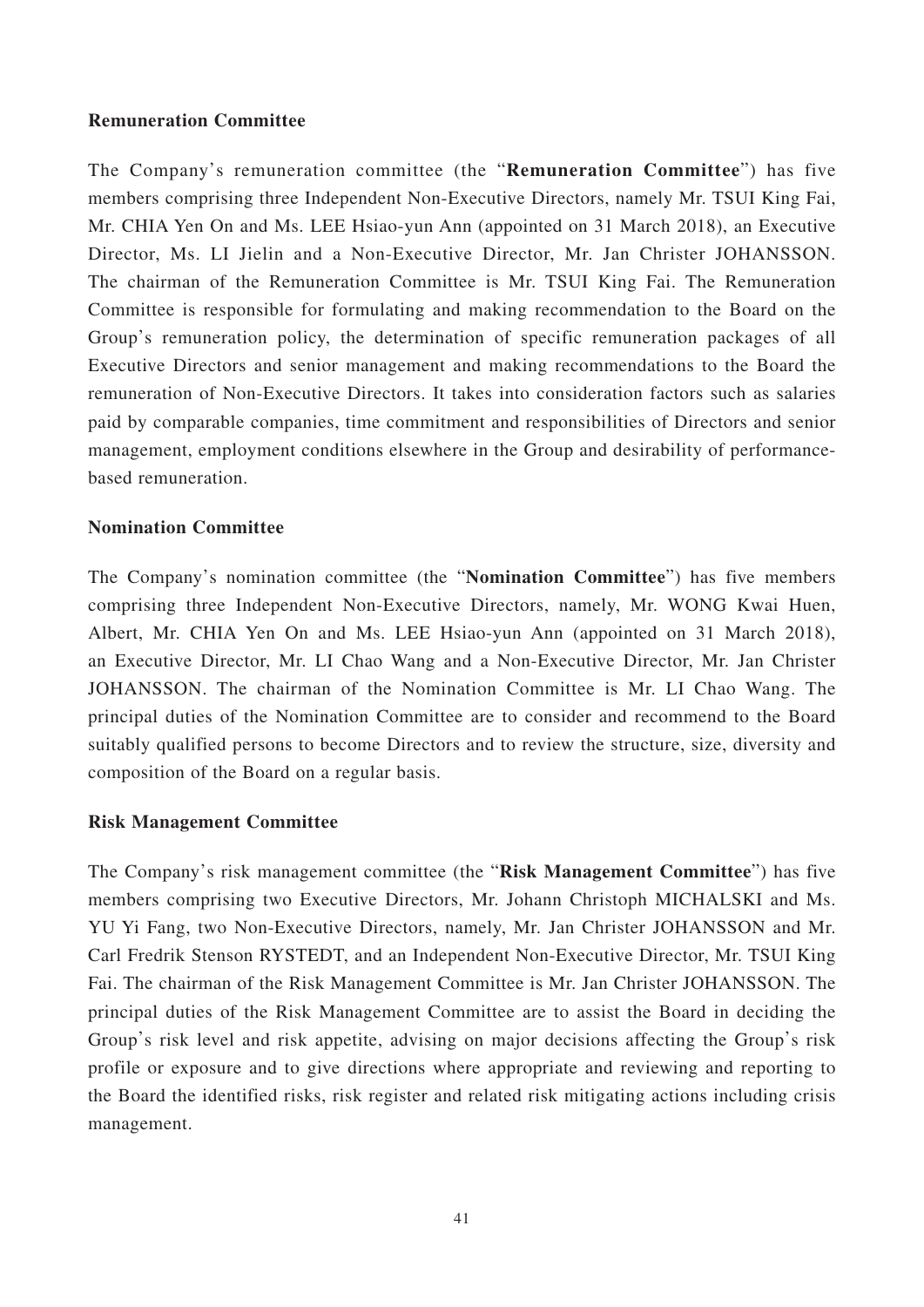## **Executive Committee**

The Company's executive committee (the "**Executive Committee**") comprises five members and is chaired by Mr. LI Chao Wang, an Executive Director. The other members are Executive Directors, namely Ms. YU Yi Fang, Mr. Johann Christoph MICHALSKI, Mr. DONG Yi Ping and Ms. LI Jielin. The duties of the Executive Committee include to develop and make recommendations to the Board the Company's annual budgets, CAPEX budget, material business plans, and to review and approve proposals for restructuring and major asset disposal as well as annual salaries for senior management and senior executives of the Group within the annual budget approved by the Remuneration Committee.

## **Strategic Development Committee**

The Company's strategic development committee (the "**Strategic Development Committee**") comprises five members and is chaired by Mr. Jan Christer JOHANSSON, a Non-Executive Director. The other members are three Executive Directors, namely Mr. DONG Yi Ping, Mr. Johann Christoph MICHALSKI, and Ms. LI Jielin and an Independent Non-Executive Director, Mr. CHIA Yen On. The principal duties of the Strategic Development Committee are (a) to advise on strategy of the Group, namely to review and advise the mid to long term strategic positioning, business plans, brand strategies, investment decisions and mergers and acquisitions of the Group and make recommendations to the Board/Executive Committee; and (b) to monitor, review and advise the implementations of strategic plans.

# **Publication of Results Announcement and Annual Report**

This announcement is published on the websites of the Company (www.vinda.com) and the Stock Exchange (www.hkexnews.hk). The 2018 annual report of the Company will be dispatched to the shareholders of the Company and available on the same websites in due course.